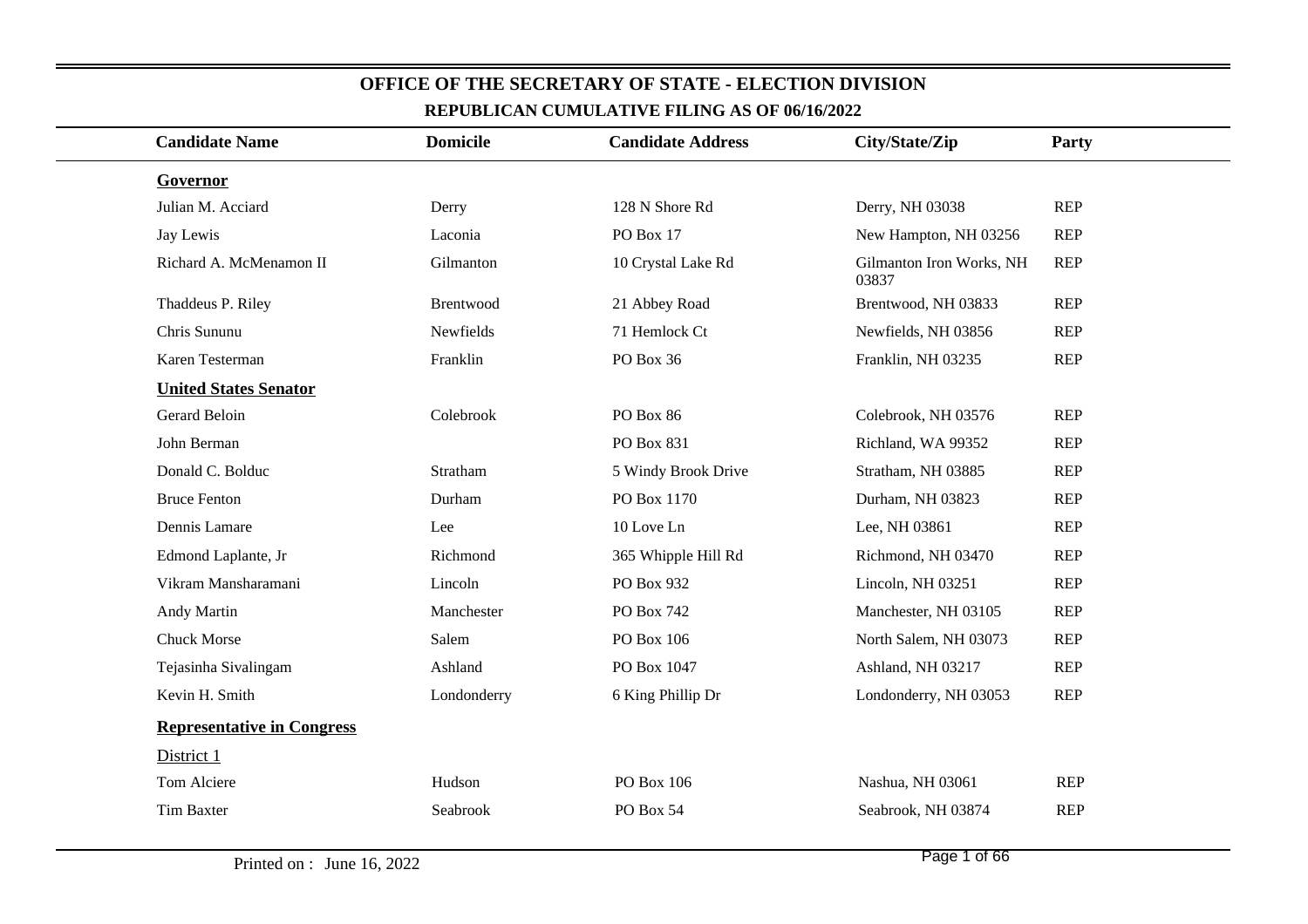|                            |                 | кеі оренда сомонаті у етінің ар оғ фуну 2022 |                        |            |
|----------------------------|-----------------|----------------------------------------------|------------------------|------------|
| <b>Candidate Name</b>      | <b>Domicile</b> | <b>Candidate Address</b>                     | City/State/Zip         | Party      |
| Gail Huff Brown            | Rye             | 33 Oceanview Ave                             | Rye, NH 03870          | <b>REP</b> |
| Mark Kilbane               | Exeter          | 6C Stonewall Way                             | Exeter, NH 03833       | <b>REP</b> |
| Karoline Leavitt           | Hampton         | 137 Winnacunnet Road                         | Hampton, NH 03842      | <b>REP</b> |
| Mary Maxwell               | Concord         | 175 Loudon Rd Apt 6                          | Concord, NH 03301      | <b>REP</b> |
| <b>Matt Mowers</b>         | Gilford         | PO Box 10297                                 | Bedford, NH 03110      | <b>REP</b> |
| <b>Russell Prescott</b>    | Kingston        | 50 Little River Rd                           | Kingston, NH 03848     | REP        |
| Kevin R. Rondeau           | Manchester      | 282 Belmont Street Apt 204                   | Manchester, NH 03103   | <b>REP</b> |
| Gilead R. Towne            | Salem           | 5 Woodland Terrace                           | Salem, NH 03038        | <b>REP</b> |
| District 2                 |                 |                                              |                        |            |
| <b>Scott Black</b>         | Whitefield      | 29 Lancaster Road                            | Whitefield, NH 03598   | <b>REP</b> |
| <b>Robert Burns</b>        | Pembroke        | 30 Harvey Rd #4                              | Bedford, NH 03110      | <b>REP</b> |
| Michael Callis             | Conway          | <b>Box 259</b>                               | Eaton Center, NH 03832 | REP        |
| George Hansel              | Keene           | 84 Elm St                                    | Keene, NH 03431        | REP        |
| Jay Mercer                 | Nashua          | PO Box 8                                     | Nashua, NH 03061       | <b>REP</b> |
| Dean A. Poirier            | Concord         | 203 Loudon Rd Unit 516                       | Concord, NH 03301      | <b>REP</b> |
| Lily Tang Williams         | Weare           | 252 Pine Hill Road                           | Weare, NH 03281        | REP        |
| <b>Executive Councilor</b> |                 |                                              |                        |            |
| District 1                 |                 |                                              |                        |            |
| Joseph D. Kenney           | Wakefield       | <b>PO Box 201</b>                            | <b>Union, NH 03887</b> | REP        |
| District 2                 |                 |                                              |                        |            |
| Harold F. French           | Canterbury      | 118 West Rd                                  | Canterbury, NH 03224   | <b>REP</b> |
| Kim Strathdee              | Lincoln         | PO Box 581                                   | Lincoln, NH 03251      | <b>REP</b> |
| District 3                 |                 |                                              |                        |            |
| <b>Janet Stevens</b>       | Rye             | PO Box 687                                   | Rye, NH 03870          | REP        |
|                            |                 |                                              |                        |            |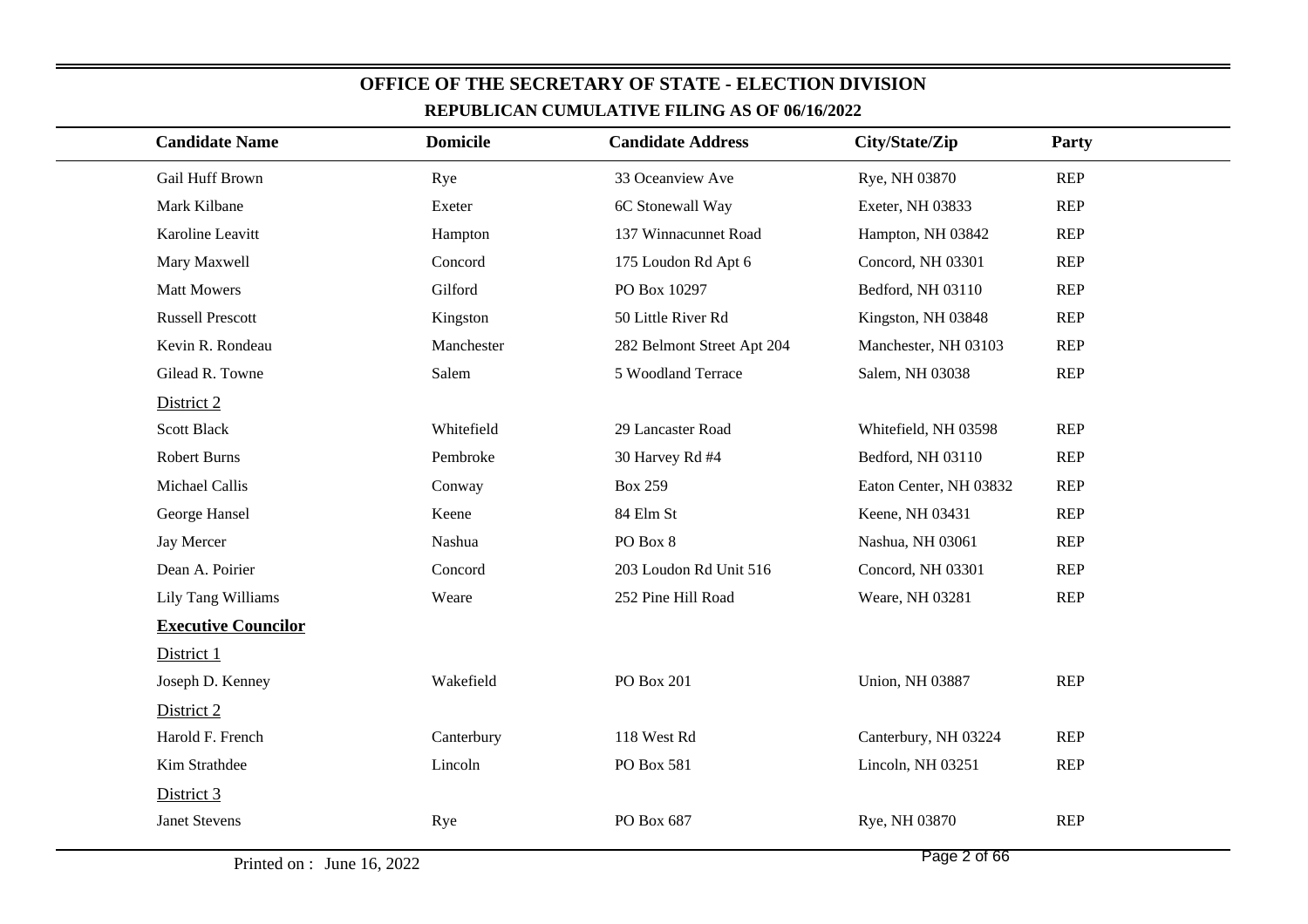| <b>Candidate Name</b>  | <b>Domicile</b> | <b>Candidate Address</b> | City/State/Zip       | Party      |
|------------------------|-----------------|--------------------------|----------------------|------------|
| District 4             |                 |                          |                      |            |
| <b>Ted Gatsas</b>      | Manchester      | PO Box 6655              | Manchester, NH 03108 | <b>REP</b> |
| <b>Terese Grinnell</b> | Loudon          | 7337 Oak Hill Rd         | Loudon, NH 03307     | <b>REP</b> |
| District 5             |                 |                          |                      |            |
| Anne Copp              | Nashua          | 1A Black Oak Dr          | Nashua, NH 03062     | <b>REP</b> |
| Dave Wheeler           | Milford         | 523 Mason Rd             | Milford, NH 03055    | <b>REP</b> |
| <b>State Senator</b>   |                 |                          |                      |            |
| District 1             |                 |                          |                      |            |
| Carrie L. Gendreau     | Littleton       | 169 South St             | Littleton, NH 03561  | <b>REP</b> |
| District 2             |                 |                          |                      |            |
| Dave DeVoy             | Sanbornton      | PO Box 280               | Sanbornton, NH 03269 | <b>REP</b> |
| <b>Timothy Lang</b>    | Sanbornton      | 140 Upper Smith Rd       | Sanbornton, NH 03269 | <b>REP</b> |
| John R. Plumer         | Belmont         | 34 Bean Hill Road        | Belmont, NH 03220    | <b>REP</b> |
| District 3             |                 |                          |                      |            |
| Jeb Bradley            | Wolfeboro       | 630 South Main Street    | Wolfeboro, NH 03894  | <b>REP</b> |
| Nancy J. Cunning       | Lincoln         | PO Box 685               | Lincoln, NH 03251    | <b>REP</b> |
| District 4             |                 |                          |                      |            |
| Seamus Casey           | Barrington      | 62 Calef Hwy #119        | Lee, NH 03861        | <b>REP</b> |
| District 5             |                 |                          |                      |            |
| John McIntyre          | Hanover         | 11 Wolfeboro Rd          | Etna, NH 03750       | <b>REP</b> |
| District 6             |                 |                          |                      |            |
| James P. Gray          | Rochester       | 21 Roulx Dr              | Rochester, NH 03867  | <b>REP</b> |
| District 7             |                 |                          |                      |            |
| Thomas A. Dunne        | <b>Bradford</b> | 206 Bible Hill Road      | Warner, NH 03278     | <b>REP</b> |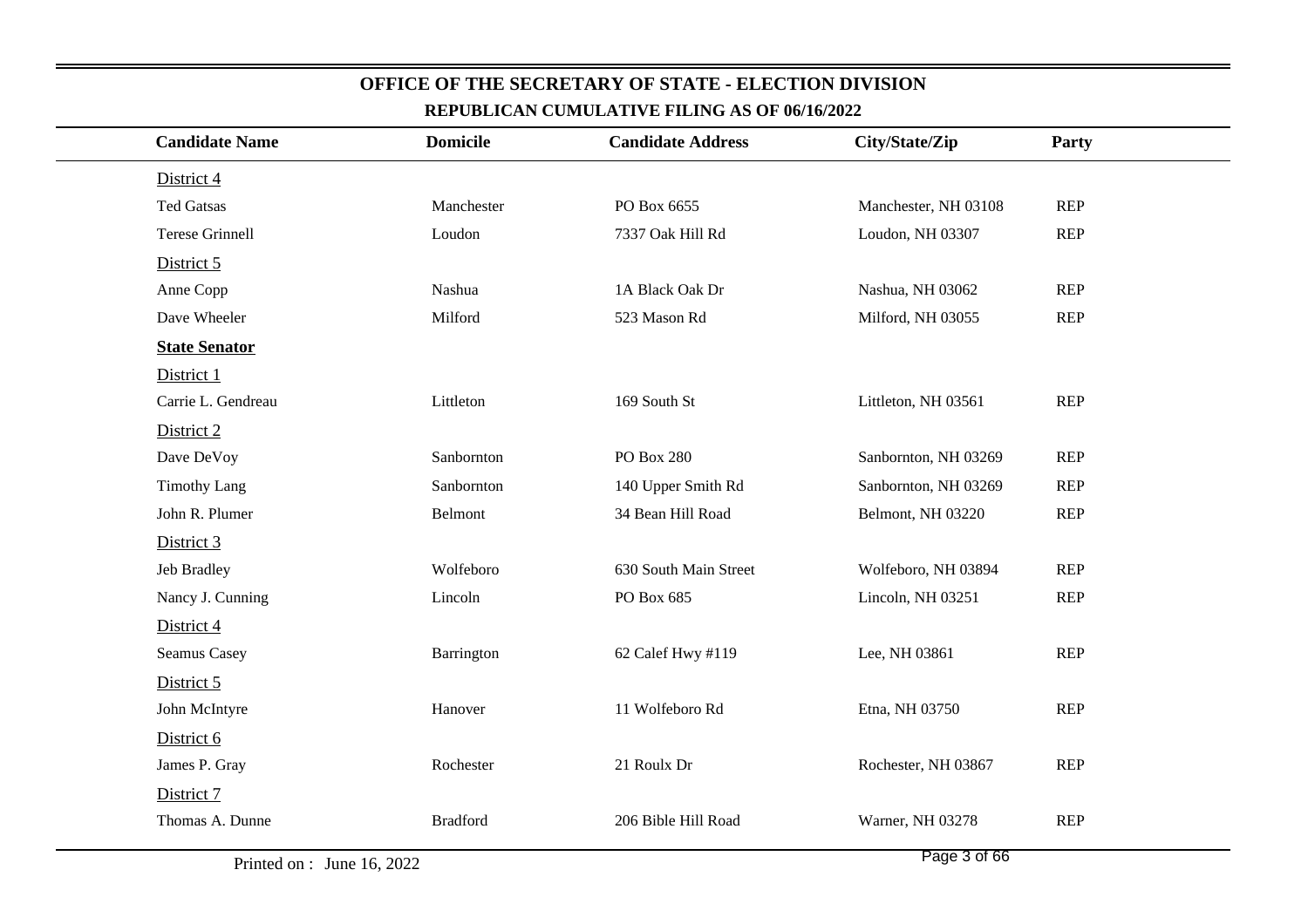| <b>Candidate Name</b> | <b>Domicile</b> | <b>Candidate Address</b> | City/State/Zip          | Party      |
|-----------------------|-----------------|--------------------------|-------------------------|------------|
| Daniel E. Innis       | <b>Bradford</b> | 328 Center Rd            | Bradford, NH 03221      | <b>REP</b> |
| District 8            |                 |                          |                         |            |
| Ruth Ward             | Stoddard        | 386 Route 123 S          | Stoddard, NH 03464      | <b>REP</b> |
| District 9            |                 |                          |                         |            |
| Denise Ricciardi      | Bedford         | 29 Magazine Street       | Bedford, NH 03110       | <b>REP</b> |
| District 10           |                 |                          |                         |            |
| Ian Freeman           | Keene           | 73 Leverett St           | Keene, NH 03431         | <b>REP</b> |
| Sly Karasinski        | Swanzey         | 27 Park Street           | North Swanzey, NH 03431 | <b>REP</b> |
| District 11           |                 |                          |                         |            |
| Gary L. Daniels       | Milford         | 127 Whitten Road         | Milford, NH 03055       | <b>REP</b> |
| John Frechette        | Merrimack       | 2 Powderhouse Road       | Merrimack, NH 03054     | <b>REP</b> |
| District 12           |                 |                          |                         |            |
| Kevin A. Avard        | Nashua          | 57 Sherri Ann Ave        | Nashua, NH 03064        | <b>REP</b> |
| District 13           |                 |                          |                         |            |
| Daniel J. Paul        | Nashua          | 4 Pearson St             | Nashua, NH 03064        | <b>REP</b> |
| Stephen Scaer         | Nashua          | 111 East Hobart Street   | Nashua, NH 03060        | <b>REP</b> |
| District 14           |                 |                          |                         |            |
| Sharon M. Carson      | Londonderry     | 19 Tokanel Rd            | Londonderry, NH 03053   | <b>REP</b> |
| District 15           |                 |                          |                         |            |
| Linda Rae Banfill     | Concord         | 16 Palm Street           | Concord, NH 03301       | <b>REP</b> |
| District 16           |                 |                          |                         |            |
| Barbara Griffin       | Goffstown       | 84 Merrill Road          | Goffstown, NH 03045     | <b>REP</b> |
| Michael Yakubovich    | Hooksett        | 15 Doris Drive           | Hooksett, NH 03106      | <b>REP</b> |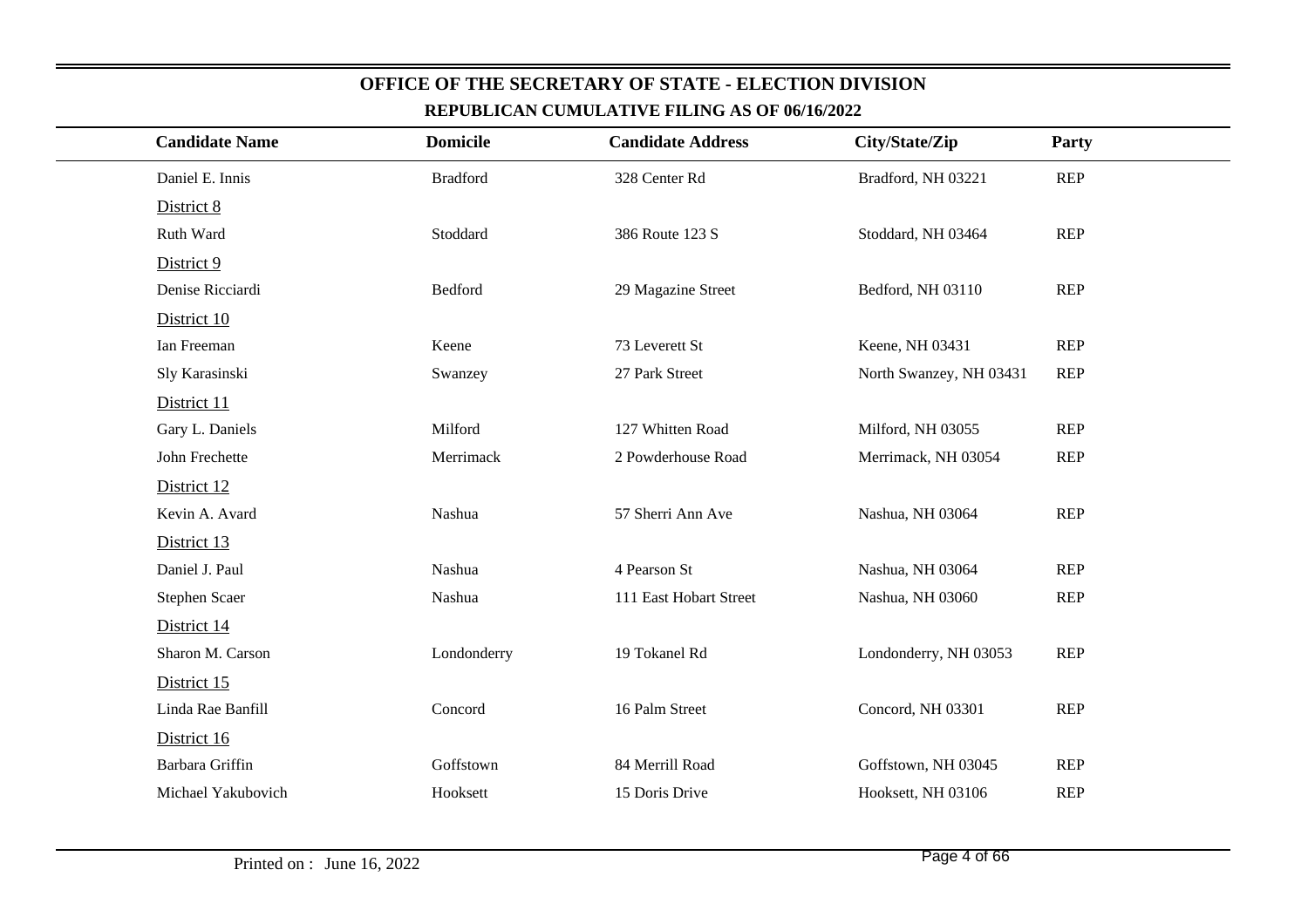| <b>Candidate Name</b>       | <b>Domicile</b>      | <b>Candidate Address</b>     | City/State/Zip          | Party      |
|-----------------------------|----------------------|------------------------------|-------------------------|------------|
| District 17                 |                      |                              |                         |            |
| Scott R. Bryer              | Northwood            | 64 Temperance Hill Drive     | Northwood, NH 03261     | <b>REP</b> |
| <b>Howard Pearl</b>         | Loudon               | 409 Loudon Ridge Rd          | Loudon, NH 03307        | <b>REP</b> |
| District 18                 |                      |                              |                         |            |
| George A. Lambert           | Litchfield           | 3 Lydston Lane               | Litchfield, NH 03052    | <b>REP</b> |
| Ross W. Terrio              | Manchester           | 130 South Cypress St         | Manchester, NH 03103    | <b>REP</b> |
| District 19                 |                      |                              |                         |            |
| Regina Birdsell             | Hampstead            | 24 Larson Dr                 | Hampstead, NH 03841     | <b>REP</b> |
| District 20                 |                      |                              |                         |            |
| Richard H. Girard           | Manchester           | 283 Orange Street            | Manchester, NH 03104    | <b>REP</b> |
| District 22                 |                      |                              |                         |            |
| Daryl Abbas                 | Salem                | 34 S Shore Road              | Salem, NH 03079         | <b>REP</b> |
| Peter E. Torosian           | Atkinson             | PO Box 373                   | Atkinson, NH 03811      | <b>REP</b> |
| District 23                 |                      |                              |                         |            |
| <b>Bill Gannon</b>          | Sandown              | PO Box 71, 32 Beechwood Road | Sandown, NH 03873       | <b>REP</b> |
| District 24                 |                      |                              |                         |            |
| Lou Gargiulo                | <b>Hampton Falls</b> | 21 Linden Rd                 | Hampton Falls, NH 03844 | <b>REP</b> |
| <b>State Representative</b> |                      |                              |                         |            |
| <b>BELKNAP County</b>       |                      |                              |                         |            |
| District 1                  |                      |                              |                         |            |
| Tom Ploszaj                 | Center Harbor        | 137 Daniel Webster Hwy       | Center Harbor, NH 03226 | <b>REP</b> |
| District 2                  |                      |                              |                         |            |
| Cindy Creteau-Miller        | Meredith             | 42 Dale Rd                   | Meredith, NH 03253      | <b>REP</b> |
| Lisa Smart                  | Meredith             | 95 Carleton Rd               | Meredith, NH 03253      | <b>REP</b> |

Printed on : June 16, 2022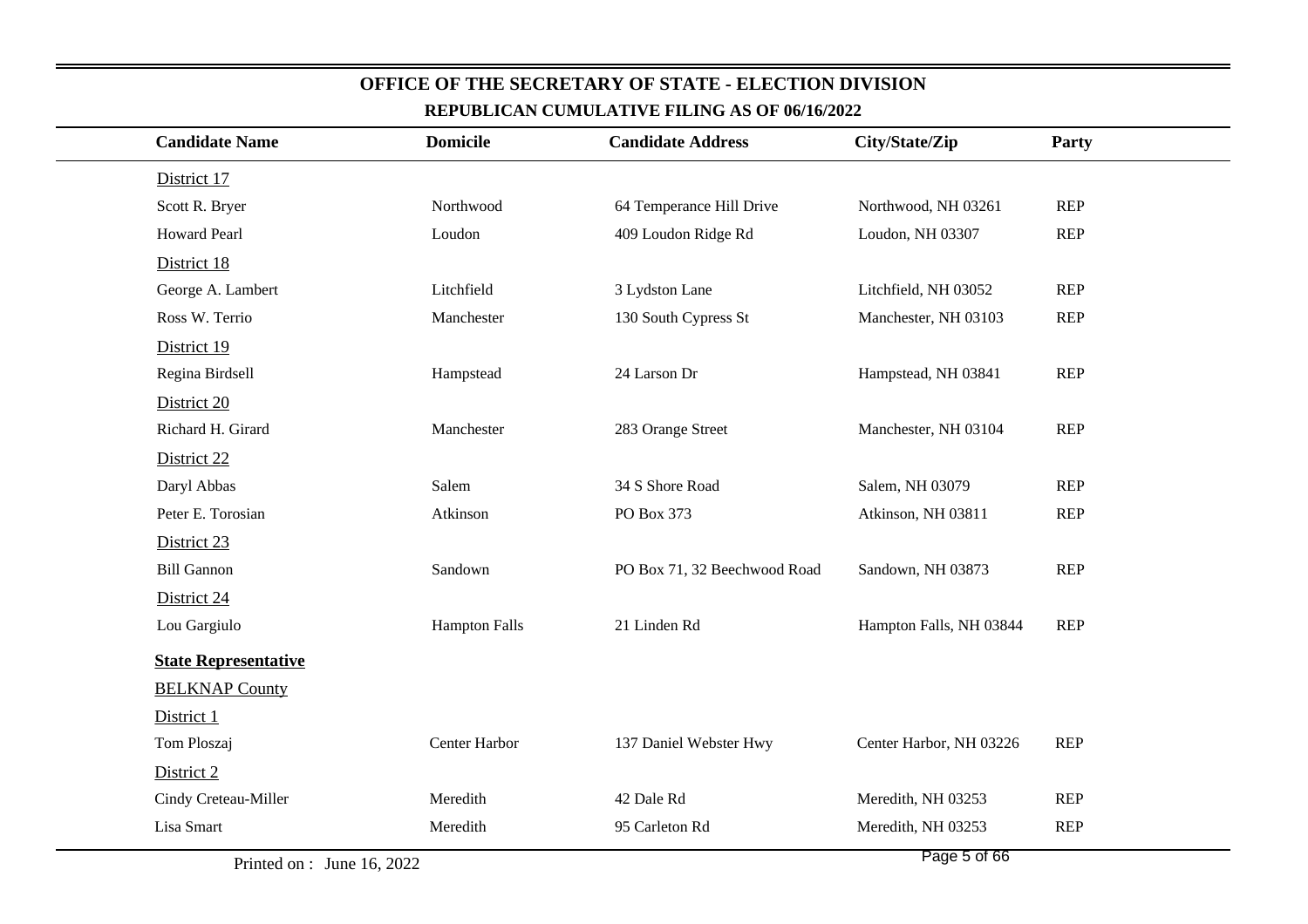| <b>Candidate Name</b>  | <b>Domicile</b>  | <b>Candidate Address</b>    | City/State/Zip             | Party      |
|------------------------|------------------|-----------------------------|----------------------------|------------|
| Jeanne Tofts           | Meredith         | 272 Meredith Neck Rd        | Meredith, NH 03253         | <b>REP</b> |
| District 3             |                  |                             |                            |            |
| Juliet Harvey-Bolia    | Tilton           | 66 Dunlop Dr                | Tilton, NH 03276           | <b>REP</b> |
| Scott A. Morrow        | Sanbornton       | 26 Plummer Road             | Sanbornton, NH 03269       | <b>REP</b> |
| District 4             |                  |                             |                            |            |
| Travis J. O'Hara       | Belmont          | 25 Spring Street #2         | Belmont, NH 03220          | <b>REP</b> |
| Mike Sylvia            | Belmont          | 216 Farrarville Rd          | Belmont, NH 03220          | <b>REP</b> |
| District 5             |                  |                             |                            |            |
| Steven T. Bogert       | Laconia          | 21 Spruce Street            | Laconia, NH 03246          | <b>REP</b> |
| Mike Bordes            | Laconia          | 266 Endicott St. N, Unit 3  | Laconia, NH 03246          | <b>REP</b> |
| Erica Golter           | Laconia          | PO Box 1062                 | Laconia, NH 03247          | <b>REP</b> |
| Dawn M. Johnson        | Laconia          | 199 Country Club Rd         | Laconia, NH 03246          | <b>REP</b> |
| Richard Littlefield    | Laconia          | 57 Blueberry Lane #21       | Laconia, NH 03246          | <b>REP</b> |
| District 6             |                  |                             |                            |            |
| Glen Aldrich           | Gilford          | 343 Old Lakeshore Rd Lot 43 | Gilford, NH 03249          | <b>REP</b> |
| Harry H. Bean          | Gilford          | 234 Saltmarsh Pond Rd       | Gilford, NH 03249          | <b>REP</b> |
| Richard B. Beaudoin    | Gilford          | 71 Annis Dr Unit 19         | Gilford, NH 03249          | <b>REP</b> |
| <b>Russell Dumais</b>  | Gilford          | 6 Glidden Road              | Gilford, NH 03249          | <b>REP</b> |
| Gregg Hough            | Laconia          | 169 Highland Street         | Laconia, NH 03246          | <b>REP</b> |
| David Nagel            | Gilmanton        | PO Box 120                  | Gilmanton, NH 03237        | <b>REP</b> |
| Norm Silber            | Gilford          | 243 Mountain Drive          | Gilford, NH 03249          | <b>REP</b> |
| District 7             |                  |                             |                            |            |
| <b>Barbara Comtois</b> | <b>Barnstead</b> | PO Box 186                  | Center Barnstead, NH 03225 | <b>REP</b> |
| David S. Hershey       | Alton            | 56 Pipers Point Lane        | Alton, NH 03809            | <b>REP</b> |
|                        |                  |                             |                            |            |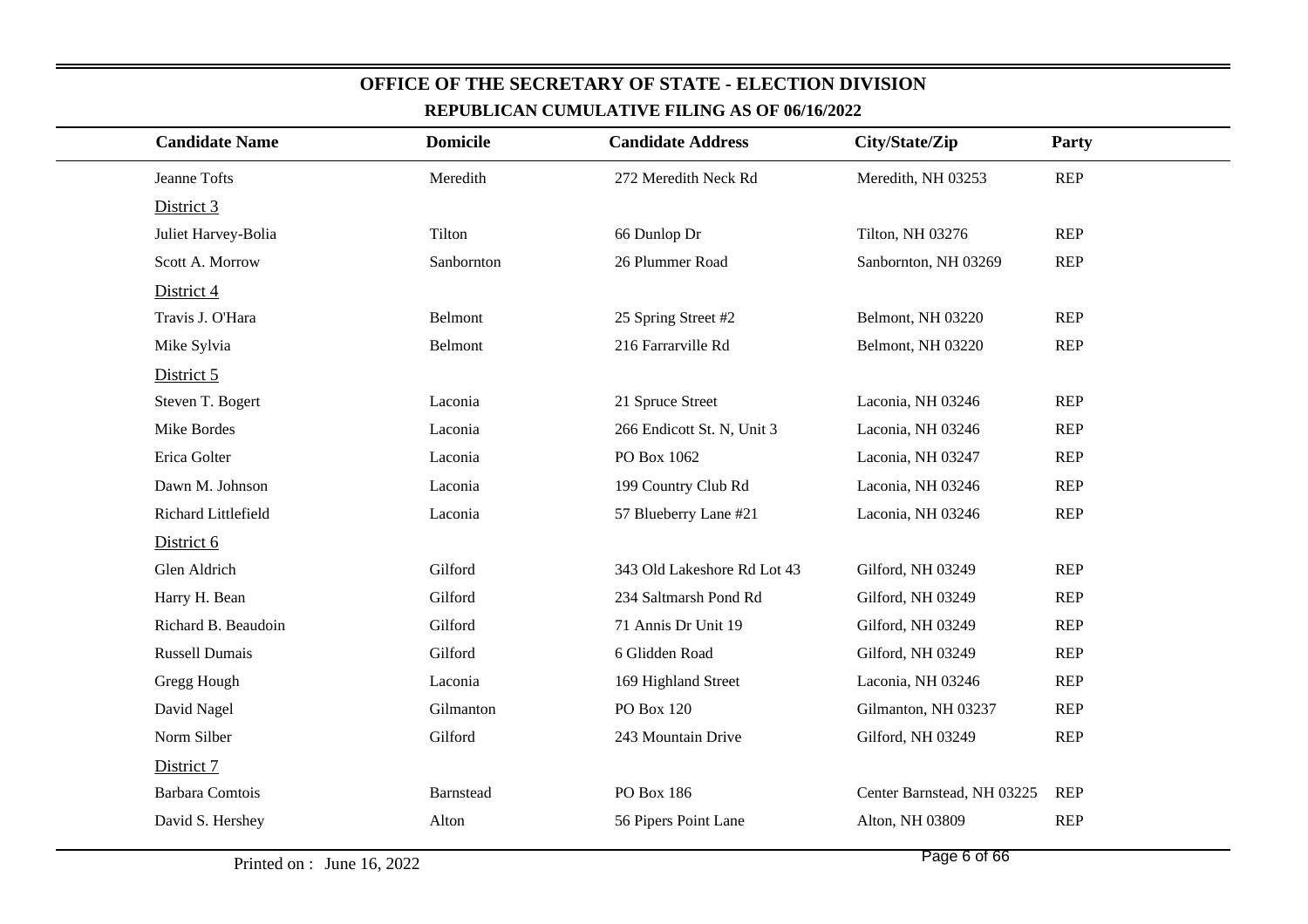| REPUBLICAN CUMULATIVE FILING AS OF 00/10/2022 |                 |                           |                           |            |  |  |  |  |
|-----------------------------------------------|-----------------|---------------------------|---------------------------|------------|--|--|--|--|
| <b>Candidate Name</b>                         | <b>Domicile</b> | <b>Candidate Address</b>  | City/State/Zip            | Party      |  |  |  |  |
| Paul A. Terry                                 | Alton           | 915 Stockbridge Corner Rd | Alton, NH 03809           | <b>REP</b> |  |  |  |  |
| Peter R. Varney                               | Alton           | PO 1059                   | Alton, NH 03809           | <b>REP</b> |  |  |  |  |
| District 8                                    |                 |                           |                           |            |  |  |  |  |
| Nikki McCarter                                | Belmont         | 75 Wild Acres Road        | Belmont, NH 03220         | <b>REP</b> |  |  |  |  |
| Douglas R. Trottier                           | Belmont         | 45 Meadow Lane            | Belmont, NH 03220         | <b>REP</b> |  |  |  |  |
| <b>CARROLL County</b>                         |                 |                           |                           |            |  |  |  |  |
| District 1                                    |                 |                           |                           |            |  |  |  |  |
| Michael DiGregorio                            | Conway          | PO Box 1529               | Conway, NH 03818          | <b>REP</b> |  |  |  |  |
| Mark Hounsell                                 | Conway          | PO Box 3081               | Conway, NH 03818          | <b>REP</b> |  |  |  |  |
| Frank H. McCarthy                             | Conway          | PO Box 876                | Conway, NH 03818          | <b>REP</b> |  |  |  |  |
| Joseph N. Mosca                               | Conway          | PO Box 896                | Intervale, NH 03845       | <b>REP</b> |  |  |  |  |
| <b>Alex Talcott</b>                           | Conway          | 1602 East Main St #1      | Center Conway, NH 03813   | <b>REP</b> |  |  |  |  |
| Karen C. Umberger                             | Conway          | PO Box 186                | Kearsarge, NH 03847       | <b>REP</b> |  |  |  |  |
| District 3                                    |                 |                           |                           |            |  |  |  |  |
| Richard R. Brown                              | Moultonborough  | 17 Winacres Rd            | Moultonborough, NH 03254  | <b>REP</b> |  |  |  |  |
| Karel A. Crawford                             | Moultonborough  | PO Box 825                | Center Harbor, NH 03226   | <b>REP</b> |  |  |  |  |
| George Mottram                                | Moultonborough  | 33 Kimball Drive          | Moultonborough, NH 03254  | <b>REP</b> |  |  |  |  |
| District 4                                    |                 |                           |                           |            |  |  |  |  |
| Lino M. Avellani                              | Wakefield       | PO Box 516                | Sanbornville, NH 03872    | <b>REP</b> |  |  |  |  |
| Mike Belcher                                  | Wakefield       | 7 Heath Rd                | Wakefield, NH 03872       | <b>REP</b> |  |  |  |  |
| District 5                                    |                 |                           |                           |            |  |  |  |  |
| Jonathan H. Smith                             | Ossipee         | 59 Elm St                 | Ossipee, NH 03864         | <b>REP</b> |  |  |  |  |
| District 6                                    |                 |                           |                           |            |  |  |  |  |
| Lawrence M. Borland                           | Wolfeboro       | PO Box 252                | Wolfeboro Falls, NH 03896 | <b>REP</b> |  |  |  |  |
|                                               |                 |                           |                           |            |  |  |  |  |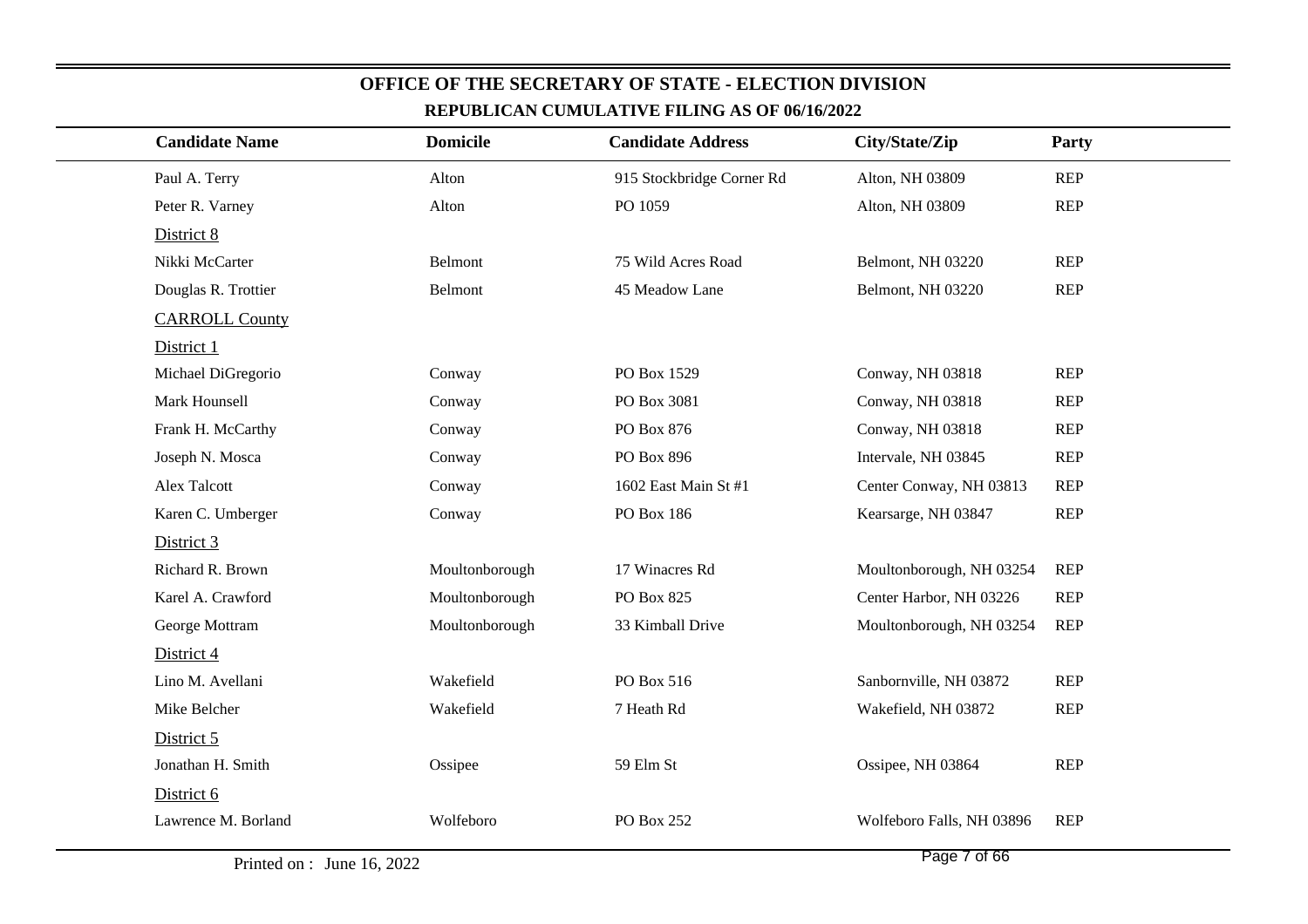| REPUBLICAN CUMULATIVE FILING AS OF 06/16/2022 |                 |                              |                           |              |  |  |  |  |
|-----------------------------------------------|-----------------|------------------------------|---------------------------|--------------|--|--|--|--|
| <b>Candidate Name</b>                         | <b>Domicile</b> | <b>Candidate Address</b>     | City/State/Zip            | <b>Party</b> |  |  |  |  |
| <b>Brodie Deshaies</b>                        | Wolfeboro       | 6 Frank Goodwin Road         | Wolfeboro, NH 03894       | <b>REP</b>   |  |  |  |  |
| John T. MacDonald                             | Wolfeboro       | PO Box 968                   | Wolfeboro Falls, NH 03894 | <b>REP</b>   |  |  |  |  |
| Katy Peternel                                 | Wolfeboro       | 139 Trotting Track Road      | Wolfeboro, NH 03894       | <b>REP</b>   |  |  |  |  |
| District 7                                    |                 |                              |                           |              |  |  |  |  |
| Glenn Cordelli                                | Tuftonboro      | PO Box 209                   | Tuftonboro, NH 03816      | <b>REP</b>   |  |  |  |  |
| District 8                                    |                 |                              |                           |              |  |  |  |  |
| Michael Costable, Jr.                         | Freedom         | 110 Cushing Corner Road      | Freedom, NH 03836         | <b>REP</b>   |  |  |  |  |
| Mark McConkey                                 | Freedom         | 10 Clover Lane #1            | Freedom, NH 03836         | <b>REP</b>   |  |  |  |  |
| <b>CHESHIRE County</b>                        |                 |                              |                           |              |  |  |  |  |
| District 1                                    |                 |                              |                           |              |  |  |  |  |
| Aria DiMezzo                                  | Keene           | 659 Marlboro Road            | Keene, NH 03431           | <b>REP</b>   |  |  |  |  |
| District 2                                    |                 |                              |                           |              |  |  |  |  |
| <b>Wesley Anton Felix</b>                     | Keene           | 68 Elm St                    | Keene, NH 03431           | <b>REP</b>   |  |  |  |  |
| District 3                                    |                 |                              |                           |              |  |  |  |  |
| Jerry L. Sickels                              | Keene           | 195 Key Road #16             | Keene, NH 03431           | <b>REP</b>   |  |  |  |  |
| District 4                                    |                 |                              |                           |              |  |  |  |  |
| Matthew D. Roach                              | Keene           | 75 Leverett Street           | Keene, NH 03431           | <b>REP</b>   |  |  |  |  |
| Thomas Savastano                              | Keene           | PO Box 721, 75 Winter Street | Keene, NH 03431           | <b>REP</b>   |  |  |  |  |
| District 5                                    |                 |                              |                           |              |  |  |  |  |
| John William Winter                           | Walpole         | 17 Avery Lane Unit 209       | Walpole, NH 03608         | <b>REP</b>   |  |  |  |  |
| District 6                                    |                 |                              |                           |              |  |  |  |  |
| Tony Barton                                   | Chesterfield    | PO Box 481                   | Keene, NH 03431           | <b>REP</b>   |  |  |  |  |
| <b>Rick Merkt</b>                             | Westmoreland    | PO Box 292                   | Westmoreland, NH 03467    | <b>REP</b>   |  |  |  |  |
|                                               |                 |                              |                           |              |  |  |  |  |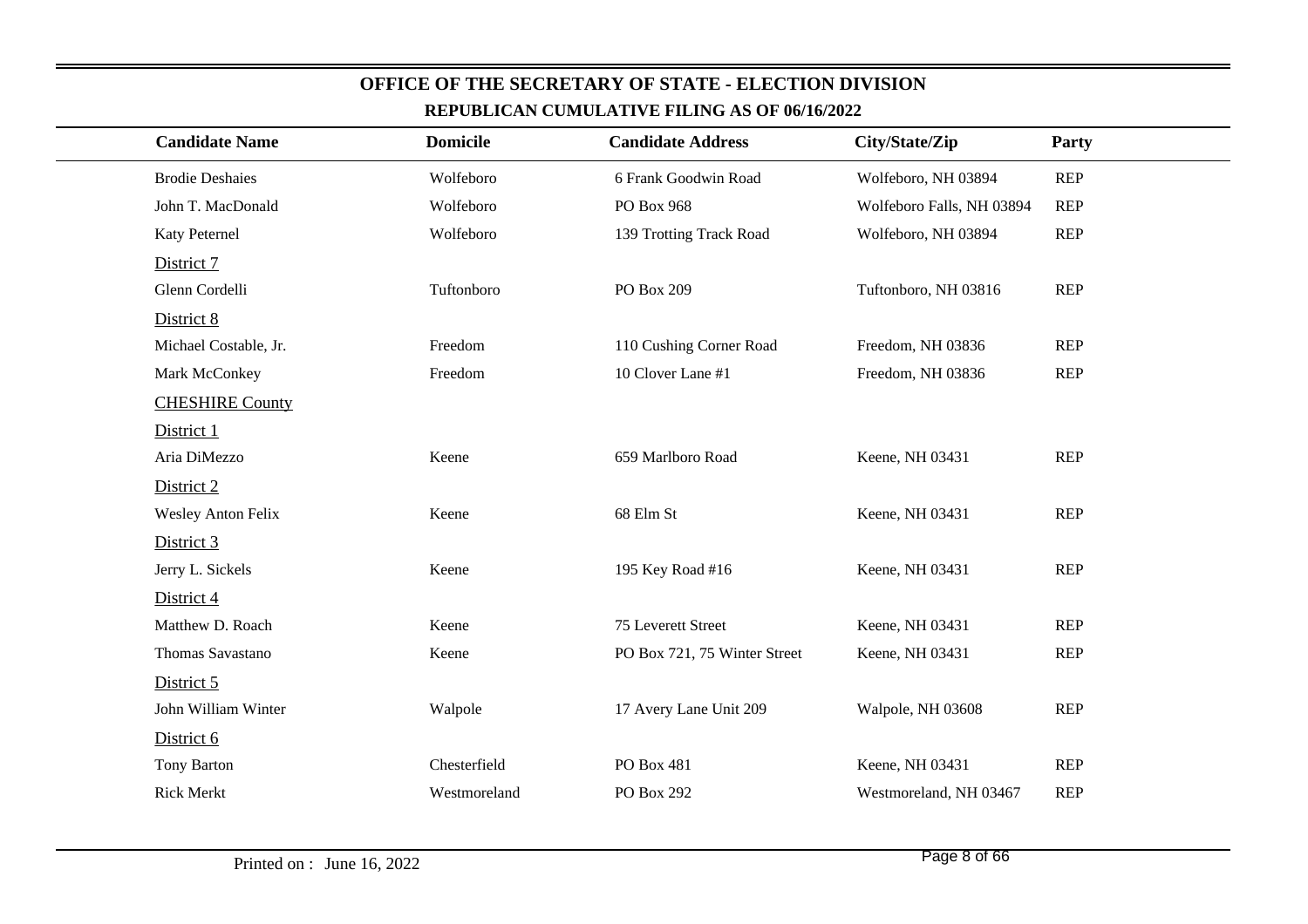| <b>Candidate Name</b>  |                                                                                                                                                                                      | City/State/Zip           | Party      |
|------------------------|--------------------------------------------------------------------------------------------------------------------------------------------------------------------------------------|--------------------------|------------|
|                        |                                                                                                                                                                                      |                          |            |
| David A. Kamm          | 21 Red Oak Drive                                                                                                                                                                     | Keene, NH 03431          | <b>REP</b> |
|                        |                                                                                                                                                                                      |                          |            |
|                        | PO Box 186                                                                                                                                                                           | Keene, NH 03431          | <b>REP</b> |
| Rich Nalevanko         | 473 Hill Road                                                                                                                                                                        | Alstead, NH 03602        | <b>REP</b> |
|                        |                                                                                                                                                                                      |                          |            |
| Daniel LeClair         | 142 Warmac Rd                                                                                                                                                                        | Swanzey, NH 03446        | <b>REP</b> |
| Michael R. York        | <b>POB 551</b>                                                                                                                                                                       | Swanzey, NH 03446        | <b>REP</b> |
|                        |                                                                                                                                                                                      |                          |            |
| <b>Zachary Nutting</b> | 71 Richmond Rd                                                                                                                                                                       | Winchester, NH 03470     | <b>REP</b> |
| Max Santonastaso       | 11A High St                                                                                                                                                                          | Winchester, NH 03470     | <b>REP</b> |
|                        |                                                                                                                                                                                      |                          |            |
| Dick Thackston         | 9 Russell Ave                                                                                                                                                                        | Troy, NH 03465           | <b>REP</b> |
|                        |                                                                                                                                                                                      |                          |            |
|                        | 72 Burpee Rd                                                                                                                                                                         | Dublin, NH 03444         | <b>REP</b> |
| Christopher Mazerall   | 26 Eastwood Drive                                                                                                                                                                    | Jaffrey, NH 03452        | <b>REP</b> |
| Donald R. Primrose     | PO Box 89                                                                                                                                                                            | Dublin, NH 03444         | <b>REP</b> |
|                        |                                                                                                                                                                                      |                          |            |
|                        | 165 Sunridge Rd                                                                                                                                                                      | Rindge, NH 03461         | <b>REP</b> |
|                        |                                                                                                                                                                                      |                          |            |
|                        | 56 Partridge Brook Rd                                                                                                                                                                | Westmoreland, NH 03467   | <b>REP</b> |
| Joseph Mirzoeff        | 641 Park Ave                                                                                                                                                                         | Keene, NH 03431          | <b>REP</b> |
|                        | 31 Green Acres Road                                                                                                                                                                  | Keene, NH 03431          | <b>REP</b> |
|                        | <b>Domicile</b><br>Keene<br>Stoddard<br>Alstead<br>Swanzey<br>Swanzey<br>Winchester<br>Winchester<br>Troy<br>Dublin<br>Jaffrey<br>Dublin<br>Rindge<br>Westmoreland<br>Keene<br>Keene | <b>Candidate Address</b> |            |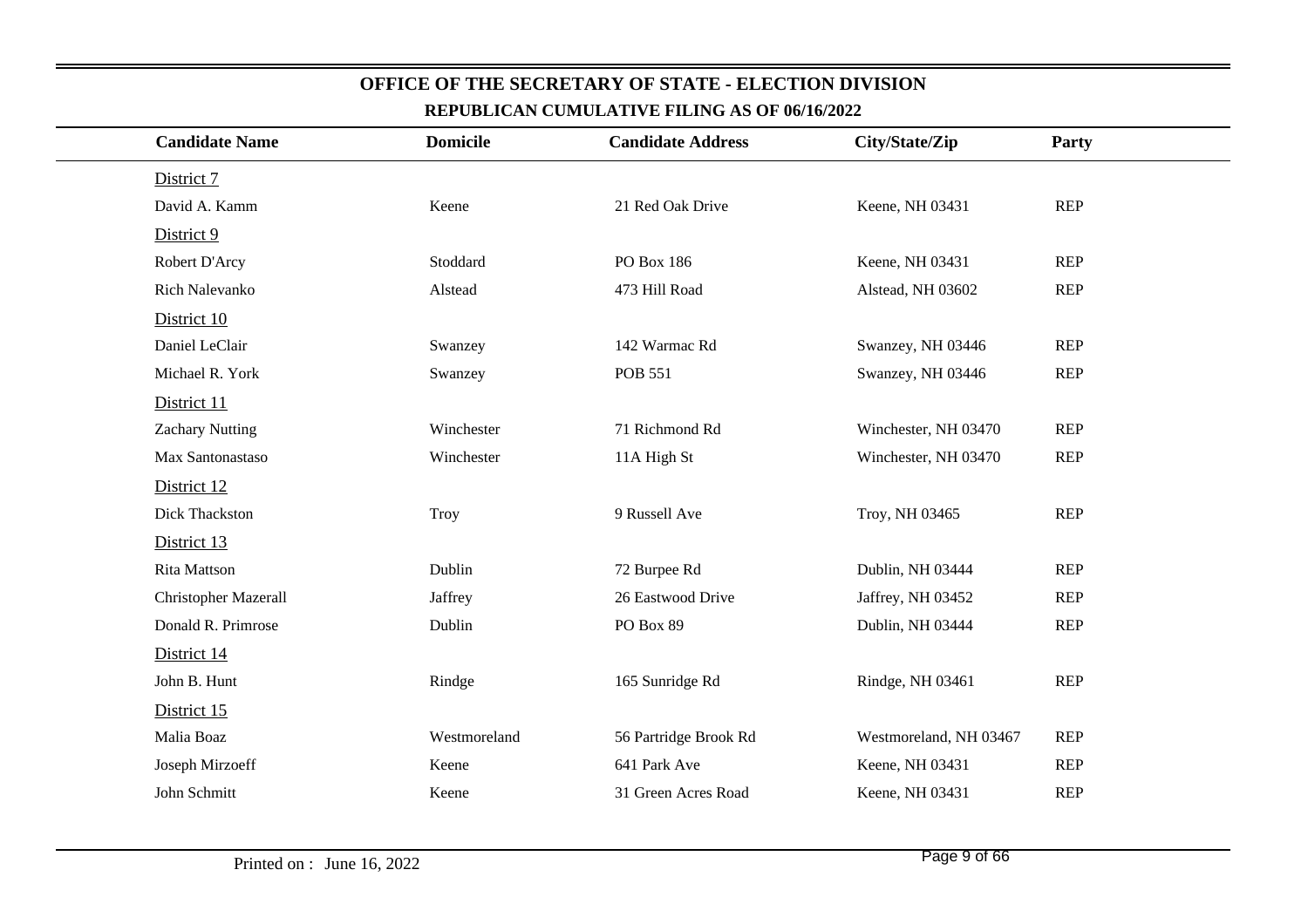| <b>Candidate Name</b> | <b>Domicile</b> | <b>Candidate Address</b>      | City/State/Zip                 | Party      |
|-----------------------|-----------------|-------------------------------|--------------------------------|------------|
| District 16           |                 |                               |                                |            |
| Fred Ward             | Stoddard        | 386 Route 123 South           | Stoddard, NH 03464             | <b>REP</b> |
| District 17           |                 |                               |                                |            |
| Jennifer Rhodes       | Winchester      | 59 Parker St                  | Winchester, NH 03470           | <b>REP</b> |
| District 18           |                 |                               |                                |            |
| Jim Qualey            | Rindge          | 18 Meadow View Rd             | Rindge, NH 03461               | <b>REP</b> |
| Matthew Santonastaso  | Rindge          | 343 US Route 202              | Rindge, NH 03461               | <b>REP</b> |
| <b>COOS</b> County    |                 |                               |                                |            |
| District 1            |                 |                               |                                |            |
| Troy Merner           | Lancaster       | PO Box 421                    | Lancaster, NH 03584            | <b>REP</b> |
| James Tierney         | Northumberland  | 6 Grand View Drive            | Groveton, NH 03582             | <b>REP</b> |
| District 2            |                 |                               |                                |            |
| Arnold G. Davis       | Milan           | PO Box 478                    | Berlin, NH 03570               | <b>REP</b> |
| District 3            |                 |                               |                                |            |
| Mike Ouellet          | Colebrook       | PO Box 92                     | Colebrook, NH 03576            | <b>REP</b> |
| Gary Whitehill        | Stewartstown    | PO Box 422                    | West Stewartstown, NH<br>03597 | <b>REP</b> |
| District 4            |                 |                               |                                |            |
| Seth King             | Whitefield      | PO Box 27                     | Whitefield, NH 03598           | <b>REP</b> |
| District 5            |                 |                               |                                |            |
| <b>Gaston Gingues</b> | Berlin          | 216 High St Apt 4             | Berlin, NH 03570               | <b>REP</b> |
| Lori Korzen           | Berlin          | 788 Kent St                   | Berlin, NH 03570               | <b>REP</b> |
| District 6            |                 |                               |                                |            |
| Jakob Unger, Jr.      | Gorham          | 141 Lancaster Road, Trailer 7 | Gorham, NH 03581               | <b>REP</b> |
|                       |                 |                               |                                |            |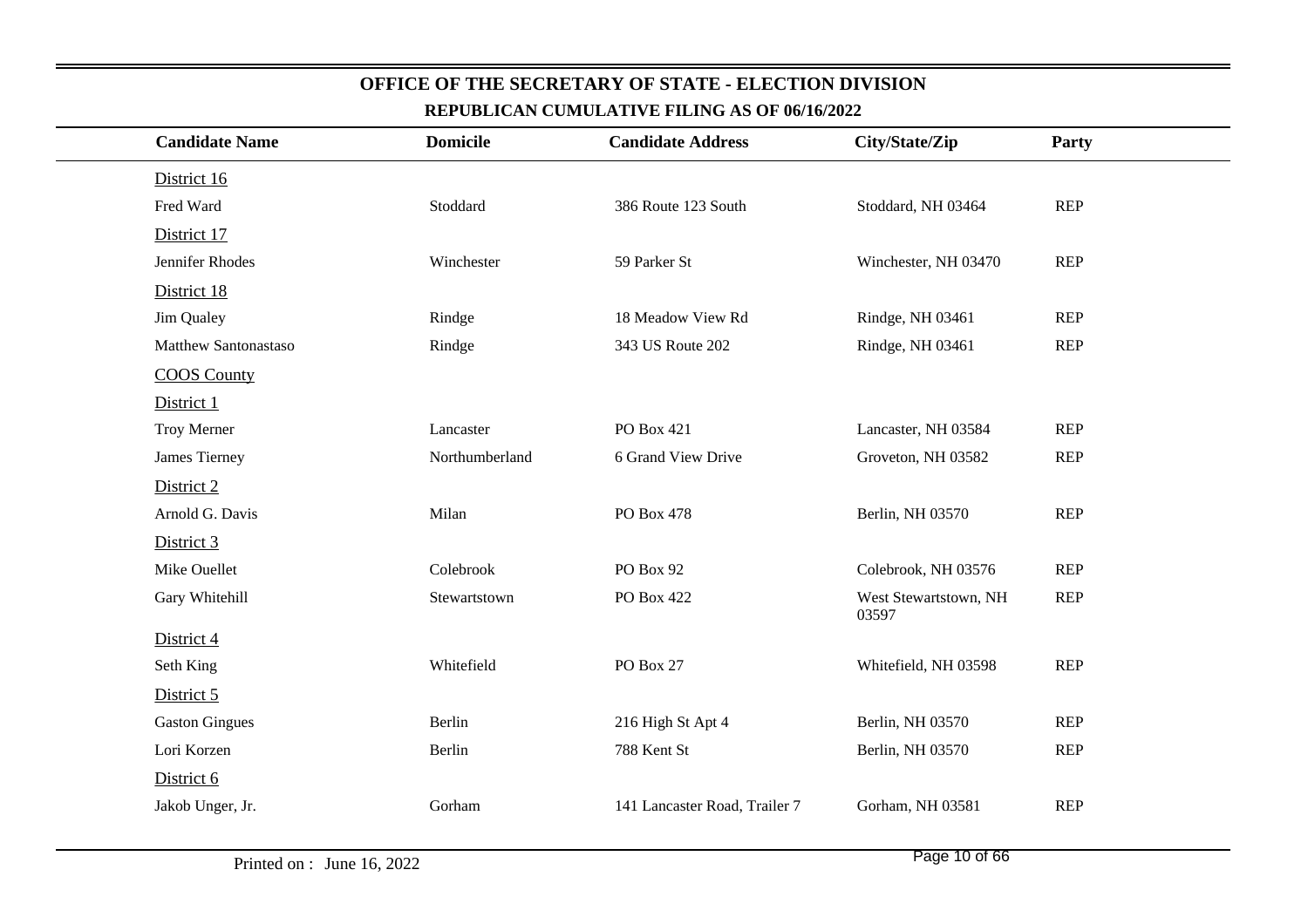| <u>KEFUDLIUAN UUMULATIVE FILING AS OF 00/10/2022</u> |                 |                            |                           |            |  |  |  |
|------------------------------------------------------|-----------------|----------------------------|---------------------------|------------|--|--|--|
| <b>Candidate Name</b>                                | <b>Domicile</b> | <b>Candidate Address</b>   | City/State/Zip            | Party      |  |  |  |
| District 7                                           |                 |                            |                           |            |  |  |  |
| John Greer                                           | Carroll         | PO Box 438                 | Twin Mountain, NH 03595   | <b>REP</b> |  |  |  |
| <b>GRAFTON County</b>                                |                 |                            |                           |            |  |  |  |
| District 1                                           |                 |                            |                           |            |  |  |  |
| Calvin Beaulier                                      | Littleton       | 120 Pine Hill Rd           | Littleton, NH 03561       | <b>REP</b> |  |  |  |
| David Rochefort                                      | Littleton       | 252 Elm St                 | Littleton, NH 03561       | <b>REP</b> |  |  |  |
| <b>Matthew Simon</b>                                 | Littleton       | PO Box 373                 | Littleton, NH 03561       | <b>REP</b> |  |  |  |
| District 2                                           |                 |                            |                           |            |  |  |  |
| Christopher Ford                                     | Franconia       | 126 Fox Mill Ln            | Franconia, NH 03580       | <b>REP</b> |  |  |  |
| Cathy Qi                                             | Bethlehem       | 59 Pleasant Street #2      | Bethlehem, NH 03574       | <b>REP</b> |  |  |  |
| District 3                                           |                 |                            |                           |            |  |  |  |
| <b>Bonnie Ham</b>                                    | Woodstock       | 796 Daniel Webster Highway | North Woodstock, NH 03262 | REP        |  |  |  |
| Paul H. Schirduan                                    | Lincoln         | 55 Church Street           | Lincoln, NH 03251         | <b>REP</b> |  |  |  |
| District 4                                           |                 |                            |                           |            |  |  |  |
| Steven Babin                                         | Thornton        | 3602 US Rte 3              | Thornton, NH 03285        | <b>REP</b> |  |  |  |
| District 5                                           |                 |                            |                           |            |  |  |  |
| <b>Matthew Coulon</b>                                | Haverhill       | 146 Gheradi Rd             | Pike, NH 03780            | <b>REP</b> |  |  |  |
| Rick Ladd                                            | Haverhill       | PO Box 67                  | Haverhill, NH 03765       | <b>REP</b> |  |  |  |
| District 6                                           |                 |                            |                           |            |  |  |  |
| Jeffrey Greeson                                      | Wentworth       | PO Box 130                 | Wentworth, NH 03282       | <b>REP</b> |  |  |  |
| District 7                                           |                 |                            |                           |            |  |  |  |
| Mark Alliegro                                        | Campton         | 41 Hemlock Hill Rd         | Campton, NH 03223         | <b>REP</b> |  |  |  |
| District 8                                           |                 |                            |                           |            |  |  |  |
| Kendall B. Hughes                                    | Ashland         | 55 Winona Rd               | Ashland, NH 03217         | <b>REP</b> |  |  |  |
|                                                      |                 |                            |                           |            |  |  |  |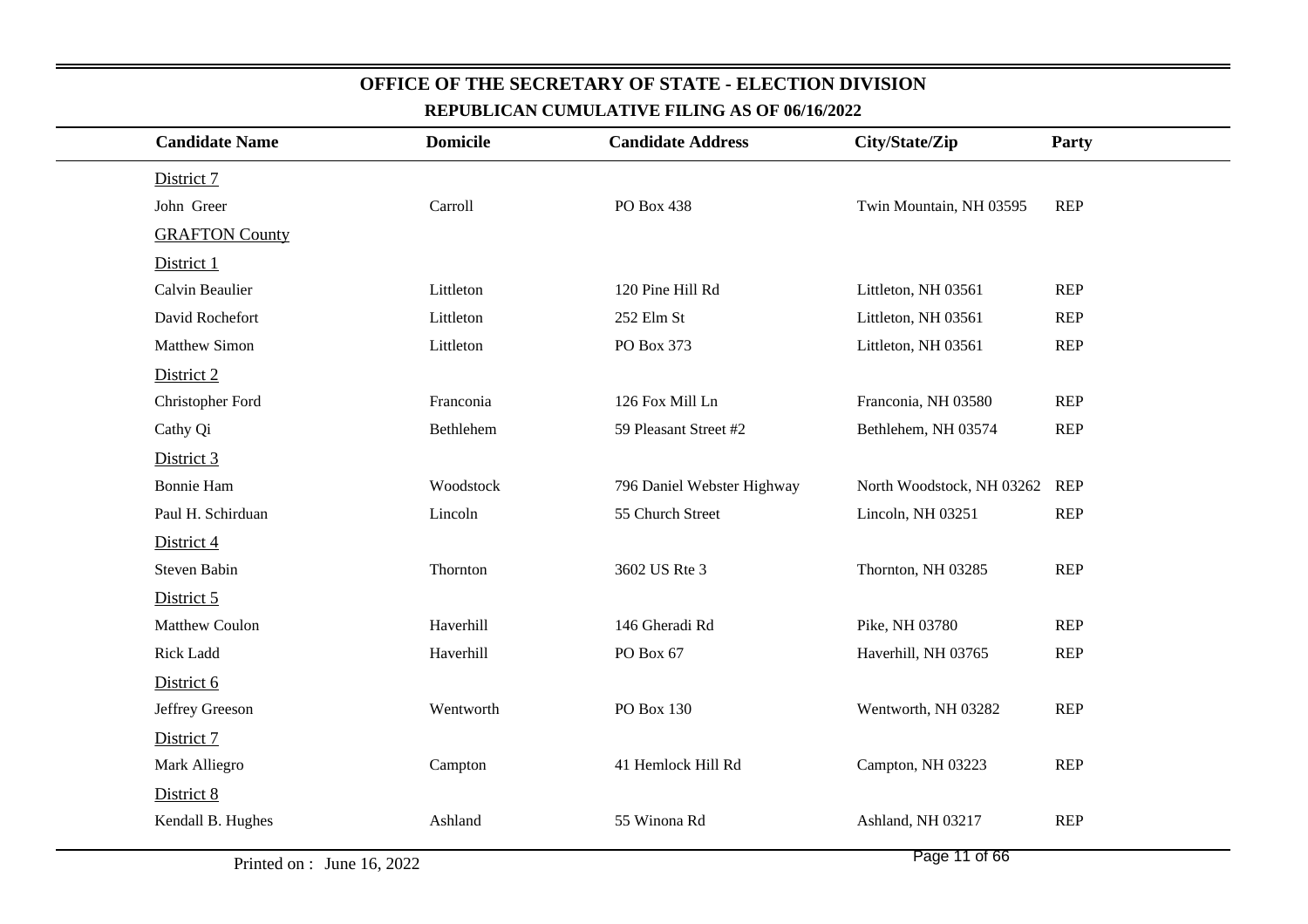| <b>Candidate Name</b>      | <b>Domicile</b> | <b>Candidate Address</b> | City/State/Zip     | Party      |  |
|----------------------------|-----------------|--------------------------|--------------------|------------|--|
| George Kirk                | Holderness      | PO Box 130               | Plymouth, NH 03264 | <b>REP</b> |  |
| District 9                 |                 |                          |                    |            |  |
| Donald McFarlane           | Orange          | 280 Burnt Hill Road      | Orange, NH 03741   | <b>REP</b> |  |
| District 10                |                 |                          |                    |            |  |
| Carroll M. Brown, Jr       | <b>Bristol</b>  | 450 Upper Birch Drive    | Bristol, NH 03222  | <b>REP</b> |  |
| Randall Kelley             | <b>Bristol</b>  | 56 High Street           | Bristol, NH 03222  | <b>REP</b> |  |
| District 11                |                 |                          |                    |            |  |
| Lex Berezhny               | Grafton         | 55 Bullocks Crossing Rd  | Grafton, NH 03240  | <b>REP</b> |  |
| District 18                |                 |                          |                    |            |  |
| John Sellers               | <b>Bristol</b>  | 39 Briar Hill Rd         | Bristol, NH 03222  | <b>REP</b> |  |
| Andrew Ware                | Grafton         | PO Box 224               | Grafton, NH 03240  | <b>REP</b> |  |
| <b>HILLSBOROUGH County</b> |                 |                          |                    |            |  |
| District 1                 |                 |                          |                    |            |  |
| Kimberly Abare             | Pelham          | 15 Evergreen Avenue      | Pelham, NH 03076   | <b>REP</b> |  |
| Dave Cate                  | Pelham          | 4 Albert St              | Pelham, NH 03076   | <b>REP</b> |  |
| Donna Dube                 | Pelham          | 40 Woodlawn Cir          | Pelham, NH 03076   | <b>REP</b> |  |
| <b>Tom Mannion</b>         | Pelham          | 45 Turtle Crossing Rd    | Pelham, NH 03076   | <b>REP</b> |  |
| Sandra L. Panek            | Pelham          | 25 Misty Ln              | Pelham, NH 03076   | <b>REP</b> |  |
| Jeffrey Tenczar            | Pelham          | 209 Arlene Dr            | Pelham, NH 03076   | <b>REP</b> |  |
| District 2                 |                 |                          |                    |            |  |
| <b>Britton Albiston</b>    | Bedford         | 8 Fern Terrace           | Bedford, NH 03110  | <b>REP</b> |  |
| Russan Marie Chester       | Bedford         | 34 John Goffe Dr         | Bedford, NH 03110  | <b>REP</b> |  |
| Ted Gorski                 | Bedford         | 9 Mayflower Drive        | Bedford, NH 03110  | <b>REP</b> |  |
| Linda Gould                | Bedford         | 2 Elder Williams Rd      | Bedford, NH 03110  | <b>REP</b> |  |
|                            |                 |                          |                    |            |  |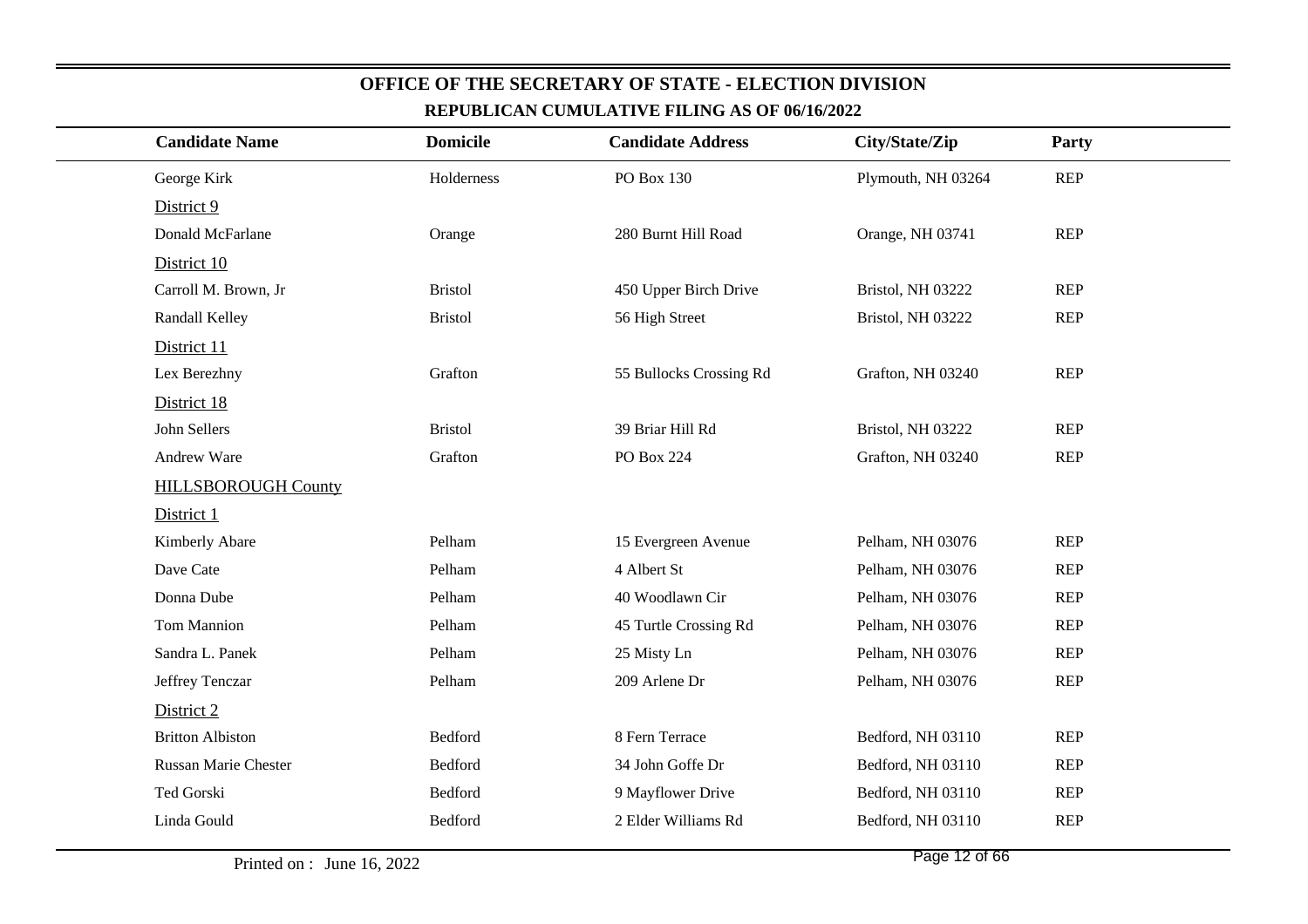| <u>KEFUDLIUAN UUMULATIVE FILING AS OF 90/10/2022</u> |                 |                          |                   |            |  |  |
|------------------------------------------------------|-----------------|--------------------------|-------------------|------------|--|--|
| <b>Candidate Name</b>                                | <b>Domicile</b> | <b>Candidate Address</b> | City/State/Zip    | Party      |  |  |
| Dan Hynes                                            | <b>Bedford</b>  | 41 Palomino Ln           | Bedford, NH 03110 | <b>REP</b> |  |  |
| Kristin Noble                                        | Bedford         | 3 Ellison Drive          | Bedford, NH 03110 | <b>REP</b> |  |  |
| Laurie Sanborn                                       | Bedford         | 71 Eagle Drive           | Bedford, NH 03110 | <b>REP</b> |  |  |
| John Schneller                                       | <b>Bedford</b>  | 86 Brick Mill Road       | Bedford, NH 03110 | <b>REP</b> |  |  |
| District 3                                           |                 |                          |                   |            |  |  |
| Joost Baumeister                                     | Nashua          | 121 W. Hollis St         | Nashua, NH 03060  | <b>REP</b> |  |  |
| District 4                                           |                 |                          |                   |            |  |  |
| Corey MacLean                                        | Nashua          | 223 Cannon Gate III      | Nashua, NH 03063  | <b>REP</b> |  |  |
| Michael McCarthy                                     | Nashua          | 34 Terry St              | Nashua, NH 03064  | <b>REP</b> |  |  |
| Julie Smith                                          | Nashua          | 18 Bangor St             | Nashua, NH 03063  | <b>REP</b> |  |  |
| District 5                                           |                 |                          |                   |            |  |  |
| <b>Allison Dyer</b>                                  | Nashua          | 9 Squire Drive           | Nashua, NH 03063  | <b>REP</b> |  |  |
| Elizabeth Ferreira                                   | Nashua          | 325 Broad St             | Nashua, NH 03063  | <b>REP</b> |  |  |
| Michael Henry                                        | Nashua          | 38 Dunloggin Rd          | Nashua, NH 03063  | <b>REP</b> |  |  |
| Tom Lanzara                                          | Nashua          | 340 Broad Street         | Nashua, NH 03063  | <b>REP</b> |  |  |
| District 6                                           |                 |                          |                   |            |  |  |
| Paul R. Berube                                       | Nashua          | 7 Gettysburg Drive       | Nashua, NH 03064  | <b>REP</b> |  |  |
| Tara Canaway                                         | Nashua          | 4 Elliott St             | Nashua, NH 03064  | <b>REP</b> |  |  |
| Joseph Chartier                                      | Nashua          | 12 1/2 Abbott Street     | Nashua, NH 03064  | <b>REP</b> |  |  |
| Doris Hohensee                                       | Nashua          | 15 Swart Terrace         | Nashua, NH 03064  | <b>REP</b> |  |  |
| David P. Schoneman                                   | Nashua          | 10 Webster St            | Nashua, NH 03064  | <b>REP</b> |  |  |
| District 7                                           |                 |                          |                   |            |  |  |
| Edith Dee Hogan                                      | Nashua          | 34 Dearborn Street       | Nashua, NH 03060  | <b>REP</b> |  |  |
| Avalon Lewis                                         | Nashua          | 22 King St               | Nashua, NH 03060  | <b>REP</b> |  |  |
|                                                      |                 |                          |                   |            |  |  |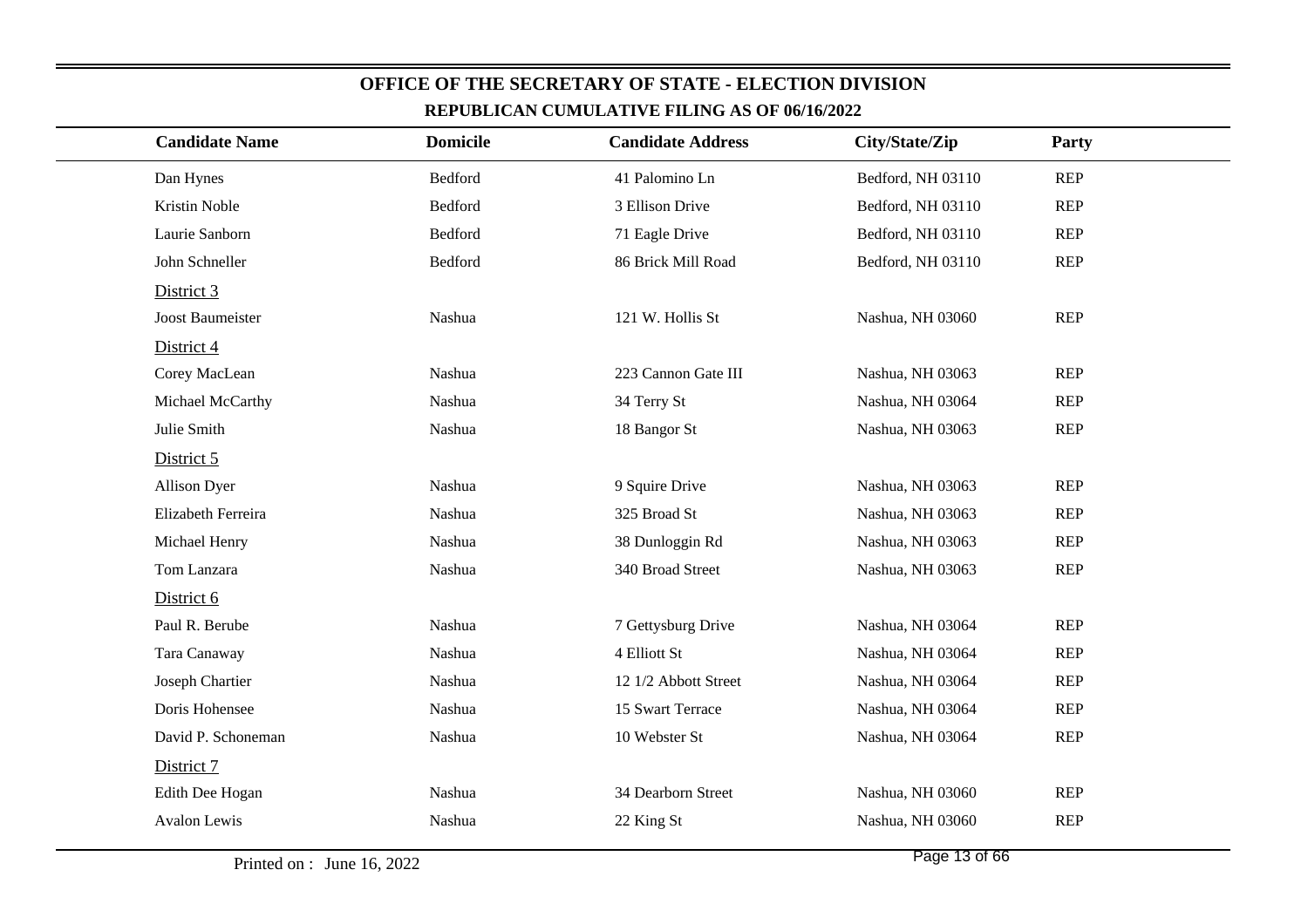| <b>Candidate Name</b> | <b>Domicile</b> | <b>Candidate Address</b>          | City/State/Zip      | Party      |
|-----------------------|-----------------|-----------------------------------|---------------------|------------|
|                       |                 |                                   |                     |            |
| Daniel T. Moriarty    | Nashua          | 29 Orchard Ave                    | Nashua, NH 03060    | <b>REP</b> |
| District 8            |                 |                                   |                     |            |
| <b>Edward Decatur</b> | Nashua          | 112 Kinsley Street                | Nashua, NH 03060    | <b>REP</b> |
| Kevin Scully          | Nashua          | 7 Wildwood Lane                   | Nashua, NH 03060    | <b>REP</b> |
| Chris Thibodeau       | Nashua          | 71 Blossom St                     | Nashua, NH 03060    | <b>REP</b> |
| District 9            |                 |                                   |                     |            |
| Paula Johnson         | Nashua          | 15 Westborn Dr                    | Nashua, NH 03062    | <b>REP</b> |
| Di Lothrop            | Nashua          | 10 Althea Lane                    | Nashua, NH 03062    | <b>REP</b> |
| Claudette Schmidt     | Nashua          | 21 Shawnee Drive                  | Nashua, NH 03062    | <b>REP</b> |
| District 10           |                 |                                   |                     |            |
| John Cawthorn         | Nashua          | 8 Troon Circle                    | Nashua, NH 03062    | <b>REP</b> |
| <b>Bill Ohm</b>       | Nashua          | 18 Mountain Laurels Drive Apt 403 | Nashua, NH 03060    | <b>REP</b> |
| Paul Thoman           | Nashua          | 13 Shingle Mill Dr                | Nashua, NH 03062    | <b>REP</b> |
| District 11           |                 |                                   |                     |            |
| Kristie Hart          | Nashua          | 9 Dustin Drive                    | Nashua, NH 03062    | <b>REP</b> |
| <b>Brett Powell</b>   | Nashua          | 3 Autumn Leaf Dr #13              | Nashua, NH 03060    | <b>REP</b> |
| Peter Silva           | Nashua          | 18 Masefield Rd                   | Nashua, NH 03062    | <b>REP</b> |
| District 12           |                 |                                   |                     |            |
| Melissa Blasek        | Merrimack       | 9 Twin Bridge Rd                  | Merrimack, NH 03054 | <b>REP</b> |
| <b>Bill Boyd</b>      | Merrimack       | 139 Joppa Road                    | Merrimack, NH 03054 | <b>REP</b> |
| Barbara Healey        | Merrimack       | 68 Back River Road                | Merrimack, NH 03054 | <b>REP</b> |
| <b>Bob Healey</b>     | Merrimack       | 68 Back River Rd                  | Merrimack, NH 03054 | <b>REP</b> |
| Mary L. Mayville      | Merrimack       | 24 Wintergreen Dr                 | Merrimack, NH 03054 | <b>REP</b> |
| Tim McGough           | Merrimack       | PO Box 1717                       | Merrimack, NH 03054 | <b>REP</b> |
|                       |                 |                                   |                     |            |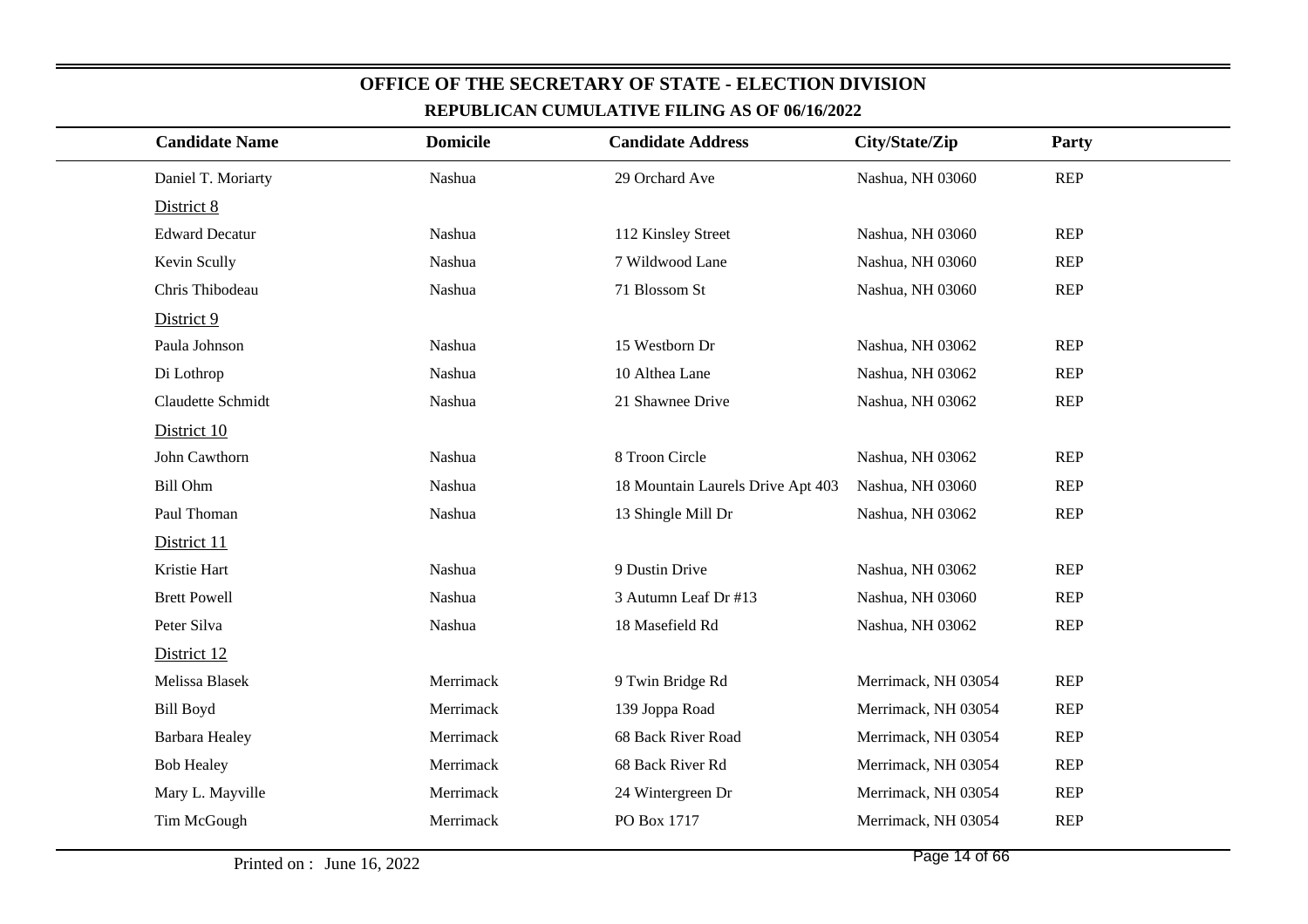| <b>Candidate Name</b> | <b>Domicile</b> | <b>Candidate Address</b>     | City/State/Zip       | Party      |
|-----------------------|-----------------|------------------------------|----------------------|------------|
| Maureen Mooney        | Merrimack       | PO Box 1676                  | Merrimack, NH 03054  | <b>REP</b> |
| Jeanine Notter        | Merrimack       | 19 Whittier Rd               | Merrimack, NH 03054  | <b>REP</b> |
| R. Brian Snow         | Merrimack       | 10 Merrymeeting Drive        | Merrimack, NH 03054  | <b>REP</b> |
| District 13           |                 |                              |                      |            |
| Stephen J. Kennedy    | Hudson          | 30 Glen Drive                | Hudson, NH 03051     | <b>REP</b> |
| Cathy Kenny           | Hudson          | 65 Bush Hill Road            | Hudson, NH 03051     | <b>REP</b> |
| <b>Andrew Prout</b>   | Hudson          | 6 Raven Drive                | Hudson, NH 03051     | <b>REP</b> |
| Andrew Renzullo       | Hudson          | 2 Heritage Circle            | Hudson, NH 03051     | <b>REP</b> |
| Jordan G. Ulery       | Hudson          | PO Box 15                    | Hudson, NH 03051     | <b>REP</b> |
| Robert Wherry         | Hudson          | 37 James Way                 | Hudson, NH 03051     | <b>REP</b> |
| District 14           |                 |                              |                      |            |
| Ralph G. Boehm        | Litchfield      | 6 Gibson Dr                  | Litchfield, NH 03052 | <b>REP</b> |
| <b>Rich Lascelles</b> | Litchfield      | 236 Charles Bancroft Highway | Litchfield, NH 03052 | <b>REP</b> |
| District 15           |                 |                              |                      |            |
| Mark McLean           | Manchester      | 43 Forest Hill Way           | Manchester, NH 03109 | <b>REP</b> |
| Mark Proulx           | Manchester      | 76 Janet Court               | Manchester, NH 03102 | <b>REP</b> |
| District 16           |                 |                              |                      |            |
| Larry G. Gagne        | Manchester      | 126 Lakeside Dr              | Manchester, NH 03104 | <b>REP</b> |
| William Infantine     | Manchester      | 89 Windward Lane             | Manchester, NH 03104 | <b>REP</b> |
| District 17           |                 |                              |                      |            |
| <b>Tyler Chase</b>    | Manchester      | 17 Quarry Way                | Manchester, NH 03104 | <b>REP</b> |
| Lee Xavier Davis      | Manchester      | 777 Union Street             | Manchester, NH 03104 | <b>REP</b> |
| District 18           |                 |                              |                      |            |
| Dick Marston          | Manchester      | 25 English Village Rd #304   | Manchester, NH 03102 | <b>REP</b> |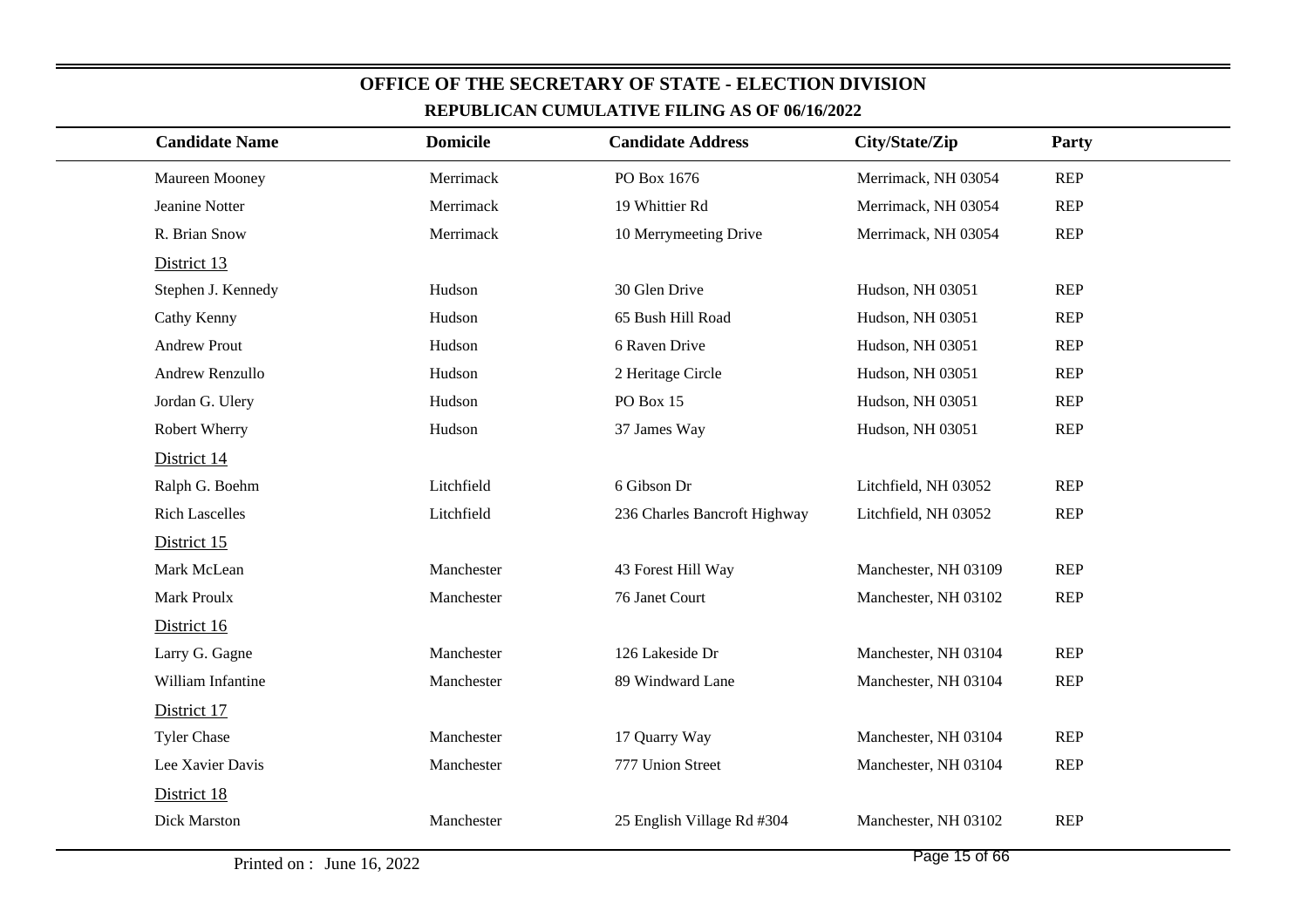| <b>Candidate Name</b>    | <b>Domicile</b> | <b>Candidate Address</b> | City/State/Zip       | Party      |
|--------------------------|-----------------|--------------------------|----------------------|------------|
| Matt Whitlock            | Manchester      | 185 Phillip Street       | Manchester, NH 03102 | <b>REP</b> |
| District 19              |                 |                          |                      |            |
| Daniel Garthwaite        | Manchester      | 166 Varney St            | Manchester, NH 03102 | <b>REP</b> |
| Tammy Simmons Garthwaite | Manchester      | 166 Varney St            | Manchester, NH 03102 | <b>REP</b> |
| District 20              |                 |                          |                      |            |
| Pierre Dupont            | Manchester      | 71 Circuit Street        | Manchester, NH 03103 | <b>REP</b> |
| Robert Kliskey           | Manchester      | 80 Sentinel Ct #207      | Manchester, NH 03103 | <b>REP</b> |
| District 21              |                 |                          |                      |            |
| Andrew Fromuth           | Manchester      | 1300 Union Street        | Manchester, NH 03104 | <b>REP</b> |
| August G. Fromuth        | Manchester      | 1300 Union Street        | Manchester, NH 03104 | <b>REP</b> |
| District 22              |                 |                          |                      |            |
| Carla Gericke            | Manchester      | 497 Hooksett Road #134   | Manchester, NH 03104 | <b>REP</b> |
| <b>Brittany Ping</b>     | Manchester      | 408 Rimmon St            | Manchester, NH 03102 | <b>REP</b> |
| District 24              |                 |                          |                      |            |
| Richard M. Hagala        | Manchester      | 85 Ash St                | Manchester, NH 03104 | <b>REP</b> |
| Jean Marie Mathieu       | Manchester      | 93 Arlington St          | Manchester, NH 03104 | <b>REP</b> |
| District 25              |                 |                          |                      |            |
| <b>Scott Mattiello</b>   | Manchester      | 613 Lake Ave             | Manchester, NH 03103 | <b>REP</b> |
| District 26              |                 |                          |                      |            |
| Brian D. Cole            | Manchester      | 890 Howe Street          | Manchester, NH 03103 | <b>REP</b> |
| District 27              |                 |                          |                      |            |
| Karen Reid               | Deering         | 433 East Deering Road    | Deering, NH 03244    | <b>REP</b> |
| District 28              |                 |                          |                      |            |
| Leah Cushman             | Weare           | 52 N Huntington Hill Rd  | Weare, NH 03281      | <b>REP</b> |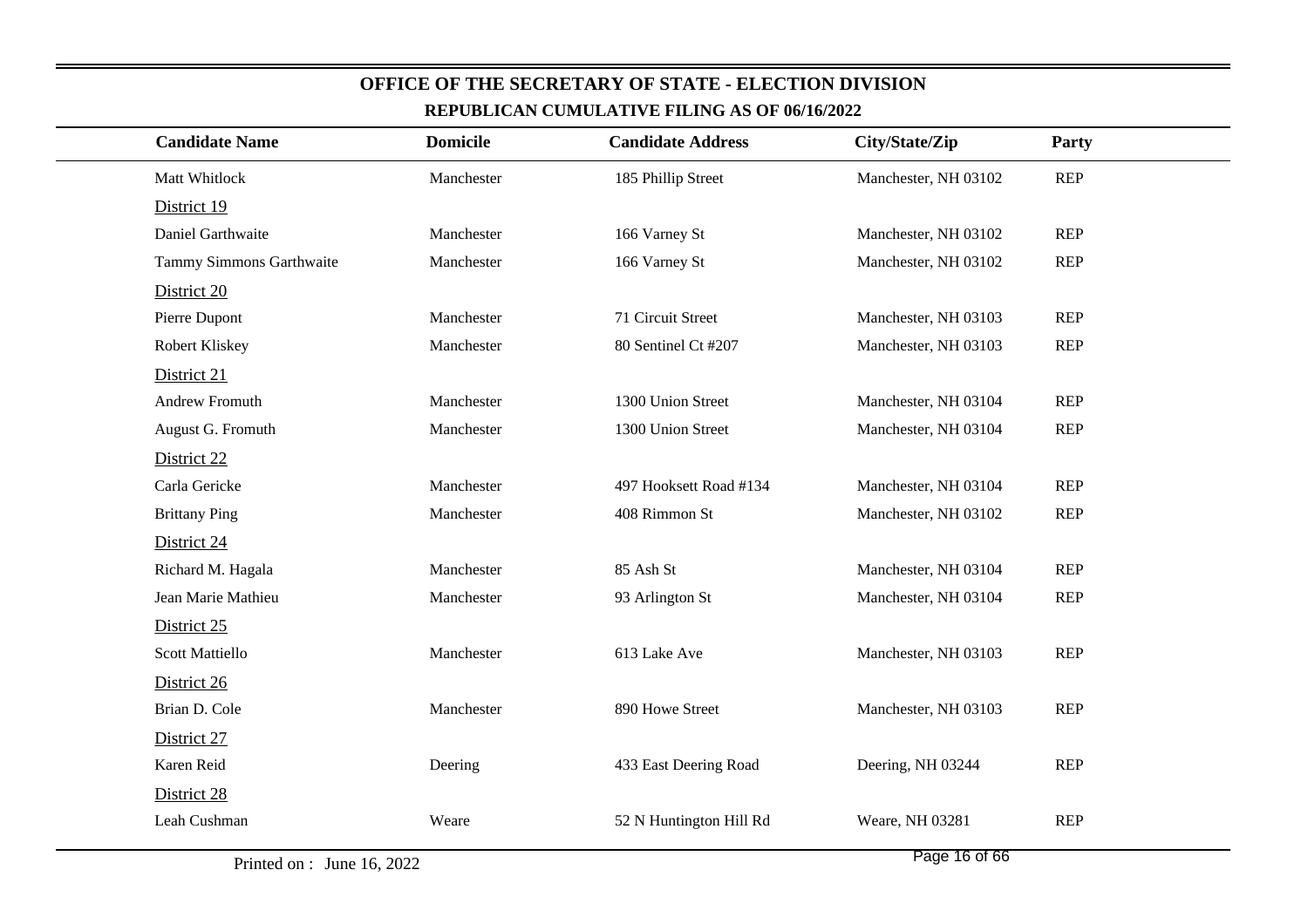| <b>Candidate Name</b> | <b>Domicile</b> | <b>Candidate Address</b> | City/State/Zip         | Party      |
|-----------------------|-----------------|--------------------------|------------------------|------------|
| Keith Erf             | Weare           | PO Box 338               | Weare, NH 03281        | <b>REP</b> |
| District 29           |                 |                          |                        |            |
| Joe Alexander         | Goffstown       | 3 Oakwood Lane Unit 1    | Goffstown, NH 03045    | <b>REP</b> |
| Henry R. Giasson III  | Goffstown       | 20A Amoskeag Dr          | Goffstown, NH 03045    | <b>REP</b> |
| Fred Plett            | Goffstown       | 29 My Way                | Goffstown, NH 03045    | <b>REP</b> |
| Doug Pounds           | Goffstown       | 37 Walnut Hill Rd        | Goffstown, NH 03045    | <b>REP</b> |
| Sheila Seidel         | Goffstown       | 71 Sage Court            | Goffstown, NH 03045    | <b>REP</b> |
| District 30           |                 |                          |                        |            |
| Riche Colcombe        | Hillsborough    | 76 Jones Road            | Hillsborough, NH 03244 | <b>REP</b> |
| Jim Creighton         | Antrim          | 155 Keene Rd             | Antrim, NH 03440       | <b>REP</b> |
| James L. Fedolfi      | Hillsborough    | 21 Bradford Circle       | Hillsborough, NH 03244 | <b>REP</b> |
| District 31           |                 |                          |                        |            |
| Jarvis Adams IV       | Greenfield      | PO Box 343               | Greenfield, NH 03047   | <b>REP</b> |
| District 32           |                 |                          |                        |            |
| Philip Andrews        | New Ipswich     | PO Box 417               | New Ipswich, NH 03071  | <b>REP</b> |
| Diane Kelley          | Temple          | 55 Hadley Hwy            | Temple, NH 03084       | <b>REP</b> |
| Jim Kofalt            | Wilton          | 46 Celts Way             | Wilton, NH 03086       | <b>REP</b> |
| Shane Sirois          | New Ipswich     | 16 Owl Dr                | New Ipswich, NH 03071  | <b>REP</b> |
| District 33           |                 |                          |                        |            |
| Rachel Maidment       | Peterborough    | 248 Carley Road          | Peterborough, NH 03458 | <b>REP</b> |
| Matthew Pilcher       | Peterborough    | 6 Snow Rd                | Peterborough, NH 03458 | <b>REP</b> |
| District 34           |                 |                          |                        |            |
| Pamela Coughlin       | Amherst         | 9 Mulberry Lane          | Amherst, NH 03031      | <b>REP</b> |
| <b>Russ Hodgkins</b>  | Amherst         | 39 Thornton Ferry Rd #1  | Amherst, NH 03031      | <b>REP</b> |
|                       |                 |                          |                        |            |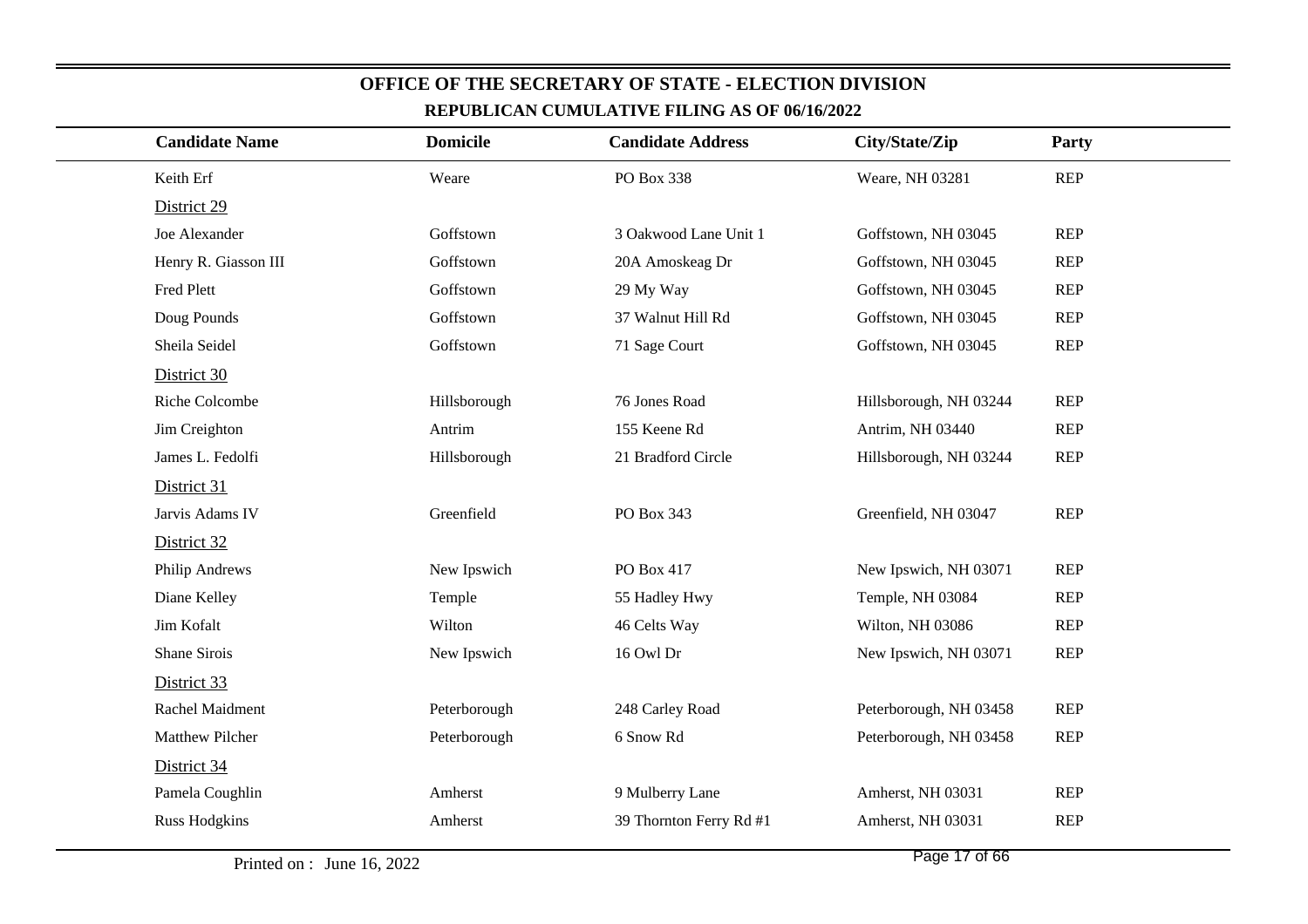| <b>Candidate Name</b>  | <b>Domicile</b>  | <b>Candidate Address</b>      | City/State/Zip          | <b>Party</b> |  |
|------------------------|------------------|-------------------------------|-------------------------|--------------|--|
| James M. O'Mara, Jr    | Amherst          | 12 Tamarack Lane              | Amherst, NH 03031       | <b>REP</b>   |  |
| District 35            |                  |                               |                         |              |  |
| Liz Barbour            | Hollis           | PO Box 664, 5 Broad St        | <b>Hollis, NH 03049</b> | <b>REP</b>   |  |
| Susan E. Homola        | Hollis           | PO Box 129                    | Hollis, NH 03049        | <b>REP</b>   |  |
| District 36            |                  |                               |                         |              |  |
| John Lewicke           | Mason            | 928 Starch Mill Road          | Mason, NH 03048         | <b>REP</b>   |  |
| Diane Pauer            | <b>Brookline</b> | 12 Westview Road              | Brookline, NH 03033     | <b>REP</b>   |  |
| District 37            |                  |                               |                         |              |  |
| <b>Michael Facques</b> | Milford          | 21 Riversedge Drive           | Milford, NH 03055       | <b>REP</b>   |  |
| District 38            |                  |                               |                         |              |  |
| Alicia Lekas           | Hudson           | 30 Barretts Hill Rd           | Hudson, NH 03051        | <b>REP</b>   |  |
| Tony Lekas             | Hudson           | 30 Barretts Hill Rd           | Hudson, NH 03051        | <b>REP</b>   |  |
| District 39            |                  |                               |                         |              |  |
| Ross Berry             | Manchester       | 401 Riverdale Ave             | Manchester, NH 03103    | <b>REP</b>   |  |
| Kirk McConville        | Manchester       | 130 Linda Lane                | Manchester, NH 03104    | <b>REP</b>   |  |
| District 40            |                  |                               |                         |              |  |
| Jamie Brassill         | Manchester       | 150 Golfview Drive, Apt. 205  | Manchester, NH 03102    | <b>REP</b>   |  |
| Jon A. Fraser          | Manchester       | 3 Country Club Drive          | Manchester, NH 03102    | <b>REP</b>   |  |
| Carlos Gonzalez        | Manchester       | 1630 Front Street, PO Box 154 | Manchester, NH 03105    | <b>REP</b>   |  |
| Merav Yaakov           | Manchester       | 38 Bismark Street             | Manchester, NH 03102    | <b>REP</b>   |  |
| Sylvain Yaakov         | Manchester       | 38 Bismark Street             | Manchester, NH 03102    | <b>REP</b>   |  |
| District 41            |                  |                               |                         |              |  |
| Joseph Lachance        | Manchester       | 50 Ashland Street             | Manchester, NH 03104    | <b>REP</b>   |  |
| Stephen N. Mathieu     | Manchester       | 93 Arlington Street           | Manchester, NH 03104    | <b>REP</b>   |  |
|                        |                  |                               |                         |              |  |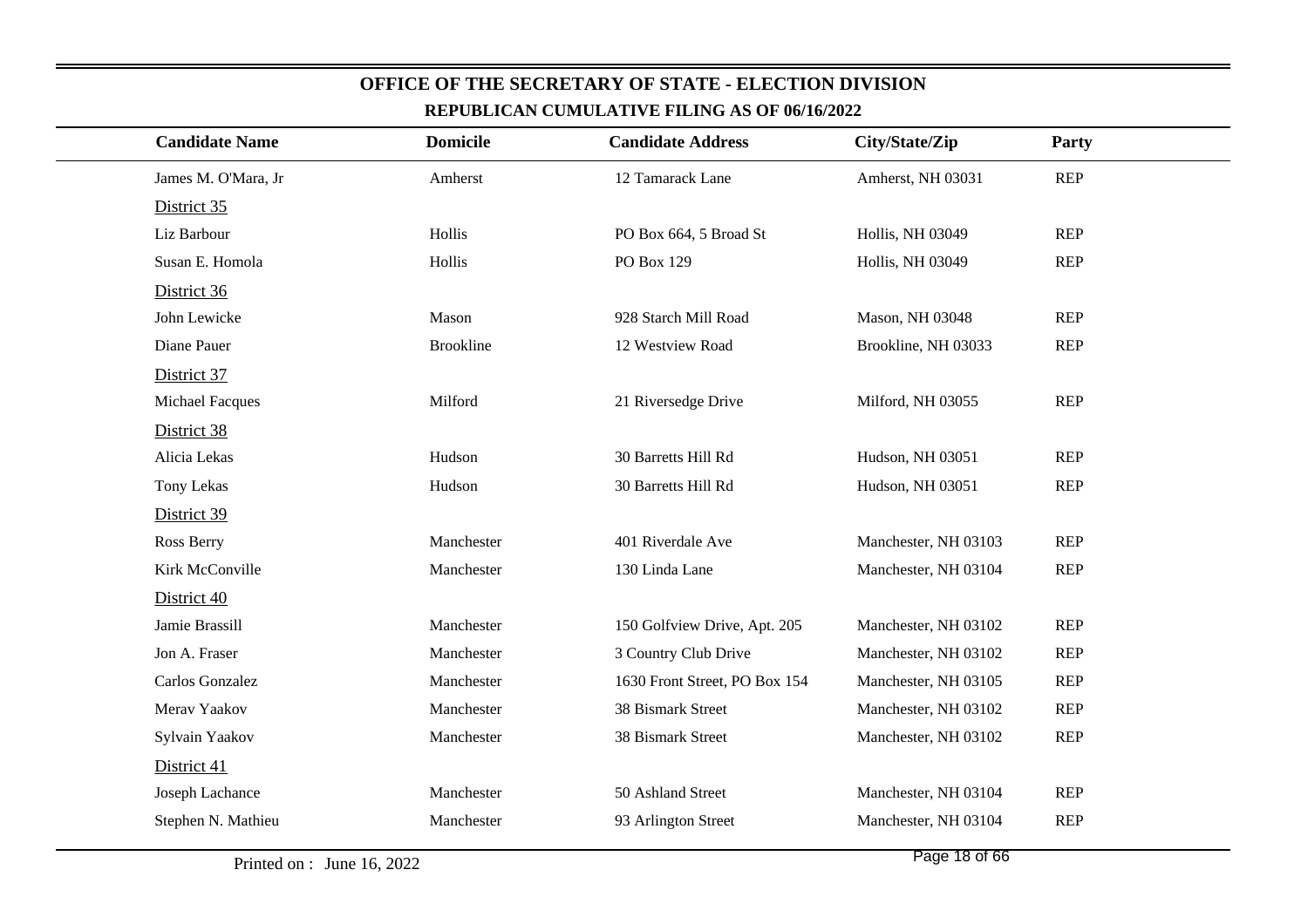| <b>Candidate Name</b>     | <b>Domicile</b> | <b>Candidate Address</b> | City/State/Zip         | Party      |
|---------------------------|-----------------|--------------------------|------------------------|------------|
| District 42               |                 |                          |                        |            |
| Keith Ammon               | New Boston      | PO Box 38                | New Boston, NH 03070   | <b>REP</b> |
| William Foster            | New Boston      | 49 Mont Vernon Rd        | New Boston, NH 03070   | <b>REP</b> |
| Gerald Griffin            | Mont Vernon     | PO Box 1                 | Mont Vernon, NH 03057  | <b>REP</b> |
| Lisa CM Post              | Lyndeborough    | 43 Crooked S Rd          | Lyndeborough, NH 03082 | <b>REP</b> |
| District 43               |                 |                          |                        |            |
| Jesse R. Broderick        | Milford         | 15 Wall Street           | Milford, NH 03055      | <b>REP</b> |
| <b>Bill King</b>          | Milford         | 344 Elm Street Unit 5    | Milford, NH 03055      | <b>REP</b> |
| <b>Barry Parquette</b>    | Milford         | 10 Cottage Street        | Milford, NH 03055      | <b>REP</b> |
| Vanessa L. Sheehan        | Milford         | 70 Amherst St            | Milford, NH 03055      | <b>REP</b> |
| Michael E. Thornton       | Milford         | 561 North River Road     | Milford, NH 03055      | <b>REP</b> |
| District 44               |                 |                          |                        |            |
| Travis Corcoran           | Weare           | 275 Quaker Street        | Weare, NH 03281        | <b>REP</b> |
| Gary S. Hopper            | Weare           | 107 Buxton School Road   | Weare, NH 03281        | <b>REP</b> |
| District 45               |                 |                          |                        |            |
| Jack Flanagan             | Mason           | <b>PO Box 201</b>        | Brookline, NH 03033    | <b>REP</b> |
| Colton Skorupan           | Mason           | 475 Wilton Rd            | Mason, NH 03048        | <b>REP</b> |
| <b>MERRIMACK County</b>   |                 |                          |                        |            |
| District 1                |                 |                          |                        |            |
| <b>Ricky Devoid</b>       | Boscawen        | 431 High St              | Boscawen, NH 03303     | <b>REP</b> |
| District 2                |                 |                          |                        |            |
| Greg Hill                 | Northfield      | 1 Knowles Farm Road      | Northfield, NH 03276   | <b>REP</b> |
| District 3                |                 |                          |                        |            |
| Ernesto Leonardo Gonzalez | Franklin        | 13 Upland Drive          | Franklin, NH 03235     | <b>REP</b> |
|                           |                 |                          | $D_{0.92}$ 10 of $66$  |            |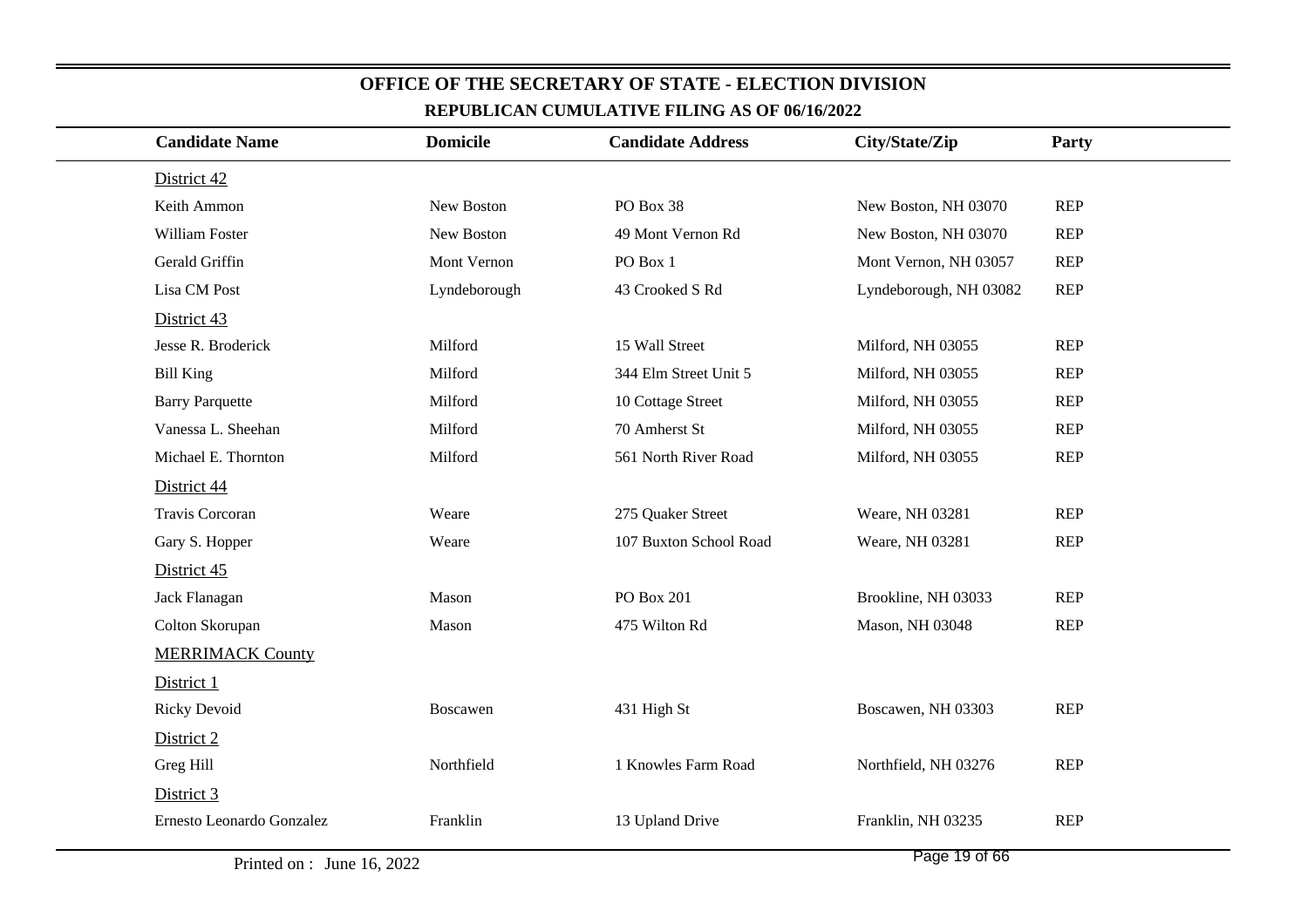| <u>KEI UDLIUAN UUMULATI VE FILING AS OF 00/10/2022</u> |                 |                          |                      |            |  |  |
|--------------------------------------------------------|-----------------|--------------------------|----------------------|------------|--|--|
| <b>Candidate Name</b>                                  | <b>Domicile</b> | <b>Candidate Address</b> | City/State/Zip       | Party      |  |  |
| James Mason                                            | Franklin        | 77 North Road            | Franklin, NH 03235   | <b>REP</b> |  |  |
| David Testerman                                        | Franklin        | PO Box 36                | Franklin, NH 03235   | <b>REP</b> |  |  |
| District 4                                             |                 |                          |                      |            |  |  |
| Jose E. Cambrils                                       | Loudon          | 83 Berry Road            | Loudon, NH 03307     | <b>REP</b> |  |  |
| Sumner Dole                                            | Canterbury      | PO Box 161               | Canterbury, NH 03224 | <b>REP</b> |  |  |
| Michael Moffett                                        | Loudon          | 144 Green View Drive     | Loudon, NH 03307     | <b>REP</b> |  |  |
| District 5                                             |                 |                          |                      |            |  |  |
| Louise Andrus                                          | Salisbury       | 406 Raccoon Hill Rd      | Salisbury, NH 03268  | <b>REP</b> |  |  |
| Deborah Aylward                                        | Danbury         | 52 Challenge Hill Road   | Danbury, NH 03230    | <b>REP</b> |  |  |
| District 6                                             |                 |                          |                      |            |  |  |
| Kevin Stanton                                          | Wilmot          | PO Box 68                | Wilmot, NH 03287     | <b>REP</b> |  |  |
| District 7                                             |                 |                          |                      |            |  |  |
| John Bowman                                            | Newbury         | 546 Chalk Pond Rd        | Newbury, NH 03255    | <b>REP</b> |  |  |
| Claire Ann Ketteler                                    | Newbury         | 546 Chalk Pond Road      | Newbury, NH 03255    | <b>REP</b> |  |  |
| Daniel H. Wolf                                         | Newbury         | PO Box 88                | Newbury, NH 03253    | <b>REP</b> |  |  |
| District 8                                             |                 |                          |                      |            |  |  |
| Margaret A. Kennedy                                    | Warner          | 5 Poverty Plains Rd      | Warner, NH 03278     | <b>REP</b> |  |  |
| Walter F. Kirsch                                       | Warner          | 122 Rolfe Pond Dr        | Contoocook, NH 03229 | <b>REP</b> |  |  |
| Everett S. Mahoney                                     | Warner          | 3 Kelly Hill Rd          | Warner, NH 03278     | <b>REP</b> |  |  |
| Jay Noone                                              | Henniker        | 2307 Weare Road          | Henniker, NH 03242   | <b>REP</b> |  |  |
| <b>James Bass Parker</b>                               | Henniker        | 2307 Weare Road          | Henniker, NH 03242   | <b>REP</b> |  |  |
| District 9                                             |                 |                          |                      |            |  |  |
| Darlene Gildersleeve                                   | Hopkinton       | 77 Pamela Drive          | Hopkinton, NH 03229  | <b>REP</b> |  |  |
| <b>Christopher Lins</b>                                | <b>Bow</b>      | 10 Rand Road             | Bow, NH 03304        | <b>REP</b> |  |  |
|                                                        |                 |                          |                      |            |  |  |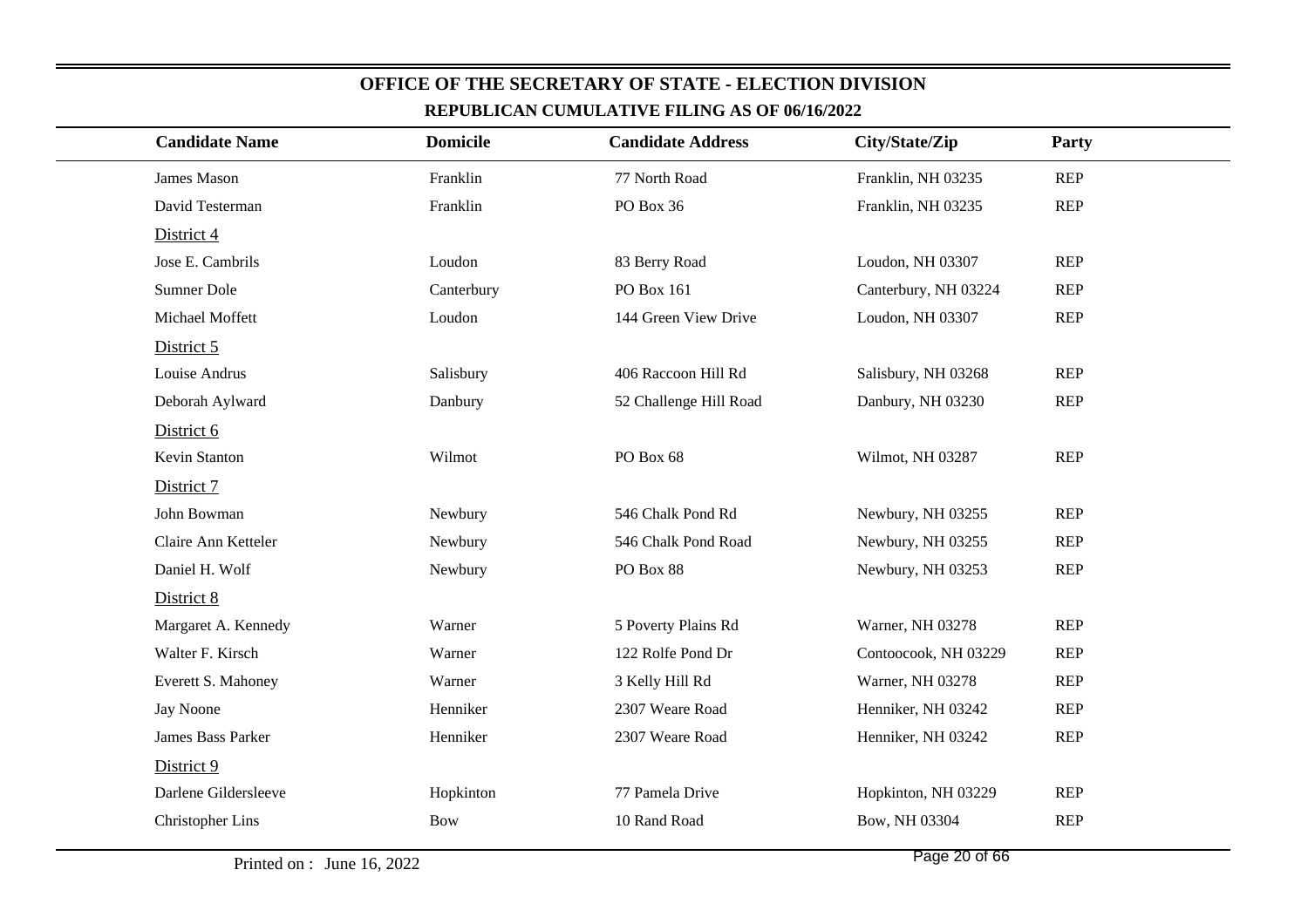| <b>Candidate Name</b> | <b>Domicile</b> | <b>Candidate Address</b>    | City/State/Zip       | Party      |  |
|-----------------------|-----------------|-----------------------------|----------------------|------------|--|
| Joel Lloyd            | Hopkinton       | 729 Kearsarge Ave           | Hopkinton, NH 03229  | <b>REP</b> |  |
| John F. Martin        | <b>Bow</b>      | 96 Woodhill Road            | Bow, NH 03304        | <b>REP</b> |  |
| Jon Richardson        | Hopkinton       | 24 Briar Hill Rd            | Hopkinton, NH 03229  | <b>REP</b> |  |
| Jed Tocci             | Hopkinton       | 2201 Hopkinton Rd           | Hopkinton, NH 03229  | <b>REP</b> |  |
| District 10           |                 |                             |                      |            |  |
| Stephen Boyd          | Hooksett        | 51 Whitehall Road           | Hooksett, NH 03106   | <b>REP</b> |  |
| John A. Leavitt       | Hooksett        | PO Box 16278                | Hooksett, NH 03106   | <b>REP</b> |  |
| Ray Plante            | Dunbarton       | 30 Moose Point Rd           | Dunbarton, NH 03046  | <b>REP</b> |  |
| <b>Yury Polozov</b>   | Hooksett        | 1465 Hooksett Road Unit 393 | Hooksett, NH 03106   | <b>REP</b> |  |
| Thomas C. Walsh       | Hooksett        | 15 Berry Hill Rd            | Hooksett, NH 03106   | <b>REP</b> |  |
| District 11           |                 |                             |                      |            |  |
| <b>Matthew Pitaro</b> | Allenstown      | 7 Swiftwater Dr #1          | Allenstown, NH 03275 | <b>REP</b> |  |
| District 12           |                 |                             |                      |            |  |
| <b>Brian Seaworth</b> | Pembroke        | 161 Buck St                 | Pembroke, NH 03275   | <b>REP</b> |  |
| Nick White            | Pembroke        | 935 Borough Road            | Pembroke, NH 03275   | <b>REP</b> |  |
| District 13           |                 |                             |                      |            |  |
| James Conrad Allard   | Pittsfield      | 540 Tilton Hill Road        | Pittsfield, NH 03263 | <b>REP</b> |  |
| Cyril Aures           | Chichester      | 17 Perry Brook Road         | Chichester, NH 03258 | <b>REP</b> |  |
| Clayton Wood          | Pittsfield      | 329 Catamount Road          | Pittsfield, NH 03263 | <b>REP</b> |  |
| District 14           |                 |                             |                      |            |  |
| John F. Klose         | Epsom           | PO Box 519                  | Epsom, NH 03234      | <b>REP</b> |  |
| Dan McGuire           | Epsom           | 700 Suncook Valley Hwy      | Epsom, NH 03234      | <b>REP</b> |  |
| District 18           |                 |                             |                      |            |  |
| Kristen Jackson       | Concord         | 4 Prospect St               | Concord, NH 03301    | <b>REP</b> |  |
|                       |                 |                             |                      |            |  |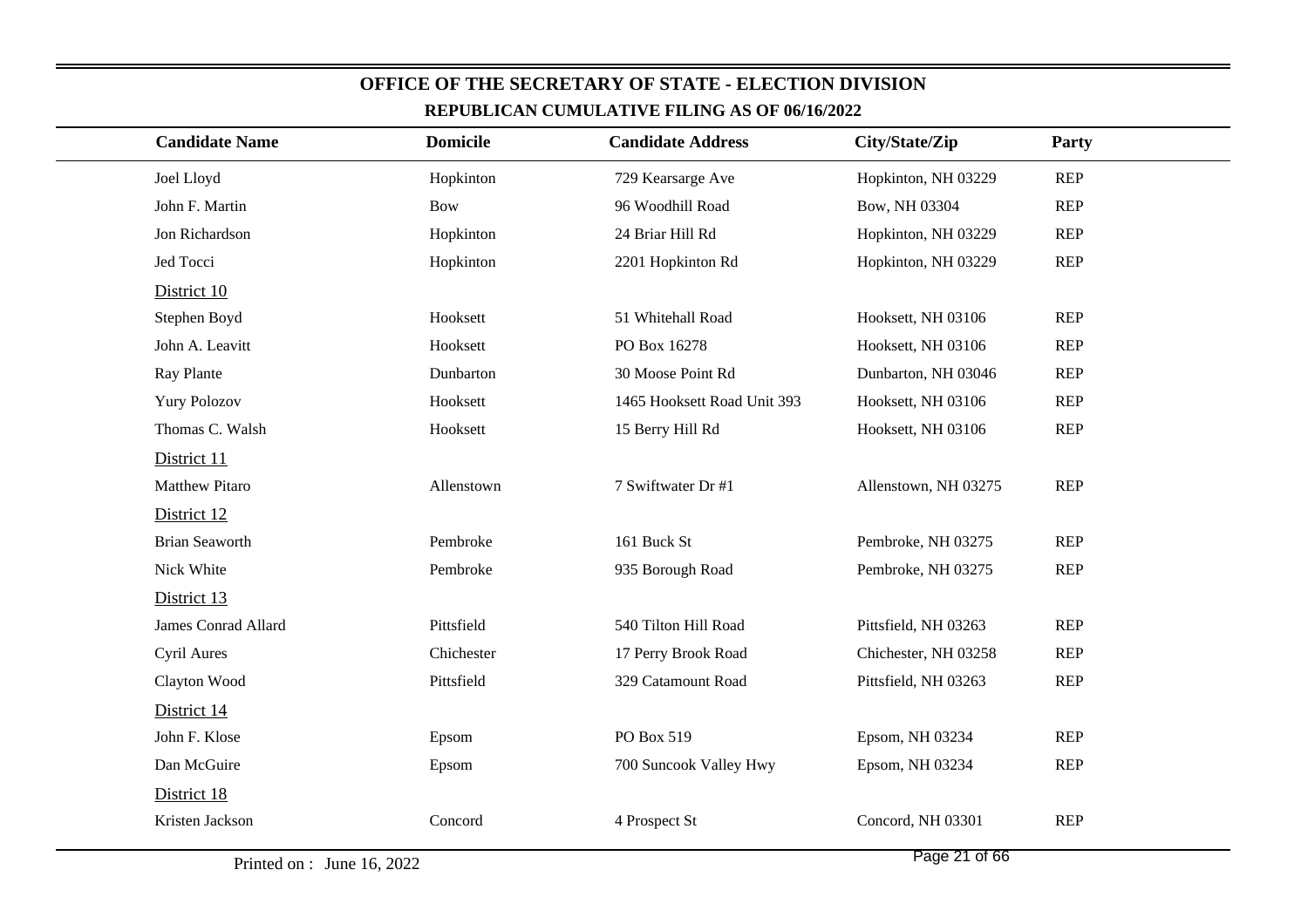| <b>Candidate Name</b>    | <b>Domicile</b> | <b>Candidate Address</b>   | City/State/Zip       | <b>Party</b> |  |
|--------------------------|-----------------|----------------------------|----------------------|--------------|--|
| District 19              |                 |                            |                      |              |  |
| Patrice Myers            | Concord         | 9 Flamingo Drive           | Concord, NH 03301    | <b>REP</b>   |  |
| District 21              |                 |                            |                      |              |  |
| Robert G. Bertrand       | Concord         | 14 Haig Street             | Concord, NH 03301    | <b>REP</b>   |  |
| District 22              |                 |                            |                      |              |  |
| Scott H. Smith           | Concord         | 84 Branch Tpke Unit 98     | Concord, NH 03301    | <b>REP</b>   |  |
| Dennis R. Soucy          | Concord         | 3 Russell St               | Concord, NH 03301    | <b>REP</b>   |  |
| District 23              |                 |                            |                      |              |  |
| <b>Andrew Georgevits</b> | Concord         | 61 North East Village Road | Concord, NH 03301    | <b>REP</b>   |  |
| District 24              |                 |                            |                      |              |  |
| John Cate                | Concord         | 470 Josiah Bartlett Road   | Concord, NH 03301    | <b>REP</b>   |  |
| District 25              |                 |                            |                      |              |  |
| Kenna Cross              | Northfield      | 349 Cross Mill Rd          | Northfield, NH 03276 | <b>REP</b>   |  |
| Jason Gerhard            | Northfield      | 30 Fellows Hill Road       | Belmont, NH 03220    | <b>REP</b>   |  |
| District 26              |                 |                            |                      |              |  |
| Alvin See                | Loudon          | 64 Plateau Ridge Rd        | Loudon, NH 03307     | <b>REP</b>   |  |
| District 27              |                 |                            |                      |              |  |
| Ernie Bencivenga         | Hooksett        | 244 Whitehall Road         | Hooksett, NH 03106   | <b>REP</b>   |  |
| JR Hoell                 | Dunbarton       | 32 Ordway Road             | Dunbarton, NH 03046  | <b>REP</b>   |  |
| Carol McGuire            | Epsom           | 700 Suncook Valley Hwy     | Epsom, NH 03234      | <b>REP</b>   |  |
| District 28              |                 |                            |                      |              |  |
| Kevin Moore              | Concord         | 96 Fisherville Rd Unit #3  | Concord, NH 03303    | <b>REP</b>   |  |
| District 29              |                 |                            |                      |              |  |
| Kenneth L. Georgevits    | Concord         | 481 Mountain Road          | Concord, NH 03301    | <b>REP</b>   |  |
|                          |                 |                            |                      |              |  |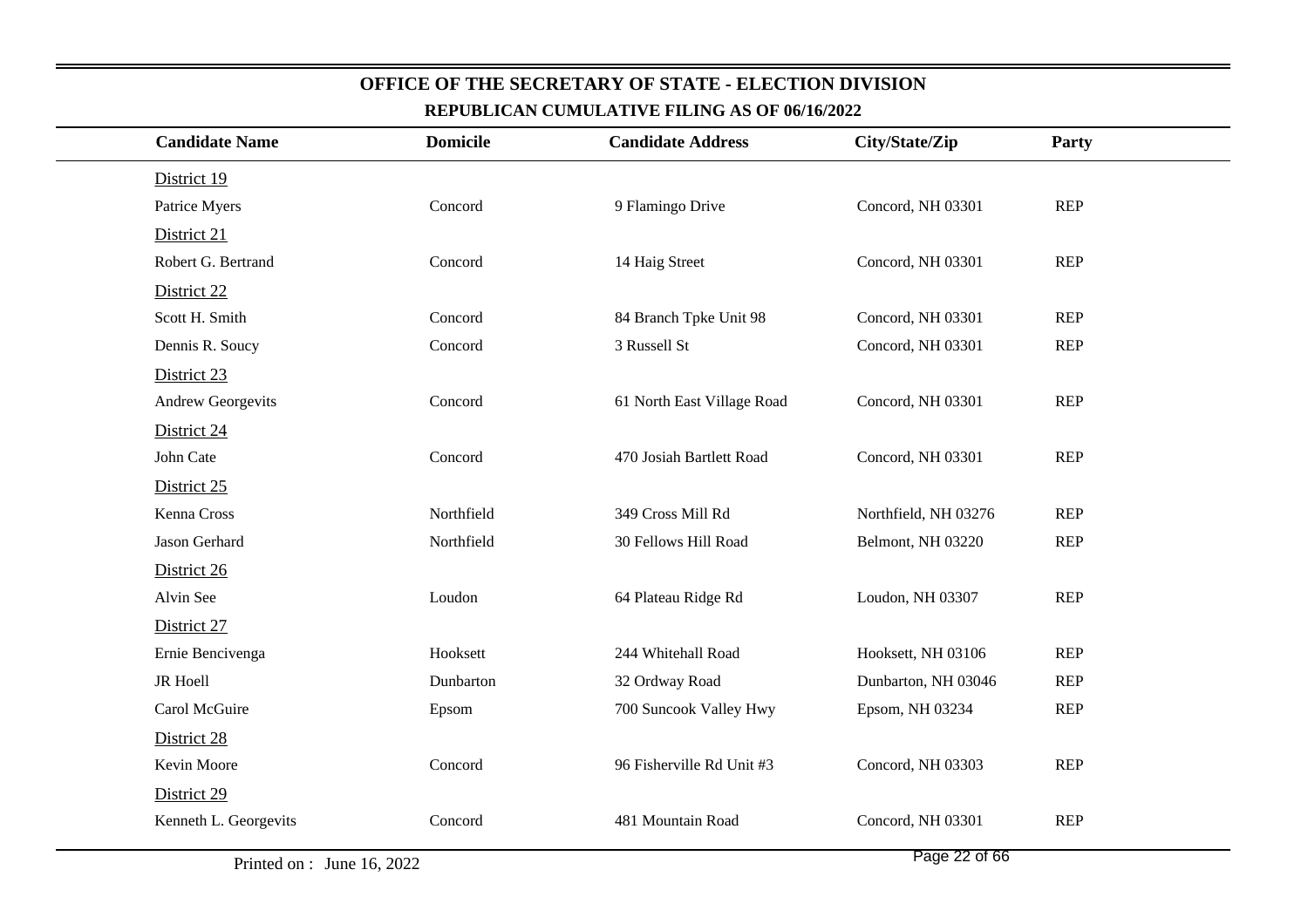| <u>KEI UDLICAN CUMULATIVE FILING AS OF WITWZWZZ</u> |                 |                          |                      |            |  |  |
|-----------------------------------------------------|-----------------|--------------------------|----------------------|------------|--|--|
| <b>Candidate Name</b>                               | <b>Domicile</b> | <b>Candidate Address</b> | City/State/Zip       | Party      |  |  |
| District 30                                         |                 |                          |                      |            |  |  |
| Chris Wood                                          | Concord         | 3 Plum Street            | Concord, NH 03301    | <b>REP</b> |  |  |
| <b>ROCKINGHAM County</b>                            |                 |                          |                      |            |  |  |
| District 1                                          |                 |                          |                      |            |  |  |
| Benjamin T. Bartlett IV                             | Nottingham      | PO Box 223               | Nottingham, NH 03290 | <b>REP</b> |  |  |
| Jacob Brouillard                                    | Nottingham      | 27 Gerrish Drive         | Nottingham, NH 03290 | <b>REP</b> |  |  |
| Paul D. Tudor                                       | Northwood       | 167 Bow St               | Northwood, NH 03261  | <b>REP</b> |  |  |
| District 2                                          |                 |                          |                      |            |  |  |
| Jason Osborne                                       | Auburn          | 65 Miner Rd              | Auburn, NH 03032     | <b>REP</b> |  |  |
| James Spillane                                      | Deerfield       | 16 Swamp Rd              | Deerfield, NH 03037  | <b>REP</b> |  |  |
| Kevin Verville                                      | Deerfield       | 9 McCarron Road          | Deerfield, NH 03037  | <b>REP</b> |  |  |
| District 3                                          |                 |                          |                      |            |  |  |
| Oliver J. Ford                                      | Chester         | 67 Chester St            | Chester, NH 03036    | <b>REP</b> |  |  |
| District 4                                          |                 |                          |                      |            |  |  |
| Tim Cahill                                          | Raymond         | 31 Old Manchester Rd     | Raymond, NH 03077    | <b>REP</b> |  |  |
| Mike Drago                                          | Raymond         | 8 Francesca Drive        | Raymond, NH 03077    | <b>REP</b> |  |  |
| Kevin Pratt                                         | Raymond         | 11 Smith Pond Road       | Raymond, NH 03077    | <b>REP</b> |  |  |
| District 5                                          |                 |                          |                      |            |  |  |
| Cody M. Belanger                                    | Epping          | 35 N River Rd            | Epping, NH 03042     | <b>REP</b> |  |  |
| Michael Vose                                        | Epping          | 75 Olde Bridge Lane      | Epping, NH 03042     | <b>REP</b> |  |  |
| District 6                                          |                 |                          |                      |            |  |  |
| Melissa A. Litchfield                               | Brentwood       | 46 Eleanor's Way         | Brentwood, NH 03833  | <b>REP</b> |  |  |
| District 7                                          |                 |                          |                      |            |  |  |
| Dennis Acton                                        | Fremont         | 93 Risloves Way          | Fremont, NH 03044    | <b>REP</b> |  |  |
|                                                     |                 |                          |                      |            |  |  |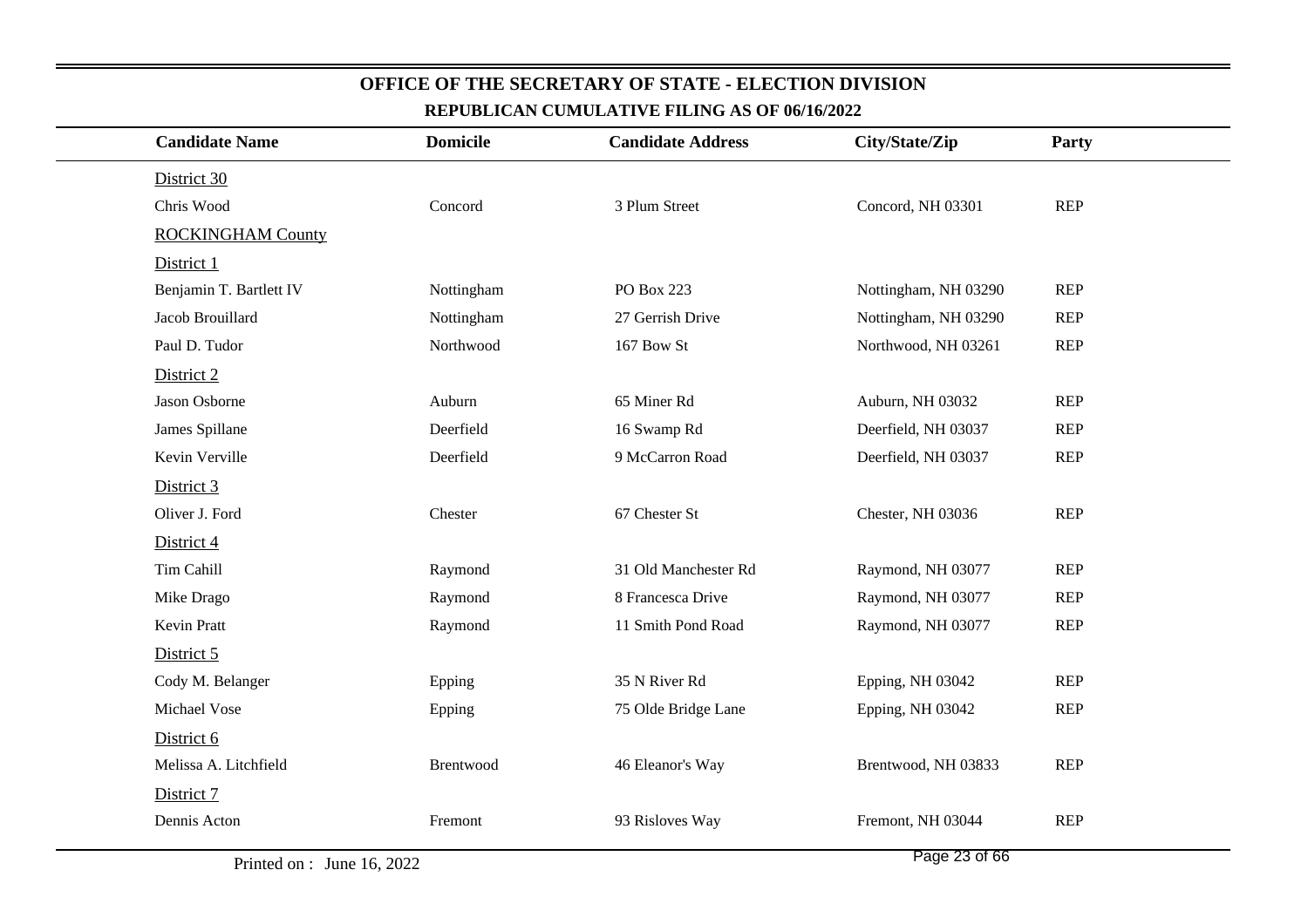| <b>Candidate Name</b>   | <b>Domicile</b> | <b>Candidate Address</b> | City/State/Zip      | Party      |
|-------------------------|-----------------|--------------------------|---------------------|------------|
| <b>Emily Phillips</b>   | Fremont         | 40 Louise Lane           | Fremont, NH 03044   | <b>REP</b> |
| District 8              |                 |                          |                     |            |
| <b>Scott Wallace</b>    | Danville        | 34 Wymans Landing        | Danville, NH 03819  | <b>REP</b> |
| District 9              |                 |                          |                     |            |
| Tony Piemonte           | Sandown         | 4 Rangeway Ave           | Sandown, NH 03873   | <b>REP</b> |
| Chris True              | Sandown         | 41 Hunt Pond Rd          | Sandown, NH 03873   | <b>REP</b> |
| District 10             |                 |                          |                     |            |
| Jeanene Cooper          | Newmarket       | 22 Boulder Drive         | Newmarket, NH 03857 | <b>REP</b> |
| District 11             |                 |                          |                     |            |
| <b>Edward Duncan</b>    | Exeter          | 40 Hampton Road, Unit D2 | Exeter, NH 03833    | <b>REP</b> |
| William A. Smith        | Exeter          | 31 Chestnut St #201      | Exeter, NH 03833    | <b>REP</b> |
| Robin Tyner             | Exeter          | 9 Millstream Drive       | Exeter, NH 03833    | <b>REP</b> |
| District 12             |                 |                          |                     |            |
| Patrick Abrami          | Stratham        | 9 Tall Pines Drive       | Stratham, NH 03885  | <b>REP</b> |
| Joanne Ward             | Stratham        | 6 Wedgewood Drive        | Stratham, NH 03885  | <b>REP</b> |
| District 13             |                 |                          |                     |            |
| Mike Appolo             | Derry           | 49 Lawrence Rd           | Derry, NH 03038     | <b>REP</b> |
| G. Thomas Cardon        | Derry           | 2 Cunningham Dr          | Derry, NH 03038     | <b>REP</b> |
| <b>Charles Foote</b>    | Derry           | 13 Drew Road             | Derry, NH 03038     | <b>REP</b> |
| Phyllis May Katsakiores | Derry           | 1 Bradford Street        | Derry, NH 03038     | <b>REP</b> |
| Erica Layon             | Derry           | PO Box 1557              | Derry, NH 03038     | <b>REP</b> |
| Lorraine M. Lindenberg  | Derry           | 12 W Broadway Apt 408    | Derry, NH 03038     | <b>REP</b> |
| David C. Love           | Derry           | 4 Maple Street #3        | Derry, NH 03038     | <b>REP</b> |
| Daniel Mecke            | Derry           | 13 Highland Avenue       | Derry, NH 03038     | <b>REP</b> |
|                         |                 |                          |                     |            |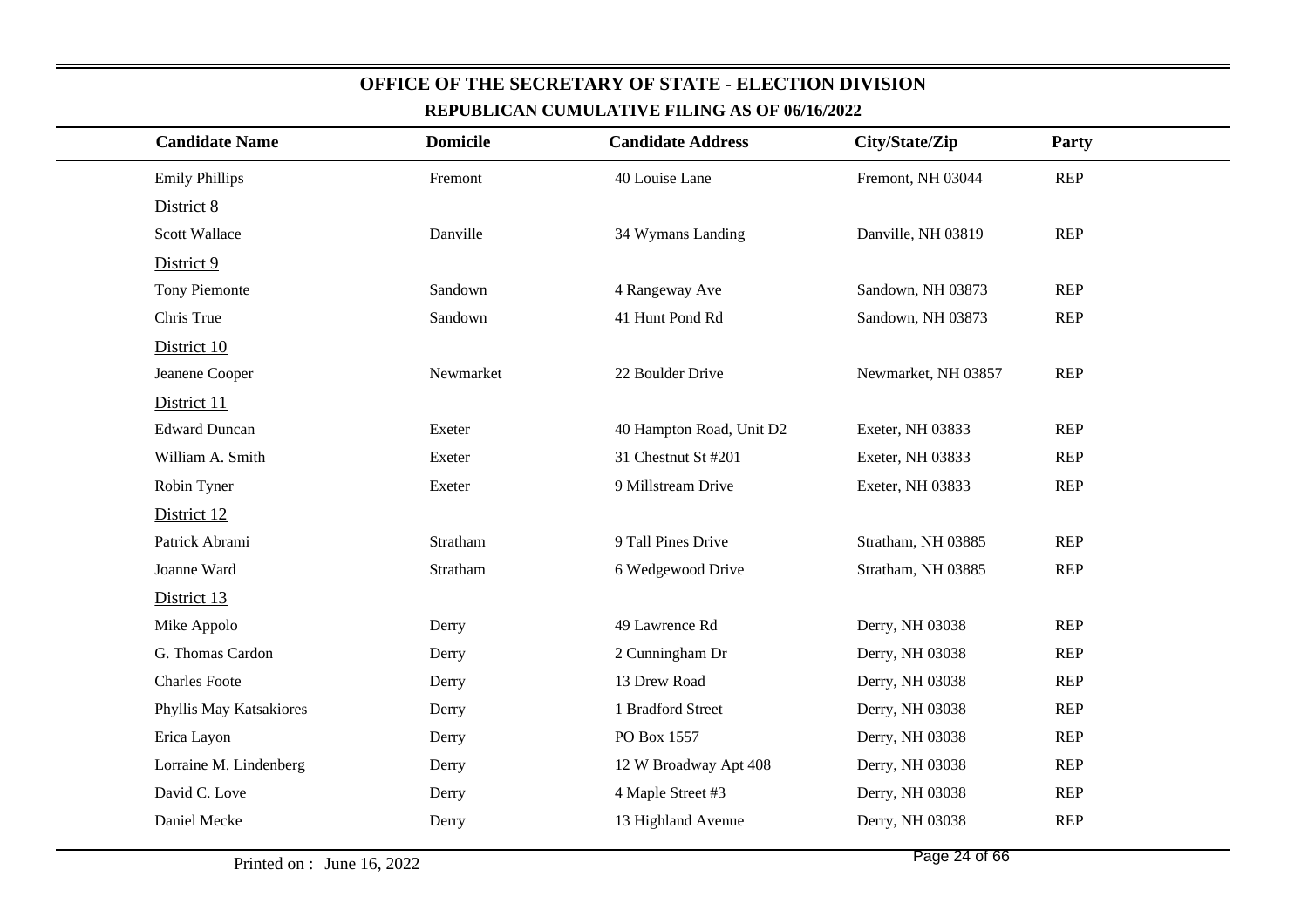|                             |                 | REPUBLICAN CUMULATIVE FILING AS OF 00/10/2022 |                         |            |
|-----------------------------|-----------------|-----------------------------------------------|-------------------------|------------|
| <b>Candidate Name</b>       | <b>Domicile</b> | <b>Candidate Address</b>                      | City/State/Zip          | Party      |
| Elizabeth Mecke             | Derry           | 13 Highland Ave                               | Derry, NH 03038         | <b>REP</b> |
| David E. Milz               | Derry           | 12R Bonnie Lane                               | Derry, NH 03038         | <b>REP</b> |
| Jodi Nelson                 | Derry           | 7 Nutmeadow Ln                                | Derry, NH 03038         | <b>REP</b> |
| Katherine Prudhomme O'Brien | Derry           | 19 Beacon Hill Rd                             | Derry, NH 03038         | <b>REP</b> |
| Stephen Pearson             | Derry           | 221 Hampstead Rd                              | Derry, NH 03038         | <b>REP</b> |
| John Potucek                | Derry           | 18 Sunset Avenue                              | Derry, NH 03038         | <b>REP</b> |
| <b>Richard Tripp</b>        | Derry           | 44 Windham Rd                                 | Derry, NH 03038         | <b>REP</b> |
| Brenda Willis               | Derry           | 24 Maxwell Drive                              | Derry, NH 03038         | <b>REP</b> |
| District 14                 |                 |                                               |                         |            |
| Deborah L. Hobson           | East Kingston   | 3 Woldridge Lane                              | East Kingston, NH 03827 | <b>REP</b> |
| Kenneth L. Weyler           | Kingston        | 23 Scotland Rd                                | Kingston, NH 03848      | <b>REP</b> |
| District 15                 |                 |                                               |                         |            |
| Joe Guthrie                 | Hampstead       | 15 Madison Ave                                | Hampstead, NH 03841     | <b>REP</b> |
| Lilli Walsh                 | Hampstead       | 63 Mills Shore Dr                             | Hampstead, NH 03841     | <b>REP</b> |
| District 16                 |                 |                                               |                         |            |
| Tom Dolan                   | Londonderry     | 19 Isabella Drive                             | Londonderry, NH 03053   | <b>REP</b> |
| Ron Dunn                    | Londonderry     | 12 Quincy Rd                                  | Londonderry, NH 03053   | <b>REP</b> |
| Laura El-Azem               | Londonderry     | 22 Summer Dr                                  | Londonderry, NH 03053   | <b>REP</b> |
| Kathleen Kilroy             | Londonderry     | 22 Hall Road                                  | Londonderry, NH 03053   | <b>REP</b> |
| David C. Lundgren           | Londonderry     | 21 King John Dr                               | Londonderry, NH 03053   | <b>REP</b> |
| Wayne D. MacDonald          | Londonderry     | 11 Dickey St                                  | Londonderry, NH 03038   | <b>REP</b> |
| Sherman Packard             | Londonderry     | 70 Old Derry Rd                               | Londonderry, NH 03053   | <b>REP</b> |
| Kristine Perez              | Londonderry     | 5 Wesley Dr                                   | Londonderry, NH 03053   | <b>REP</b> |
| Moira Ryan                  | Londonderry     | 2 Snowberry Holw                              | Londonderry, NH 03053   | <b>REP</b> |
|                             |                 |                                               |                         |            |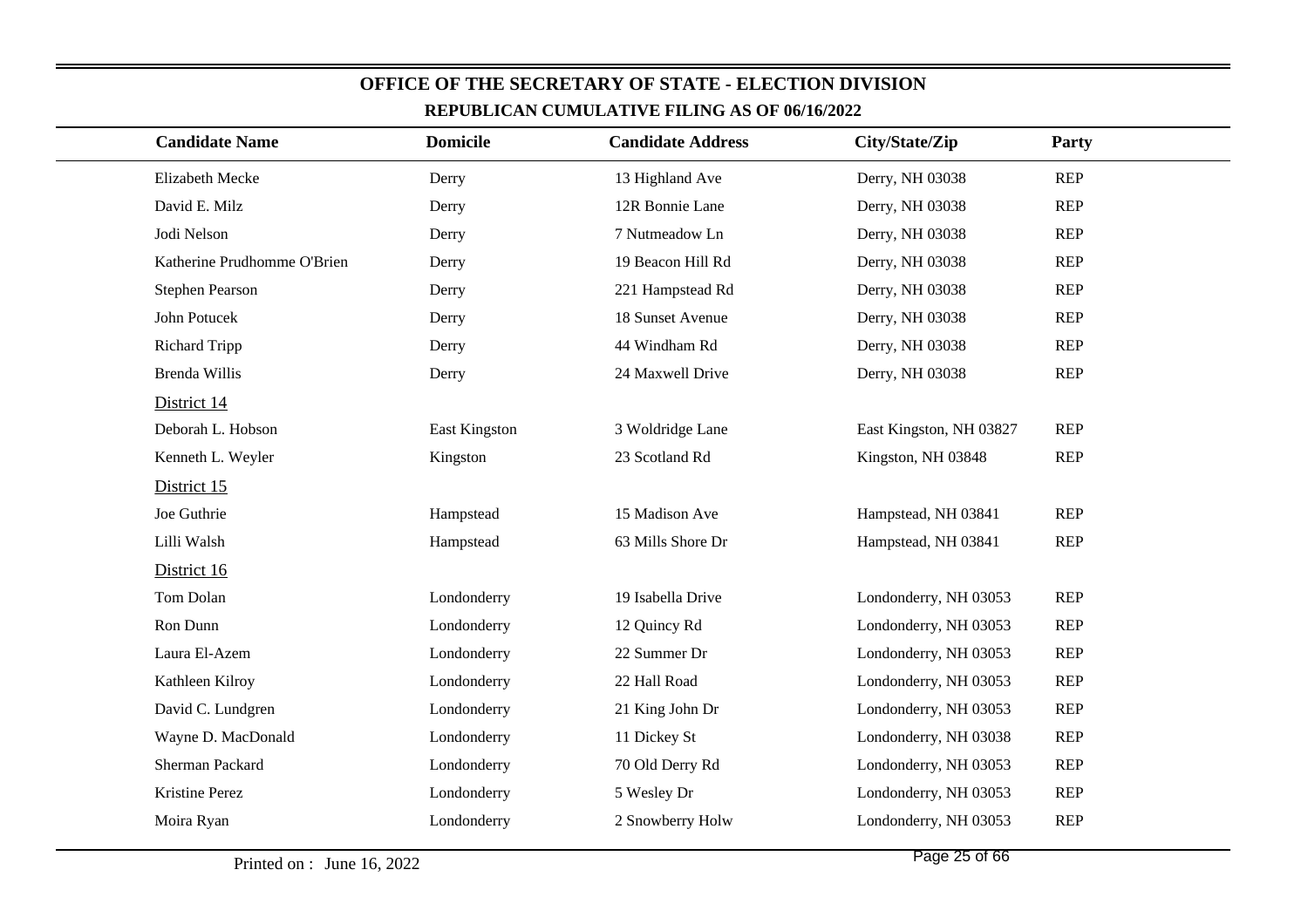| <b>Candidate Name</b>  | <b>Domicile</b>      | <b>Candidate Address</b> | City/State/Zip          | Party      |
|------------------------|----------------------|--------------------------|-------------------------|------------|
| Doug Thomas            | Londonderry          | 143 Mammoth Rd           | Londonderry, NH 03053   | <b>REP</b> |
| District 17            |                      |                          |                         |            |
| Cynthia Finn           | Windham              | 18 Bell Rd               | Windham, NH 03087       | <b>REP</b> |
| Katelyn Kuttab         | Windham              | 17 Duston Rd             | Windham, NH 03087       | <b>REP</b> |
| Bob Lynn               | Windham              | 6 Dublin Road            | Windham, NH 03087       | <b>REP</b> |
| Charles E. McMahon     | Windham              | 11 Floral St             | Windham, NH 03087       | <b>REP</b> |
| Daniel Popovici-Muller | Windham              | 12 Clarke Farm Road      | Windham, NH 03087       | <b>REP</b> |
| District 18            |                      |                          |                         |            |
| Debra L. DeSimone      | Atkinson             | 11 Providence Hill Rd    | Atkinson, NH 03811      | <b>REP</b> |
| Arlene Quaratiello     | Atkinson             | 27 Mill Steam Drivwe     | Atkinson, NH 03811      | <b>REP</b> |
| Gregory S. Spero       | Atkinson             | 56 Maple Avenue          | Atkinson, NH 03811      | <b>REP</b> |
| District 19            |                      |                          |                         |            |
| Forrest Osterman       | <b>Hampton Falls</b> | 12 Old Stage Rd          | Hampton Falls, NH 03844 | <b>REP</b> |
| Susan M. Porcelli      | <b>Hampton Falls</b> | 7 Taylor River Road      | Hampton Falls, NH 03844 | <b>REP</b> |
| John Valvanis          | Kensington           | 45 Amesbury Rd           | Kensington, NH 03833    | <b>REP</b> |
| District 20            |                      |                          |                         |            |
| Darrell W. Britton, Jr | Plaistow             | 203 Oakridge Rd          | Plaistow, NH 03865      | <b>REP</b> |
| Robert D. Harb         | Plaistow             | 18 Hilltop Road          | Plaistow, NH 03865      | <b>REP</b> |
| Charles R. Melvin, Sr  | Newton               | 81 So Main               | Newton, NH 03858        | <b>REP</b> |
| <b>James Summers</b>   | Newton               | 41 Heath St              | Newton, NH 03858        | <b>REP</b> |
| District 23            |                      |                          |                         |            |
| Kirsten Larsen Schultz | North Hampton        | 121 Post Rd              | North Hampton, NH 03862 | <b>REP</b> |
| <b>Rick Stanton</b>    | North Hampton        | PO Box 608               | North Hampton, NH 03862 | <b>REP</b> |
|                        |                      |                          |                         |            |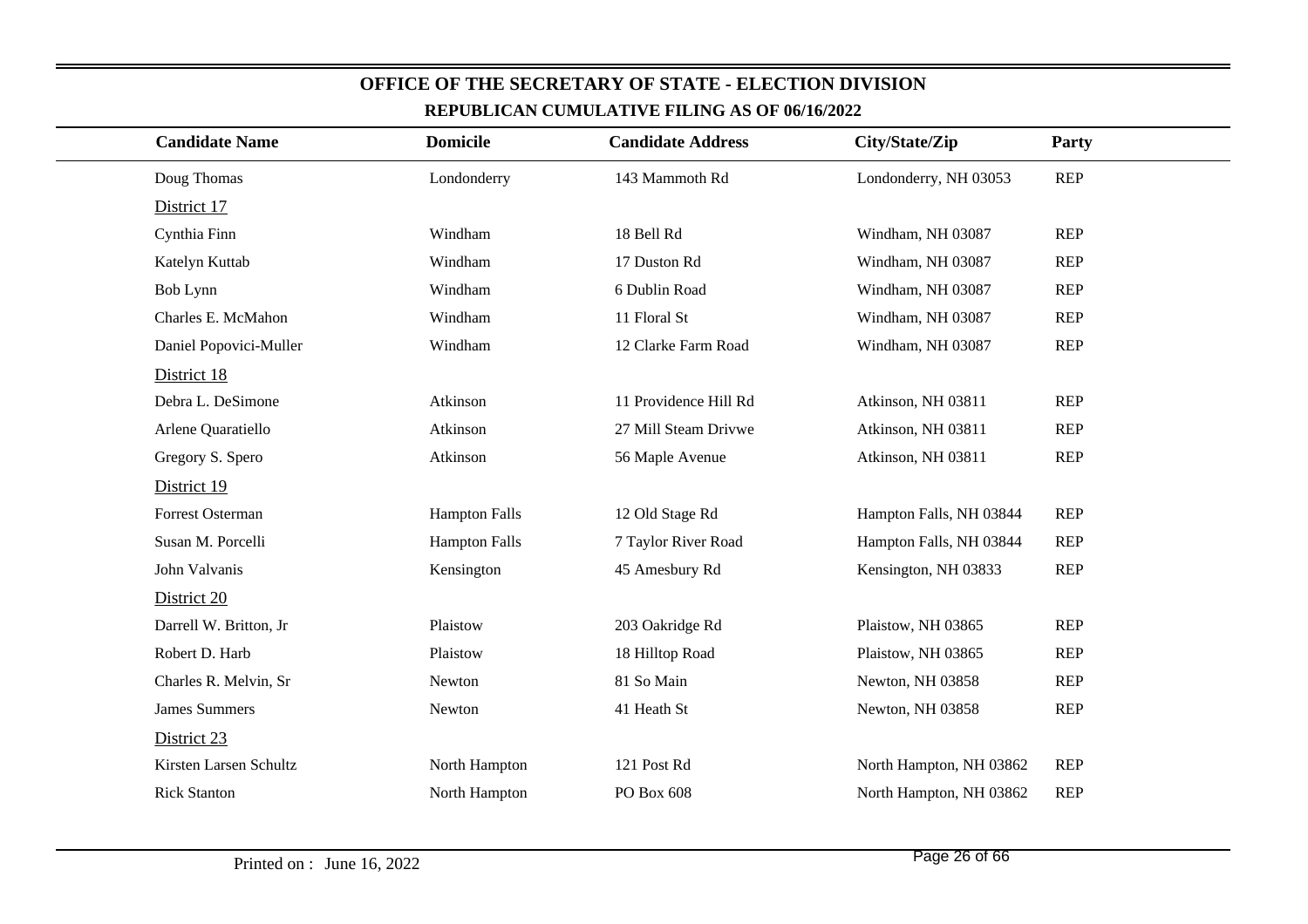| <b>Candidate Name</b>      | <b>Domicile</b> | <b>Candidate Address</b> | City/State/Zip          | Party      |  |
|----------------------------|-----------------|--------------------------|-------------------------|------------|--|
| District 24                |                 |                          |                         |            |  |
| <b>Wendy Stanley Jones</b> | Greenland       | PO Box 204               | Greenland, NH 03840     | <b>REP</b> |  |
| Marilyn Page               | Greenland       | PO Box 483               | Greenland, NH 03840     | <b>REP</b> |  |
| District 25                |                 |                          |                         |            |  |
| Lorie Ball                 | Salem           | 22 Arlington Pond Court  | Salem, NH 03079         | <b>REP</b> |  |
| Luanne M. David            | Salem           | 23 Ivan Gil Rd           | Salem, NH 03079         | <b>REP</b> |  |
| Tanya Donnelly             | Salem           | 40 W Duston Rd           | Salem, NH 03079         | <b>REP</b> |  |
| <b>Fred Doucette</b>       | Salem           | PO Box 862               | Salem, NH 03079         | <b>REP</b> |  |
| Maria Erna                 | Salem           | PO Box 545               | North Salem, NH 03079   | <b>REP</b> |  |
| Betty I. Gay               | Salem           | 10 Woodmeadow Dr         | Salem, NH 03079         | <b>REP</b> |  |
| Lisa Vandecasteele Hopkins | Salem           | 257 Main Street          | Salem, NH 03079         | <b>REP</b> |  |
| John Janigian              | Salem           | 25 Liberty St            | Salem, NH 03079         | <b>REP</b> |  |
| Dennis Mannion             | Salem           | 1 Muse Terrace           | Salem, NH 03079         | <b>REP</b> |  |
| Valerie McDonnell          | Salem           | 2 West Duston Road       | Salem, NH 03079         | <b>REP</b> |  |
| Joe Sweeney                | Salem           | PO Box 266               | Salem, NH 03079         | <b>REP</b> |  |
| John Sytek                 | Salem           | 34 Town Village Drive    | Salem, NH 03079         | <b>REP</b> |  |
| Susan J. Vandecasteele     | Salem           | 8 Webb Street            | Salem, NH 03079         | <b>REP</b> |  |
| District 27                |                 |                          |                         |            |  |
| Alan Forbes                | Portsmouth      | 36 Harrison Ave          | Portsmouth, NH 03801    | <b>REP</b> |  |
| District 29                |                 |                          |                         |            |  |
| <b>James Tracy Emerick</b> | Hampton         | 58 Schooner Landing      | Hampton, NH 03842       | <b>REP</b> |  |
| William G. Jackson         | Hampton         | 943 Ocean Blvd #22       | Hampton, NH 03842       | <b>REP</b> |  |
| Ken Sheffert               | Hampton         | PO Box 52                | Hampton Falls, NH 03844 | <b>REP</b> |  |
| Bruce R. Theriault         | Hampton         | 434 High Street #9       | Hampton, NH 03842       | <b>REP</b> |  |
|                            |                 |                          |                         |            |  |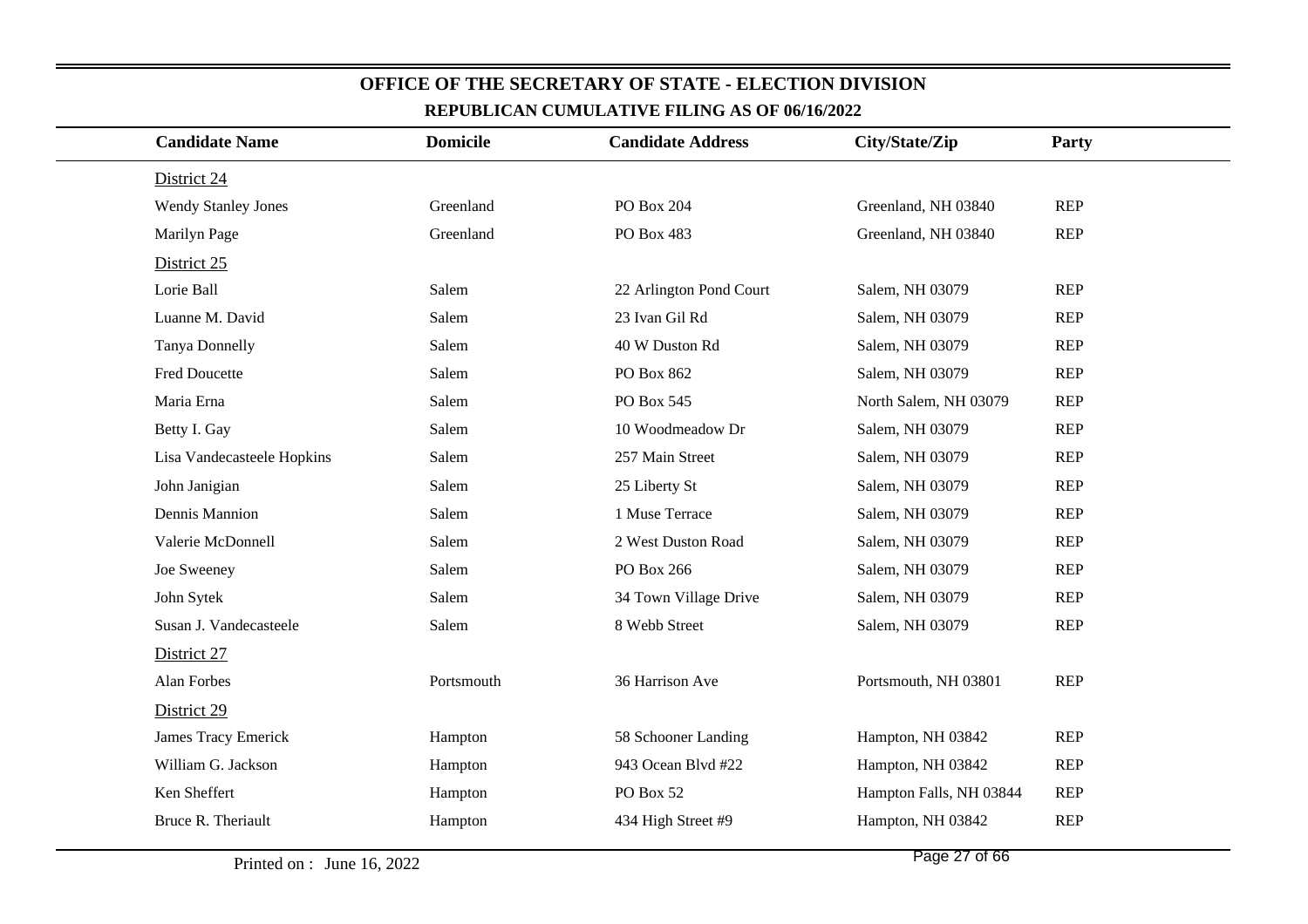| <b>Candidate Name</b> | <b>Domicile</b> | <b>Candidate Address</b> | City/State/Zip          | <b>Party</b> |
|-----------------------|-----------------|--------------------------|-------------------------|--------------|
| District 30           |                 |                          |                         |              |
| William Fowler        | Seabrook        | 14A Washington St        | Seabrook, NH 03874      | <b>REP</b>   |
| Tina L. Harley        | Seabrook        | 38 River Street          | Seabrook, NH 03874      | <b>REP</b>   |
| Aboul B. Khan         | Seabrook        | 3 Greenleaf Drive        | Seabrook, NH 03874      | <b>REP</b>   |
| District 31           |                 |                          |                         |              |
| <b>Jess Edwards</b>   | Auburn          | 33 Rattlesnake Hill Road | Auburn, NH 03032        | <b>REP</b>   |
| Terry W. Roy          | Deerfield       | 252 South Rd             | Deerfield, NH 03037     | <b>REP</b>   |
| District 32           |                 |                          |                         |              |
| Laurence A. Miner     | Fremont         | 63 South Rd              | Fremont, NH 03044       | <b>REP</b>   |
| Josh Yokela           | Fremont         | 16 Tibbetts Rd           | Fremont, NH 03044       | <b>REP</b>   |
| District 33           |                 |                          |                         |              |
| Jessica Kliskey       | Stratham        | 176 Portsmouth Ave       | Stratham, NH 03885      | <b>REP</b>   |
| Robert Sacco          | Exeter          | 2 Exeter Falls Dr        | Exeter, NH 03833        | <b>REP</b>   |
| District 34           |                 |                          |                         |              |
| Mark Pearson          | Hampstead       | 23 Faith Drive           | Hampstead, NH 03841     | <b>REP</b>   |
| District 35           |                 |                          |                         |              |
| Roger W. Fillio       | Londonderry     | 3 Hampshire Lane         | Londonderry, NH 03053   | <b>REP</b>   |
| Julius F. Soti        | Windham         | 74 Marblehead Rd         | Windham, NH 03087       | <b>REP</b>   |
| District 36           |                 |                          |                         |              |
| JD Bernardy           | South Hampton   | 255 Main Ave             | South Hampton, NH 03827 | <b>REP</b>   |
| District 38           |                 |                          |                         |              |
| Robert Lincoln        | Rye             | 110 Locke Road           | Rye, NH 03870           | <b>REP</b>   |
| District 39           |                 |                          |                         |              |
| Sue Polidura          | Portsmouth      | PO Box 1353              | Portsmouth, NH 03801    | <b>REP</b>   |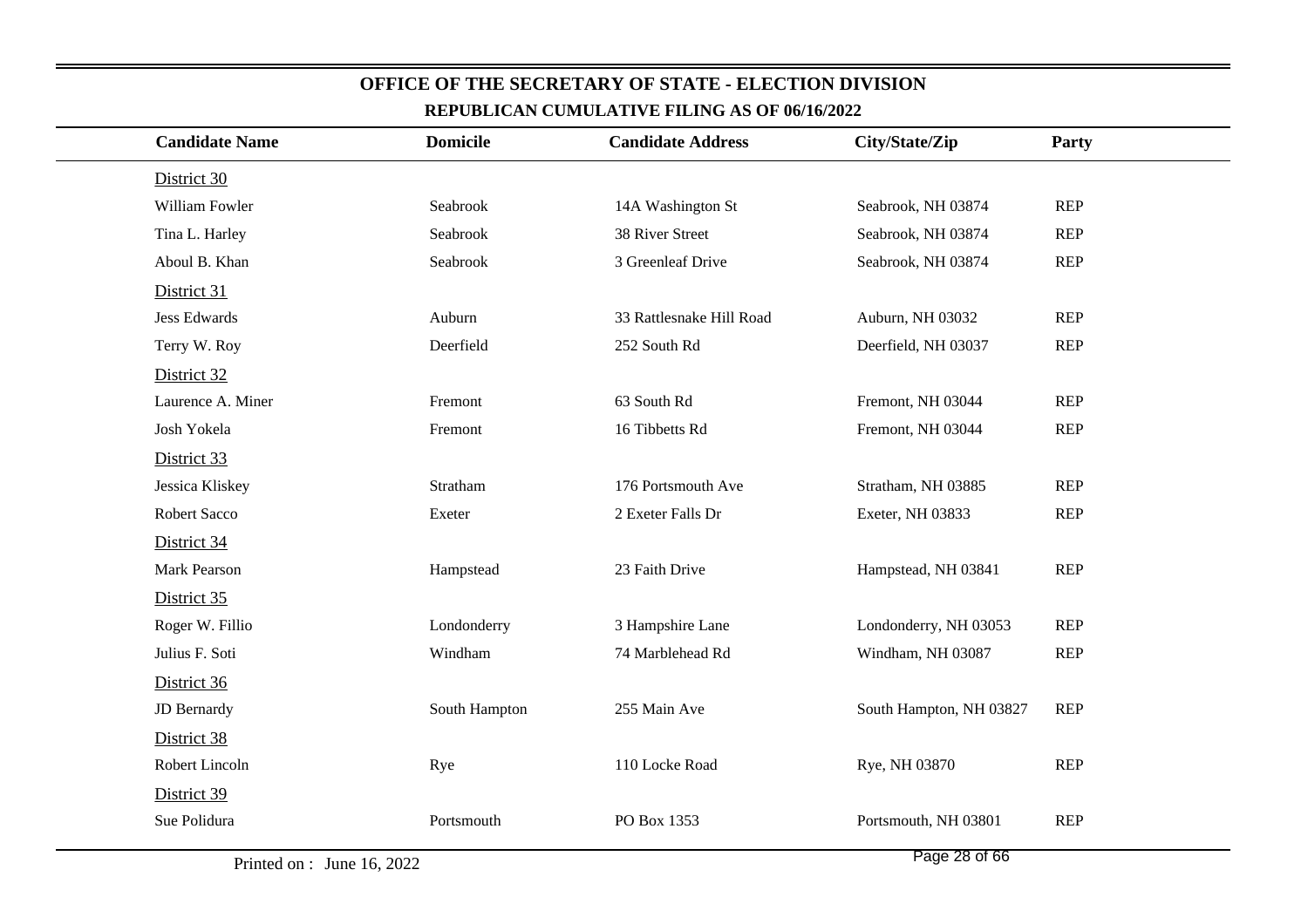| <b>Candidate Name</b>    | <b>Domicile</b> | <b>Candidate Address</b>  | City/State/Zip         | <b>Party</b> |
|--------------------------|-----------------|---------------------------|------------------------|--------------|
| District 40              |                 |                           |                        |              |
| Max Abramson             | Seabrook        | PO Box 746                | Seabrook, NH 03874     | <b>REP</b>   |
| Jason A. Janvrin         | Seabrook        | PO Box 462                | Seabrook, NH 03874     | <b>REP</b>   |
| <b>STRAFFORD County</b>  |                 |                           |                        |              |
| District 1               |                 |                           |                        |              |
| Aaron Anderson           | Farmington      | 27 Oakwood Rd, PO Box 434 | Farmington, NH 03835   | <b>REP</b>   |
| James F. Horgan          | Farmington      | 1255 Meaderboro Rd        | Farmington, NH 03835   | <b>REP</b>   |
| Joe Pitre                | Farmington      | 76 Cocheco Rd             | Farmington, NH 03835   | <b>REP</b>   |
| District 2               |                 |                           |                        |              |
| <b>Glenn Bailey</b>      | Milton          | 156 Park Place            | Milton, NH 03851       | <b>REP</b>   |
| Claudine R. Burnham      | Milton          | 156 Governors Road        | Milton, NH 03851       | <b>REP</b>   |
| Michael Granger          | Milton          | PO Box 356                | Milton Mills, NH 03852 | <b>REP</b>   |
| District 3               |                 |                           |                        |              |
| David A. Bickford        | New Durham      | 183 Brackett Rd           | New Durham, NH 03855   | <b>REP</b>   |
| Mackenzie Brisson        | Middleton       | 192 Pheasant Drive        | Middleton, NH 03887    | <b>REP</b>   |
| District 4               |                 |                           |                        |              |
| Davis Miller             | Barrington      | 46 Mendums Landing Rd     | Barrington, NH 03825   | <b>REP</b>   |
| Len Turcotte             | Barrington      | 143 Beauty Hill Rd        | Barrington, NH 03825   | <b>REP</b>   |
| Kurt Wuelper             | Strafford       | 1336 Parker Mountain Road | Strafford, NH 03884    | <b>REP</b>   |
| District 5               |                 |                           |                        |              |
| Thomas L. Kaczynski, Jr. | Rochester       | 112 Whitehall Road        | Rochester, NH 03868    | <b>REP</b>   |
| District 6               |                 |                           |                        |              |
| <b>Clifford Newton</b>   | Rochester       | 168 Old Dover Road        | Rochester, NH 03867    | <b>REP</b>   |
|                          |                 |                           |                        |              |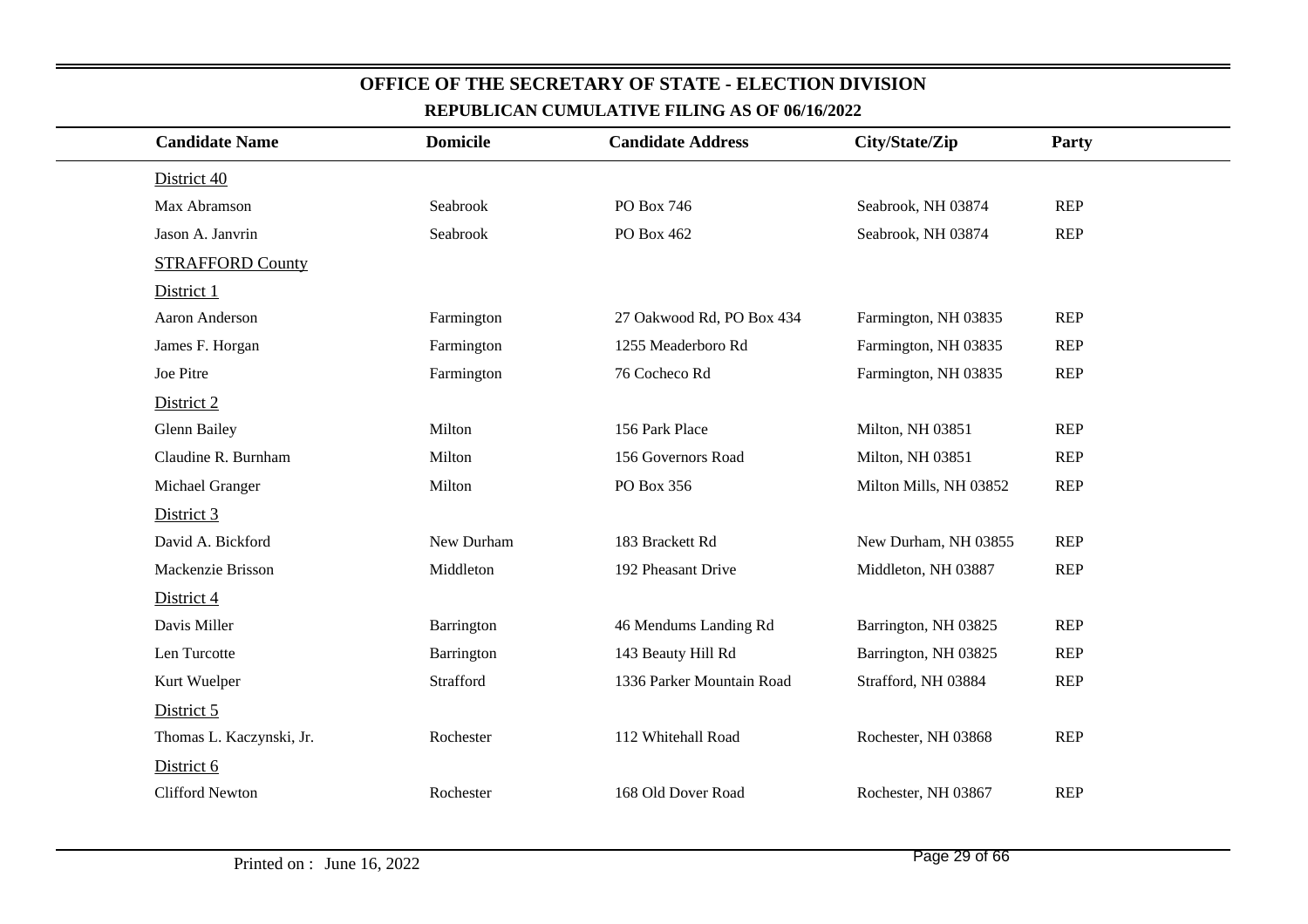| <b>Candidate Name</b>    | <b>Domicile</b> | <b>Candidate Address</b> | City/State/Zip        | Party      |
|--------------------------|-----------------|--------------------------|-----------------------|------------|
| District 7               |                 |                          |                       |            |
| Aidan Ankarberg          | Rochester       | 328 Washington St        | Rochester, NH 03839   | <b>REP</b> |
| District 8               |                 |                          |                       |            |
| David Walker             | Rochester       | 34 Brock St              | Rochester, NH 03867   | <b>REP</b> |
| District 9               |                 |                          |                       |            |
| <b>Brandon Phinney</b>   | Rochester       | 88 B Charles Street      | Rochester, NH 03867   | <b>REP</b> |
| District 10              |                 |                          |                       |            |
| <b>Bonnie McDermott</b>  | Durham          | 80 Dover Rd              | Durham, NH 03824      | <b>REP</b> |
| Jennifer Betts Olszewski | Durham          | 157 Mill Road            | Durham, NH 03824      | <b>REP</b> |
| Tyanne Sylvestre         | Durham          | 1 Sunnyside Drive        | Durham, NH 03824      | <b>REP</b> |
| Clifford E. Zetterstrom  | Durham          | 80 Dover Rd              | Durham, NH 03824      | <b>REP</b> |
| District 11              |                 |                          |                       |            |
| Wayne Lehman             | Lee             | 8 Durgin Drive           | Lee, NH 03861         | <b>REP</b> |
| District 12              |                 |                          |                       |            |
| Nick Boyle               | Somersworth     | 8 School St              | Somersworth, NH 03878 | <b>REP</b> |
| Ken Hilton               | Somersworth     | 1 Morrison Street        | Somersworth, NH 03878 | <b>REP</b> |
| <b>Steve McMahon</b>     | Somersworth     | 27 Laurel Ln             | Somersworth, NH 03878 | <b>REP</b> |
| Matthew L. Spencer       | Somersworth     | 17 Nash Parkway          | Somersworth, NH 03878 | <b>REP</b> |
| District 16              |                 |                          |                       |            |
| Sally H. Staude          | Dover           | 21 Sierra Hill Drive     | Dover, NH 03820       | <b>REP</b> |
| District 18              |                 |                          |                       |            |
| Michael Harrington       | Strafford       | 82 Garland Rd            | Strafford, NH 03884   | <b>REP</b> |
| District 19              |                 |                          |                       |            |
| James Connor             | Rochester       | 11 Gagnon St             | Rochester, NH 03867   | <b>REP</b> |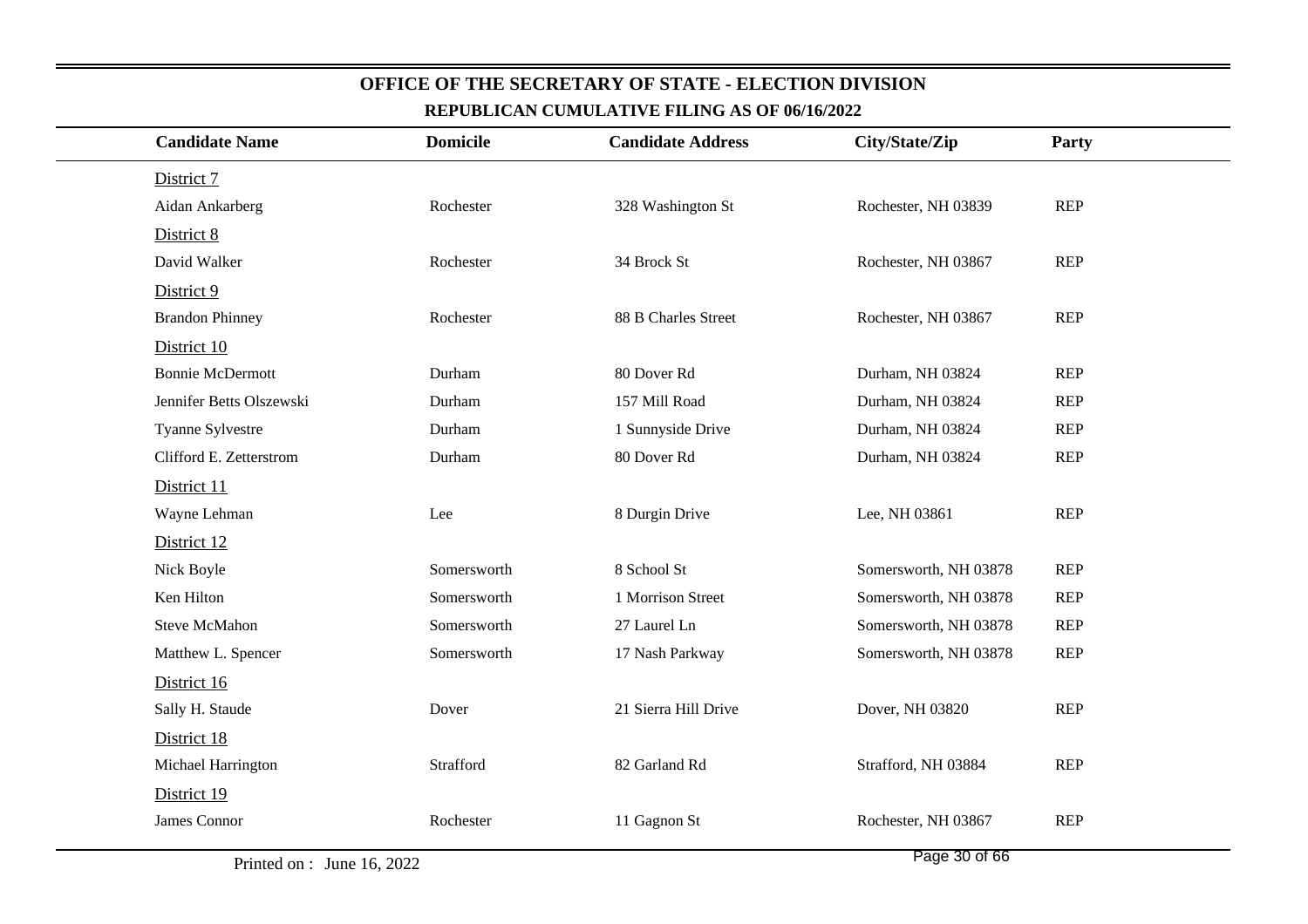| REPUBLICAN CUMULATIVE FILING AS OF 00/10/2022 |                 |                               |                         |            |  |  |
|-----------------------------------------------|-----------------|-------------------------------|-------------------------|------------|--|--|
| <b>Candidate Name</b>                         | <b>Domicile</b> | <b>Candidate Address</b>      | City/State/Zip          | Party      |  |  |
| Fenton Groen                                  | Rochester       | 75 Champman Dr                | Rochester, NH 03839     | <b>REP</b> |  |  |
| Isabella Koenigs                              | Rochester       | 91 England Rd                 | Rochester, NH 03867     | <b>REP</b> |  |  |
| Kelley L. Potenza                             | Rochester       | 75 S. Main Street, Unit 7-229 | Concord, NH 03301       | <b>REP</b> |  |  |
| District 20                                   |                 |                               |                         |            |  |  |
| Mark Racic                                    | Durham          | 5 Riverview Rd                | Durham, NH 03824        | <b>REP</b> |  |  |
| District 21                                   |                 |                               |                         |            |  |  |
| John V. Caggiano                              | Dover           | 10 Overlook Dr                | Dover, NH 03820         | <b>REP</b> |  |  |
| Michael Castaldo                              | Dover           | 12 Education Way              | Dover, NH 03820         | <b>REP</b> |  |  |
| <b>Mark Hastings</b>                          | Dover           | 7 Erik Drive                  | Dover, NH 03820         | <b>REP</b> |  |  |
| <b>SULLIVAN County</b>                        |                 |                               |                         |            |  |  |
| District 1                                    |                 |                               |                         |            |  |  |
| Tanya McIntire                                | Grantham        | PO Box 85                     | Grantham, NH 03753      | <b>REP</b> |  |  |
| District 2                                    |                 |                               |                         |            |  |  |
| Virginia Drye                                 | Plainfield      | PO Box 3                      | Plainfield, NH 03781    | <b>REP</b> |  |  |
| District 3                                    |                 |                               |                         |            |  |  |
| <b>Tobin Menard</b>                           | Newport         | 200 South Main Street         | Newport, NH 03773       | <b>REP</b> |  |  |
| <b>Skip Rollins</b>                           | Newport         | 5 Willow St                   | Newport, NH 03773       | <b>REP</b> |  |  |
| <b>Steven Smith</b>                           | Charlestown     | PO Box 624                    | Charlestown, NH 03603   | <b>REP</b> |  |  |
| Walter Spilsbury                              | Charlestown     | PO Box 571                    | Charlestown, NH 03603   | <b>REP</b> |  |  |
| District 4                                    |                 |                               |                         |            |  |  |
| Judy Aron                                     | Acworth         | 266 Forest Road               | South Acworth, NH 03607 | <b>REP</b> |  |  |
| District 5                                    |                 |                               |                         |            |  |  |
| George C. Grant                               | Sunapee         | 3 Messer Rd                   | Sunapee, NH 03782       | <b>REP</b> |  |  |
|                                               |                 |                               |                         |            |  |  |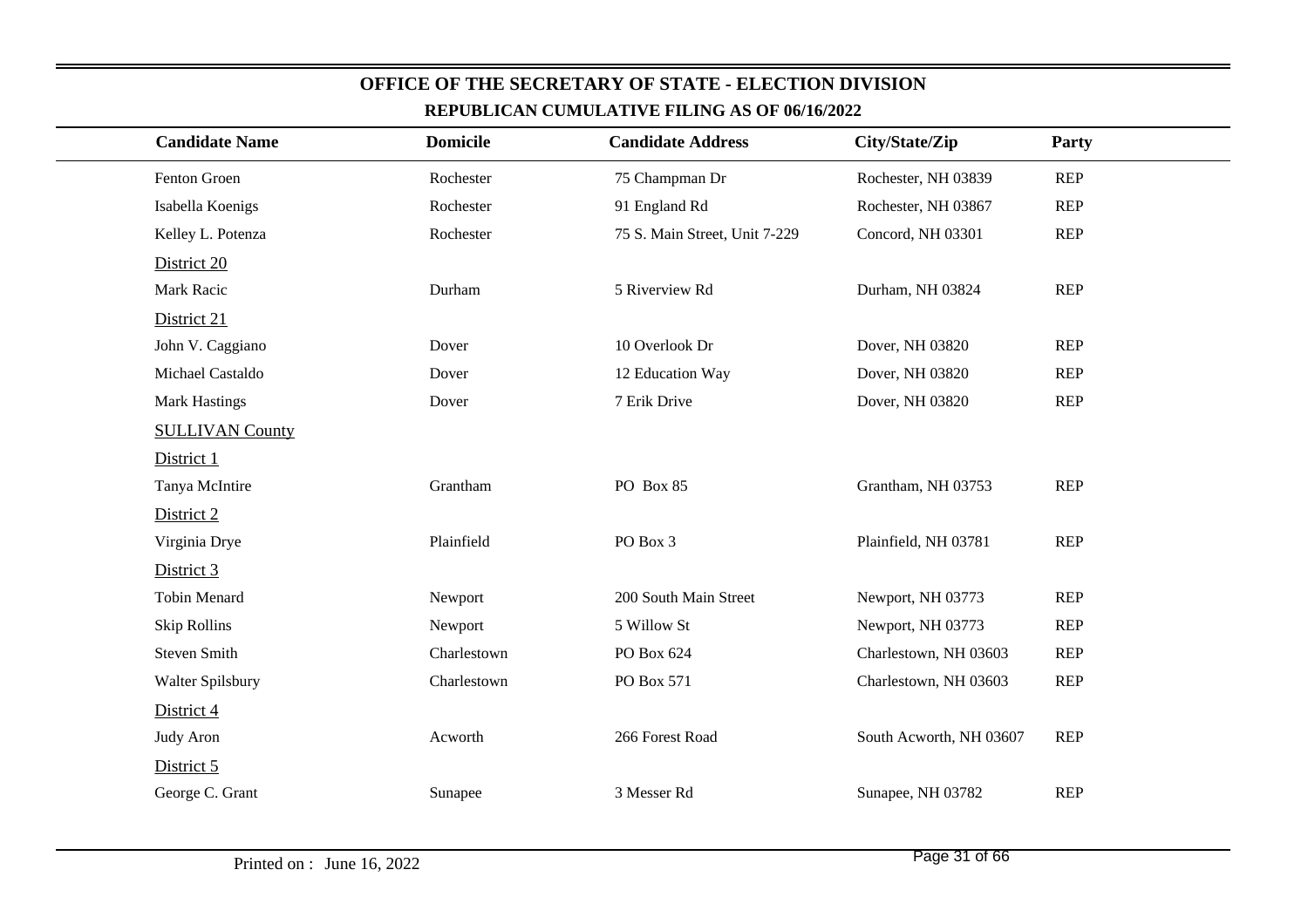| <b>Candidate Name</b>      | <b>Domicile</b> | <b>Candidate Address</b>      | City/State/Zip                    | Party      |
|----------------------------|-----------------|-------------------------------|-----------------------------------|------------|
| District 6                 |                 |                               |                                   |            |
| Jeremy Herrell             | Claremont       | 170 Myrtle Street             | Claremont, NH 03743               | <b>REP</b> |
| Sean F. McCarthy           | Claremont       | 425 Washington Street, #206   | Claremont, NH 03743               | <b>REP</b> |
| Walter A. Stapleton        | Claremont       | 90 Veterans Park Road         | Claremont, NH 03743               | <b>REP</b> |
| District 7                 |                 |                               |                                   |            |
| Margaret M. Drye           | Plainfield      | PO Box 3                      | Plainfield, NH 03781              | <b>REP</b> |
| District 8                 |                 |                               |                                   |            |
| Don Bettencourt            | Sunapee         | 101 Fernwood St               | Sunapee, NH 03782                 | <b>REP</b> |
| Jonathan F. Stone          | Claremont       | 93 Roberts Hill Road          | Claremont, NH 03743               | <b>REP</b> |
| <b>BELKNAP County</b>      |                 |                               |                                   |            |
| <b>Sheriff</b>             |                 |                               |                                   |            |
| <b>Bill Wright</b>         | Belmont         | 339 Brown Hill Rd             | Belmont, NH 03220                 | <b>REP</b> |
| Michael A. MacFadzen       | Laconia         | 1325 Old North Main St        | Laconia, NH 03246                 | <b>REP</b> |
| <b>County Attorney</b>     |                 |                               |                                   |            |
| Andrew Livernois           | New Hampton     | 45 Drake Rd                   | New Hampton, NH 03256             | <b>REP</b> |
| <b>County Treasurer</b>    |                 |                               |                                   |            |
| Michael G. Muzzey          | Laconia         | 1480 Old Main Street Unit #20 | Laconia, NH 03246                 | <b>REP</b> |
| <b>Register of Deeds</b>   |                 |                               |                                   |            |
| Judy McGrath               | Laconia         | 195 Shore Drive               | Laconia, NH 03246                 | <b>REP</b> |
| <b>Register of Probate</b> |                 |                               |                                   |            |
| Alan Glassman              | Barnstead       | PO Box 14                     | Gilmanton Iron Works, NH<br>03837 | <b>REP</b> |
| Marc Abear                 | Meredith        | 39 Higgins Rd                 | Meredith, NH 03253                | <b>REP</b> |
|                            |                 |                               |                                   |            |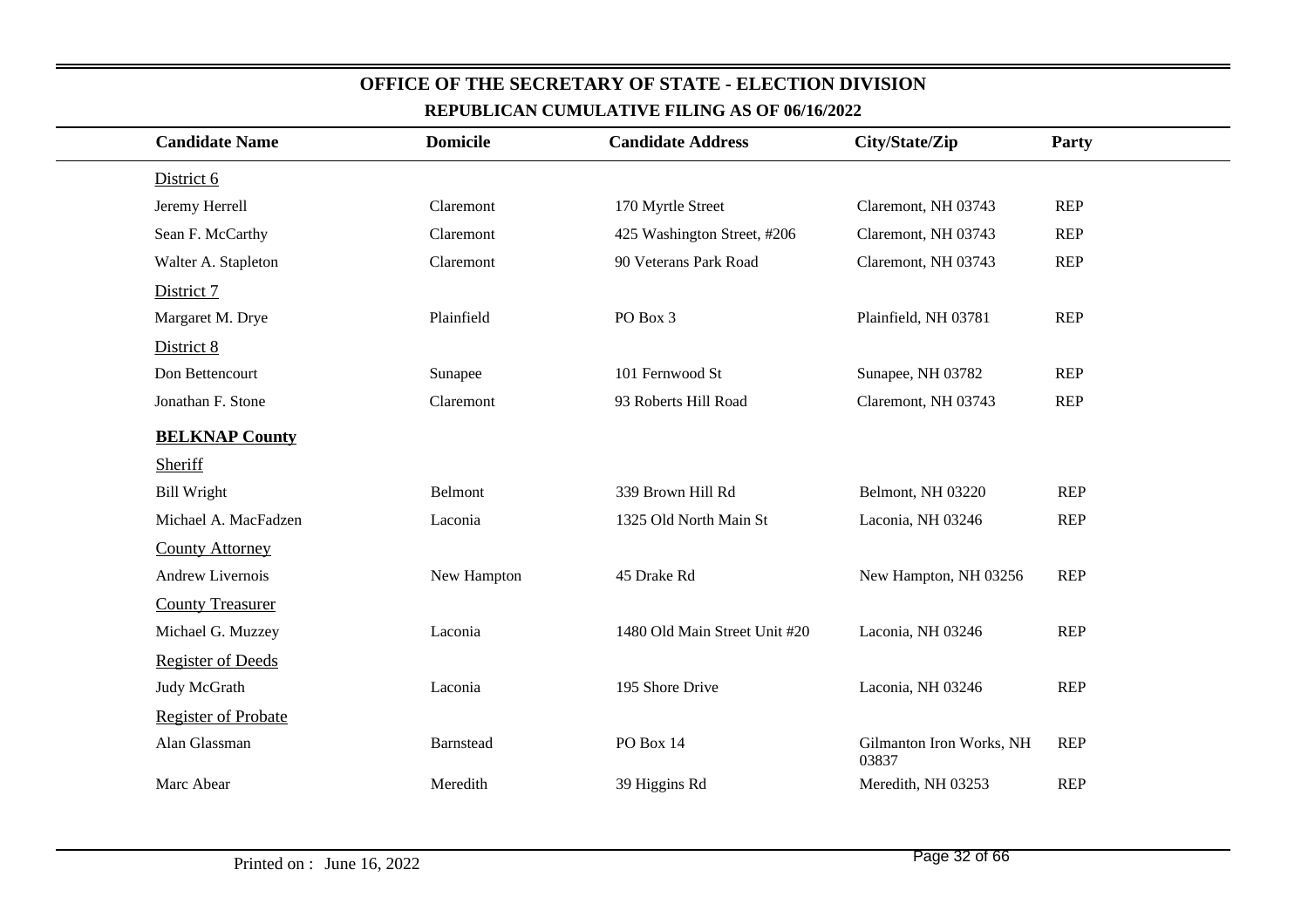| <b>Candidate Name</b>                 | <b>Domicile</b> | <b>Candidate Address</b> | City/State/Zip                    | Party      |
|---------------------------------------|-----------------|--------------------------|-----------------------------------|------------|
| <b>County Commissioner District 2</b> |                 |                          |                                   |            |
| Fran Wendelboe                        | New Hampton     | 238 Lower Oxbow Rd       | New Hampton, NH 03256             | <b>REP</b> |
| Glen A. Waring                        | Gilmanton       | 24 Howard Rd             | Gilmanton Iron Works, NH<br>03837 | <b>REP</b> |
| <b>County Commissioner District 3</b> |                 |                          |                                   |            |
| Harold Shurtleff                      | Alton           | 146 Powder Mill Rd       | Alton, NH 03809                   | <b>REP</b> |
| Leo R. Bernier                        | Alton           | 5 Lamprey Ledge Rd       | Alton Bay, NH 03810               | <b>REP</b> |
| <b>Stephen Hodges</b>                 | Gilford         | 53 Morgan Way            | Gilford, NH 03249                 | <b>REP</b> |
| <b>CARROLL County</b>                 |                 |                          |                                   |            |
| Sheriff                               |                 |                          |                                   |            |
| Domenic M. Richardi                   | Conway          | 643 Stark Road           | Center Conway, NH 03813           | <b>REP</b> |
| Justin Worthley                       | Wakefield       | 22 Garney Rd             | Sanbornville, NH 03872            | <b>REP</b> |
| <b>County Treasurer</b>               |                 |                          |                                   |            |
| Joseph L. Costello                    | Conway          | PO Box 1900              | Conway, NH 03818                  | <b>REP</b> |
| <b>Register of Deeds</b>              |                 |                          |                                   |            |
| Lisa Scott                            | Sandwich        | 17 Diamond Ledge Rd      | Center Sandwich, NH 03227         | <b>REP</b> |
| <b>Register of Probate</b>            |                 |                          |                                   |            |
| Meg Lavender                          | <b>Bartlett</b> | PO Box 1149              | Intervale, NH 03845               | <b>REP</b> |
| County Commissioner, 1st District     |                 |                          |                                   |            |
| Terry McCarthy                        | Conway          | PO Box 876               | Conway, NH 03818                  | <b>REP</b> |
| County Commissioner, 3rd District     |                 |                          |                                   |            |
| Matthew Plache                        | Wolfeboro       | 65 Brackett Road         | Wolfeboro, NH 03894               | <b>REP</b> |
|                                       |                 |                          |                                   |            |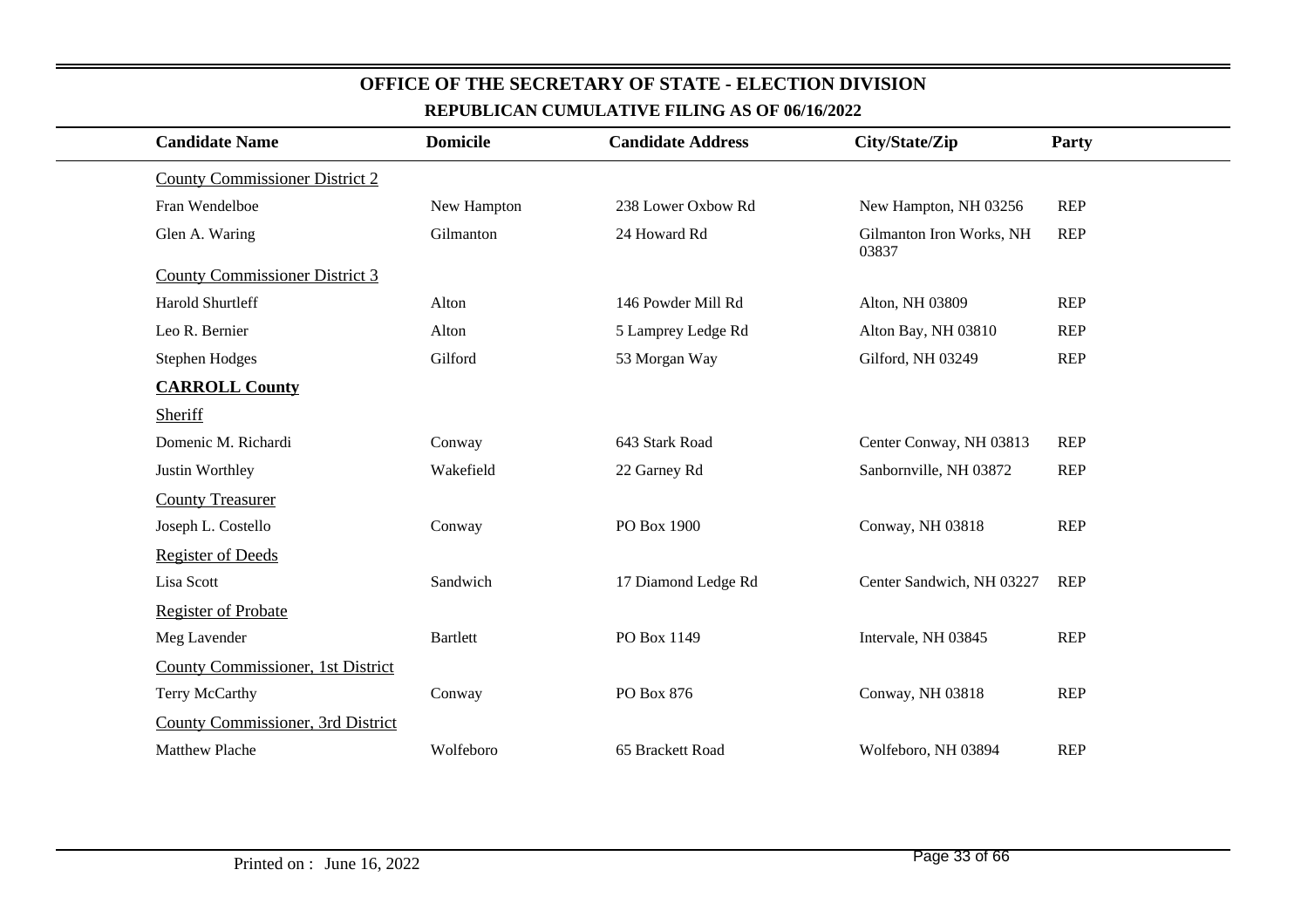| <b>Candidate Name</b>                 | <b>Domicile</b> | <b>Candidate Address</b>                             | City/State/Zip       | <b>Party</b> |
|---------------------------------------|-----------------|------------------------------------------------------|----------------------|--------------|
| <b>CHESHIRE County</b>                |                 |                                                      |                      |              |
| Sheriff                               |                 |                                                      |                      |              |
| Jeffrey Selander                      | Rindge          | 39 Swan Point Rd                                     | Rindge, NH 03461     | <b>REP</b>   |
| Richard C. Pratt, Jr                  | Winchester      | 89 Old Mountain Tnpk                                 | Winchester, NH 03470 | <b>REP</b>   |
| <b>Register of Deeds</b>              |                 |                                                      |                      |              |
| Maria Santonastaso                    | Rindge          | 343 US Route 202                                     | Rindge, NH 03461     | <b>REP</b>   |
| <b>County Commissioner District 2</b> |                 |                                                      |                      |              |
| Anthony Ferrantello                   | Keene           | 84 Woodland Avenue                                   | Keene, NH 03431      | <b>REP</b>   |
| <b>County Commissioner District 3</b> |                 |                                                      |                      |              |
| Leo V. Plante                         | Dublin          | 115 Chestnut Hill Rd                                 | Dublin, NH 03444     | <b>REP</b>   |
| <b>COOS County</b>                    |                 |                                                      |                      |              |
| Sheriff                               |                 |                                                      |                      |              |
| Brian L. Valerino                     | Berlin          | 84 Horne St                                          | Berlin, NH 03570     | <b>REP</b>   |
| <b>County Treasurer</b>               |                 |                                                      |                      |              |
| Suzanne L. Collins                    | Colebrook       | 25 Trooper Leslie G Lord Mem Hwy Colebrook, NH 03576 |                      | <b>REP</b>   |
| <b>Register of Deeds</b>              |                 |                                                      |                      |              |
| Leon H. Rideout                       | Lancaster       | 28 Causeway St                                       | Lancaster, NH 03584  | <b>REP</b>   |
| <b>Register of Probate</b>            |                 |                                                      |                      |              |
| Terri L. Peterson                     | Lancaster       | 43 Mechanic Street                                   | Lancaster, NH 03584  | <b>REP</b>   |
| <b>County Commissioner District 1</b> |                 |                                                      |                      |              |
| Robert L. Theberge                    | Berlin          | 30 Oxford Street                                     | Berlin, NH 03570     | <b>REP</b>   |
| <b>County Commissioner District 2</b> |                 |                                                      |                      |              |
| Thomas M. Brady                       | Jefferson       | 597 Ingerson Rd                                      | Jefferson, NH 03583  | <b>REP</b>   |
|                                       |                 |                                                      |                      |              |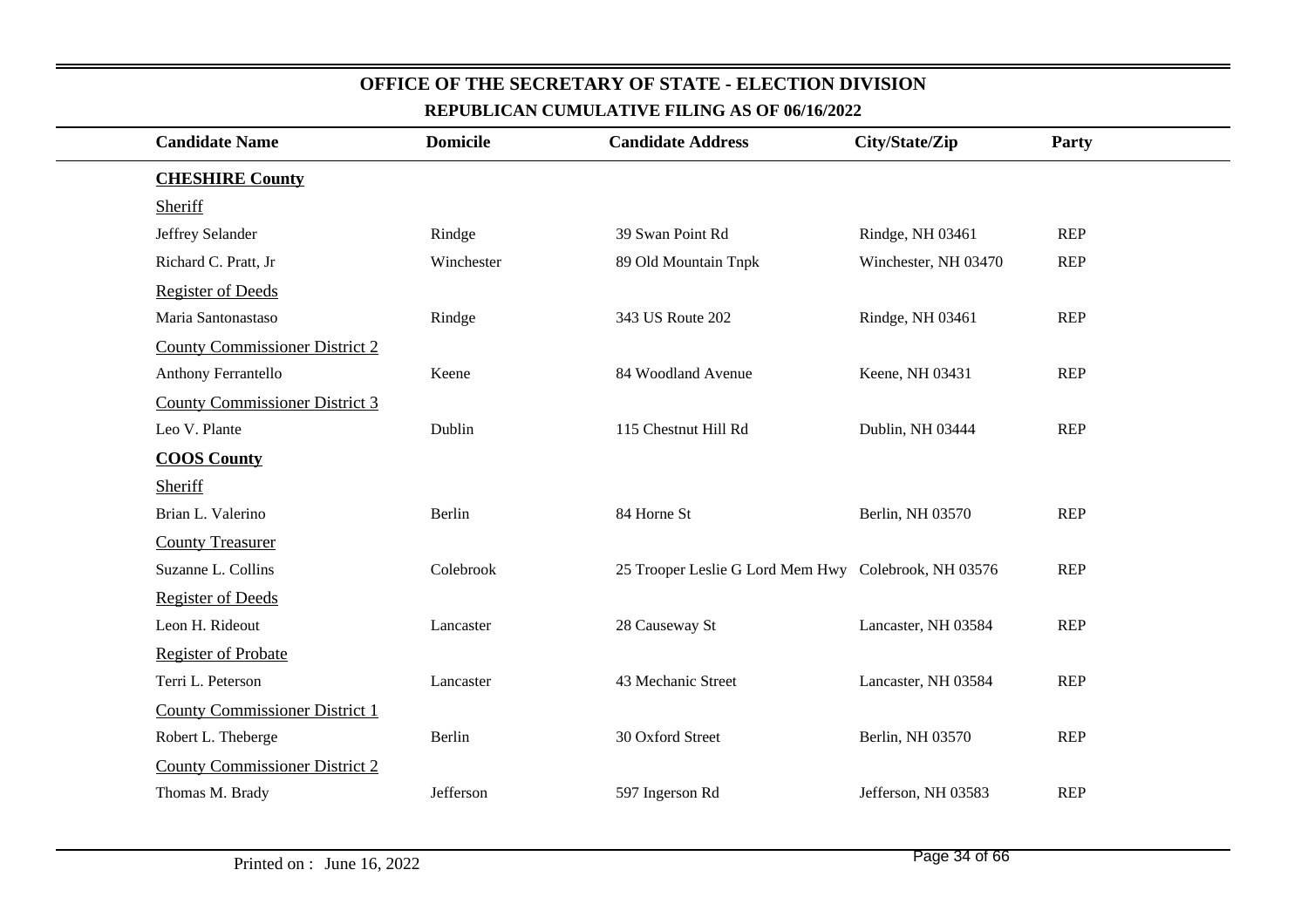|                                       |                 | REPUBLICAN CUMULATIVE FILING AS OF 00/10/2022 |                           |            |
|---------------------------------------|-----------------|-----------------------------------------------|---------------------------|------------|
| <b>Candidate Name</b>                 | <b>Domicile</b> | <b>Candidate Address</b>                      | City/State/Zip            | Party      |
| <b>GRAFTON County</b>                 |                 |                                               |                           |            |
| <b>Register of Deeds</b>              |                 |                                               |                           |            |
| John H. Randlett                      | Plymouth        | 53 Cooksville Rd                              | Plymouth, NH 03264        | <b>REP</b> |
| <b>Register of Probate</b>            |                 |                                               |                           |            |
| Paul Ingbretson                       | Haverhill       | PO Box 296                                    | Pike, NH 03780            | REP        |
| <b>County Commissioner District 2</b> |                 |                                               |                           |            |
| Glenn Libby                           | Haverhill       | 379 French Pond Rd                            | North Haverhill, NH 03774 | <b>REP</b> |
| Matthew D. Bjelobrk                   | Haverhill       | PO Box 22                                     | North Haverhill, NH 03774 | <b>REP</b> |
| <b>County Commissioner District 3</b> |                 |                                               |                           |            |
| Omer C. Ahern, Jr                     | Wentworth       | PO Box 293                                    | Wentworth, NH 03282       | <b>REP</b> |
| <b>HILLSBOROUGH County</b>            |                 |                                               |                           |            |
| Sheriff                               |                 |                                               |                           |            |
| <b>Christopher Connelly</b>           | Mont Vernon     | PO Box 63                                     | Mont Vernon, NH 03057     | <b>REP</b> |
| <b>County Attorney</b>                |                 |                                               |                           |            |
| John J. Coughlin                      | Amherst         | 9 Mulberry Lane                               | Amherst, NH 03031         | <b>REP</b> |
| <b>County Treasurer</b>               |                 |                                               |                           |            |
| David G. Fredette                     | Nashua          | 4 Henry David Dr #408                         | Nashua, NH 03062          | <b>REP</b> |
| <b>Register of Deeds</b>              |                 |                                               |                           |            |
| Dennis C. Hogan                       | Nashua          | 491 Amherst Street Suite 22A                  | Nashua, NH 03063          | <b>REP</b> |
| Edward J. Sapienza                    | Manchester      | 59 Memorial Dr                                | Manchester, NH 03103      | <b>REP</b> |
| Elizabeth Ann Moreau                  | Manchester      | 370 Whitford St                               | Manchester, NH 03104      | <b>REP</b> |
| <b>Register of Probate</b>            |                 |                                               |                           |            |
| Brian D. Cole                         | Manchester      | 890 Howe St                                   | Manchester, NH 03103      | <b>REP</b> |
|                                       |                 |                                               |                           |            |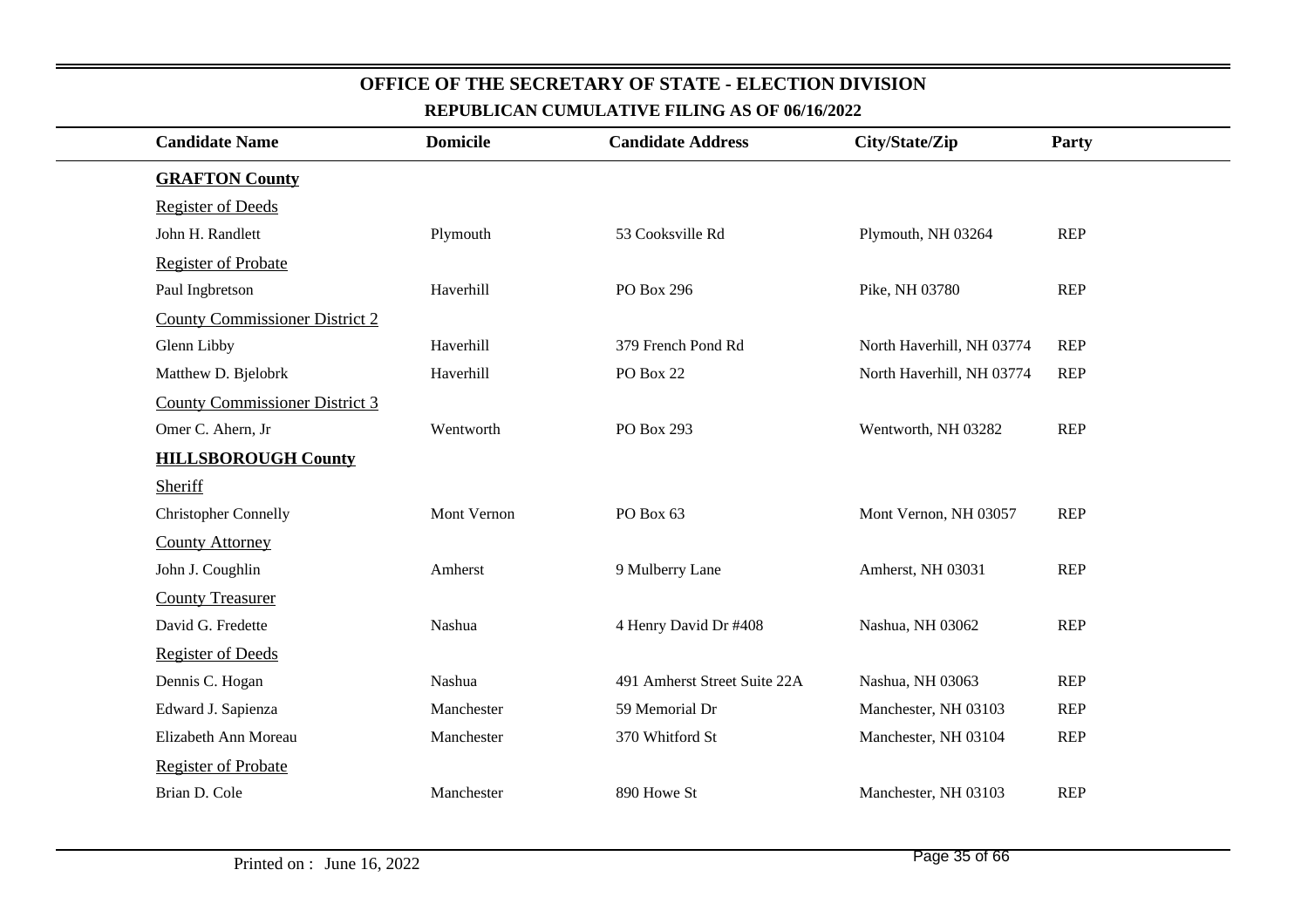|                                       |                 | REPUBLICAN CUMULATIVE FILING AS OF 06/16/2022 |                      |            |  |
|---------------------------------------|-----------------|-----------------------------------------------|----------------------|------------|--|
| <b>Candidate Name</b>                 | <b>Domicile</b> | <b>Candidate Address</b>                      | City/State/Zip       | Party      |  |
| <b>County Commissioner District 1</b> |                 |                                               |                      |            |  |
| Toni Pappas                           | Manchester      | 432 Hanover Street                            | Manchester, NH 03104 | <b>REP</b> |  |
| <b>County Commissioner District 2</b> |                 |                                               |                      |            |  |
| Michael Soucy                         | Nashua          | 3 Roseann Circle                              | Nashua, NH 03062     | <b>REP</b> |  |
| <b>County Commissioner District 3</b> |                 |                                               |                      |            |  |
| Robert H. Rowe                        | Amherst         | PO Box 1117                                   | Amherst, NH 03031    | <b>REP</b> |  |
| <b>MERRIMACK County</b>               |                 |                                               |                      |            |  |
| Sheriff                               |                 |                                               |                      |            |  |
| Keith Mitchell                        | <b>Bow</b>      | 28 B Stone Sled Land                          | Bow, NH 03304        | REP        |  |
| <b>County Attorney</b>                |                 |                                               |                      |            |  |
| Paul Halvorsen                        | Concord         | PO Box 3423                                   | Concord, NH 03302    | <b>REP</b> |  |
| <b>County Treasurer</b>               |                 |                                               |                      |            |  |
| Mary R. Heath                         | Salisbury       | 91 Hensmith Road                              | Salisbury, NH 03268  | REP        |  |
| <b>Register of Deeds</b>              |                 |                                               |                      |            |  |
| April Kaplan                          | Henniker        | 81 Checkerberry Lane                          | Henniker, NH 03242   | <b>REP</b> |  |
| Peter J. Spaulding                    | Hopkinton       | 386 Gage Hill Road                            | Hopkinton, NH 03229  | <b>REP</b> |  |
| <b>Register of Probate</b>            |                 |                                               |                      |            |  |
| <b>Scott Maltzie</b>                  | Boscawen        | 57 Chandler St                                | Boscawen, NH 03303   | <b>REP</b> |  |
| <b>County Commissioner District 2</b> |                 |                                               |                      |            |  |
| Stuart D. Trachy                      | Franklin        | 293 Webster Lake Rd                           | Franklin, NH 03235   | REP        |  |
| <b>ROCKINGHAM County</b>              |                 |                                               |                      |            |  |
| Sheriff                               |                 |                                               |                      |            |  |
| <b>Chuck Massahos</b>                 | Salem           | 45 Sherwood Cir                               | Salem, NH 03053      | <b>REP</b> |  |
|                                       |                 |                                               |                      |            |  |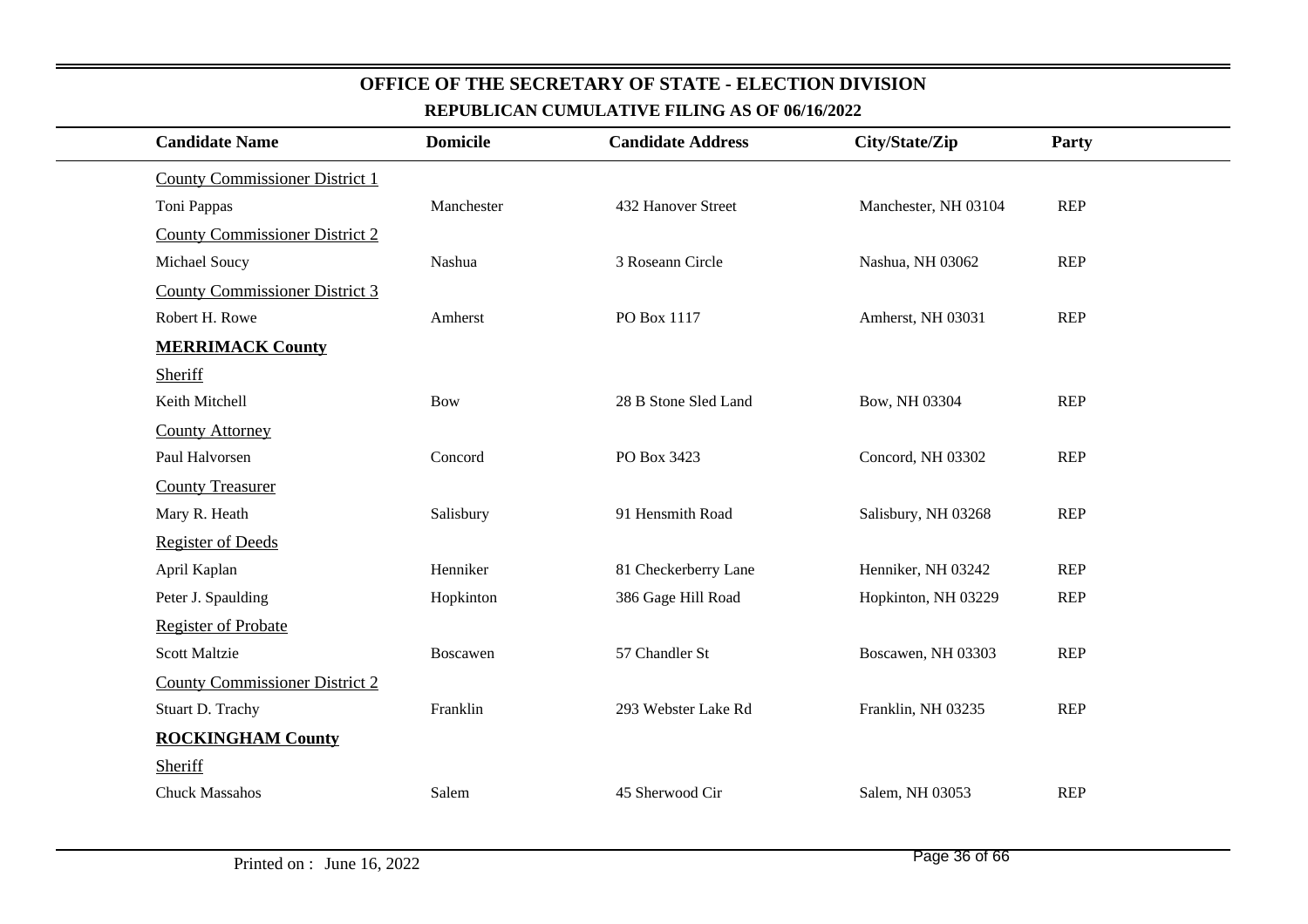| KEI ODLICAN COMOLATI VE FILING AS OF W/IW2022 |                 |                          |                     |            |  |  |
|-----------------------------------------------|-----------------|--------------------------|---------------------|------------|--|--|
| <b>Candidate Name</b>                         | <b>Domicile</b> | <b>Candidate Address</b> | City/State/Zip      | Party      |  |  |
| <b>County Attorney</b>                        |                 |                          |                     |            |  |  |
| Patricia Conway                               | Atkinson        | 51 Summit Drive          | Atkinson, NH 03811  | REP        |  |  |
| <b>County Treasurer</b>                       |                 |                          |                     |            |  |  |
| <b>Scott Priestley</b>                        | Windham         | 17 Gertrude Rd           | Windham, NH 03087   | <b>REP</b> |  |  |
| <b>Register of Deeds</b>                      |                 |                          |                     |            |  |  |
| <b>Cathy Stacey</b>                           | Salem           | 4 Bluff St               | Salem, NH 03079     | REP        |  |  |
| <b>Register of Probate</b>                    |                 |                          |                     |            |  |  |
| Lisa A. Massahos                              | Salem           | 45 Sherwood Circle       | Salem, NH 03079     | <b>REP</b> |  |  |
| <b>County Commissioner District 1</b>         |                 |                          |                     |            |  |  |
| Richie Sawyer                                 | Hampton         | 41 Vanderpool Drive      | Hampton, NH 03842   | <b>REP</b> |  |  |
| <b>County Commissioner District 2</b>         |                 |                          |                     |            |  |  |
| <b>Bill Baldwin</b>                           | Atkinson        | PO Box 911               | Atkinson, NH 03811  | <b>REP</b> |  |  |
| Heather Iworsky                               | Windham         | 19 Ludlow Rd             | Windham, NH 03087   | <b>REP</b> |  |  |
| John T. O'Connor                              | Derry           | 13 Arrowhead Rd          | Derry, NH 03038     | <b>REP</b> |  |  |
| Steven L. Goddu                               | Salem           | 5 Candlestick Lane       | Salem, NH 03079     | <b>REP</b> |  |  |
| <b>STRAFFORD County</b>                       |                 |                          |                     |            |  |  |
| <b>County Treasurer</b>                       |                 |                          |                     |            |  |  |
| Sherry Beaudoin                               | Rochester       | 24 Hemlock St            | Rochester, NH 03867 | <b>REP</b> |  |  |
| <b>Register of Deeds</b>                      |                 |                          |                     |            |  |  |
| Warren W. Smith                               | Durham          | 27 Sandy Brook Dr        | Durham, NH 03824    | <b>REP</b> |  |  |
| <b>Register of Probate</b>                    |                 |                          |                     |            |  |  |
| Nancy Sirois                                  | Rochester       | 2 Manatee Dr             | Rochester, NH 03868 | <b>REP</b> |  |  |
| <b>County Commissioner</b>                    |                 |                          |                     |            |  |  |
| Fergus Cullen                                 | Dover           | 152 Boxwood Ln           | Dover, NH 03820     | <b>REP</b> |  |  |
|                                               |                 |                          |                     |            |  |  |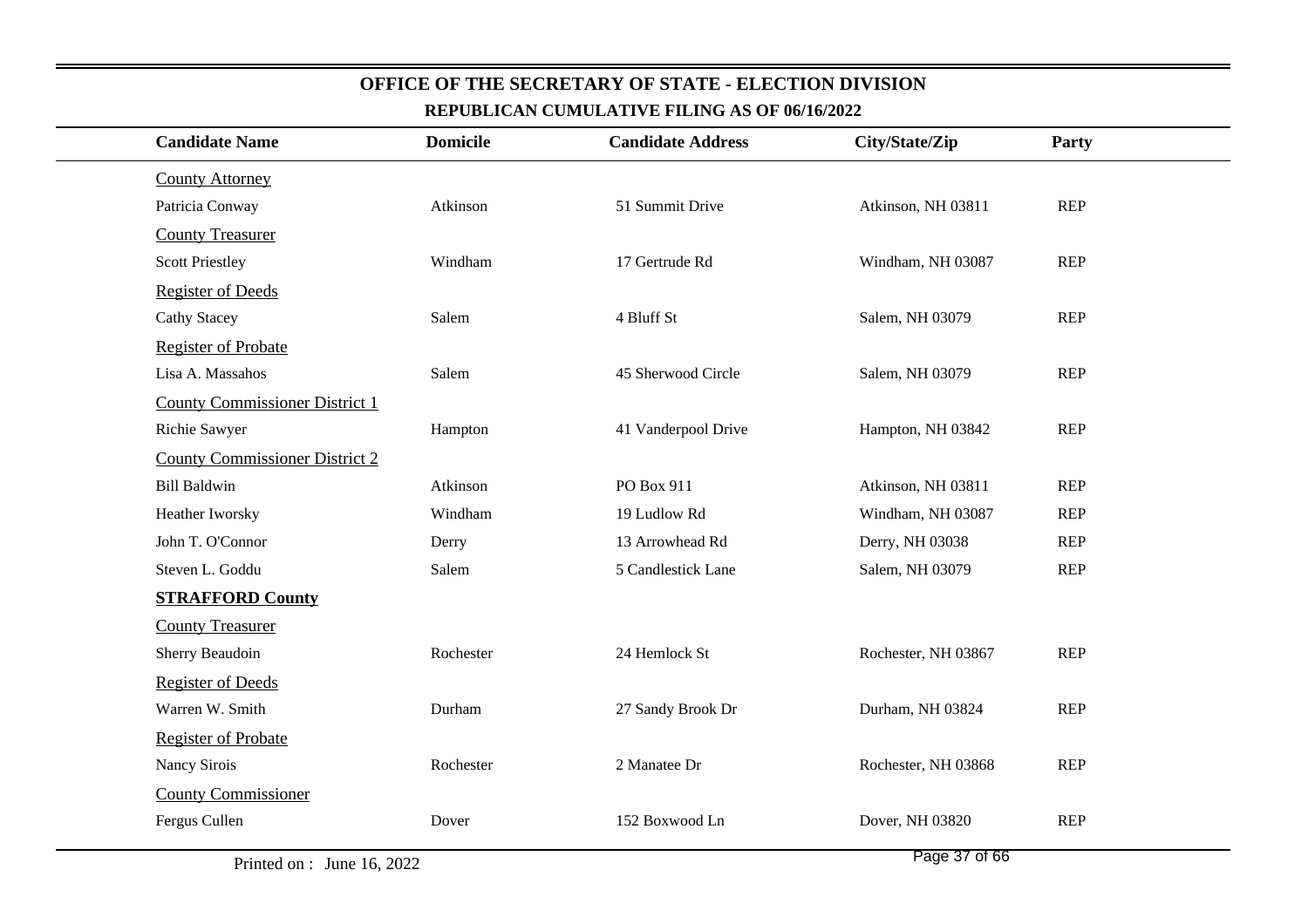| <b>Candidate Name</b>             | <b>Domicile</b> | <b>Candidate Address</b> | City/State/Zip            | Party      |
|-----------------------------------|-----------------|--------------------------|---------------------------|------------|
| Jonathan T. Otterson              | Dover           | 11 Gladiola Way          | Dover, NH 03820           | <b>REP</b> |
| Susan DeLemus                     | Rochester       | 57 Dustin Homestead      | Rochester, NH 03867       | <b>REP</b> |
| <b>SULLIVAN County</b>            |                 |                          |                           |            |
| Sheriff                           |                 |                          |                           |            |
| John P. Simonds                   | Claremont       | 278 Hanover Street       | Claremont, NH 03743       | <b>REP</b> |
| <b>County Attorney</b>            |                 |                          |                           |            |
| Marc Hathaway                     | Newport         | 525 Unity Road           | Newport, NH 03773         | <b>REP</b> |
| <b>County Treasurer</b>           |                 |                          |                           |            |
| Michael Sanderson                 | Newport         | 177 Cheney St            | Newport, NH 03773         | <b>REP</b> |
| <b>Register of Deeds</b>          |                 |                          |                           |            |
| Janet Gibson                      | Newport         | 47 Cheney St             | Newport, NH 03773         | <b>REP</b> |
| <b>Register of Probate</b>        |                 |                          |                           |            |
| Rodd Ward                         | Newport         | 230 N Main Street        | Newport, NH 03773         | <b>REP</b> |
| County Commissioner, 2nd District |                 |                          |                           |            |
| <b>Bennie Nelson</b>              | Newport         | 73 McDonough Rd          | Newport, NH 03773         | <b>REP</b> |
| County Commissioner, 3rd District |                 |                          |                           |            |
| George Hebert                     | Goshen          | PO Box 145               | Goshen, NH 03752          | <b>REP</b> |
| Delegate to the State Convention  |                 |                          |                           |            |
| <b>BELKNAP County</b>             |                 |                          |                           |            |
| District 1                        |                 |                          |                           |            |
| Meghan Howe                       | Center Harbor   | 137 Daniel Webster Hwy   | Center Harbor, NH 03226   | <b>REP</b> |
| District 2                        |                 |                          |                           |            |
| David H. Almstrom                 | Meredith        | 461 Rte 104              | Meredith, NH 03253        | <b>REP</b> |
| Don Ewing                         | Meredith        | 9 S Watch Road           | Meredith, NH 03253        | <b>REP</b> |
|                                   |                 |                          | <b>Dec.</b><br>$20 - 122$ |            |

Page 38 of 66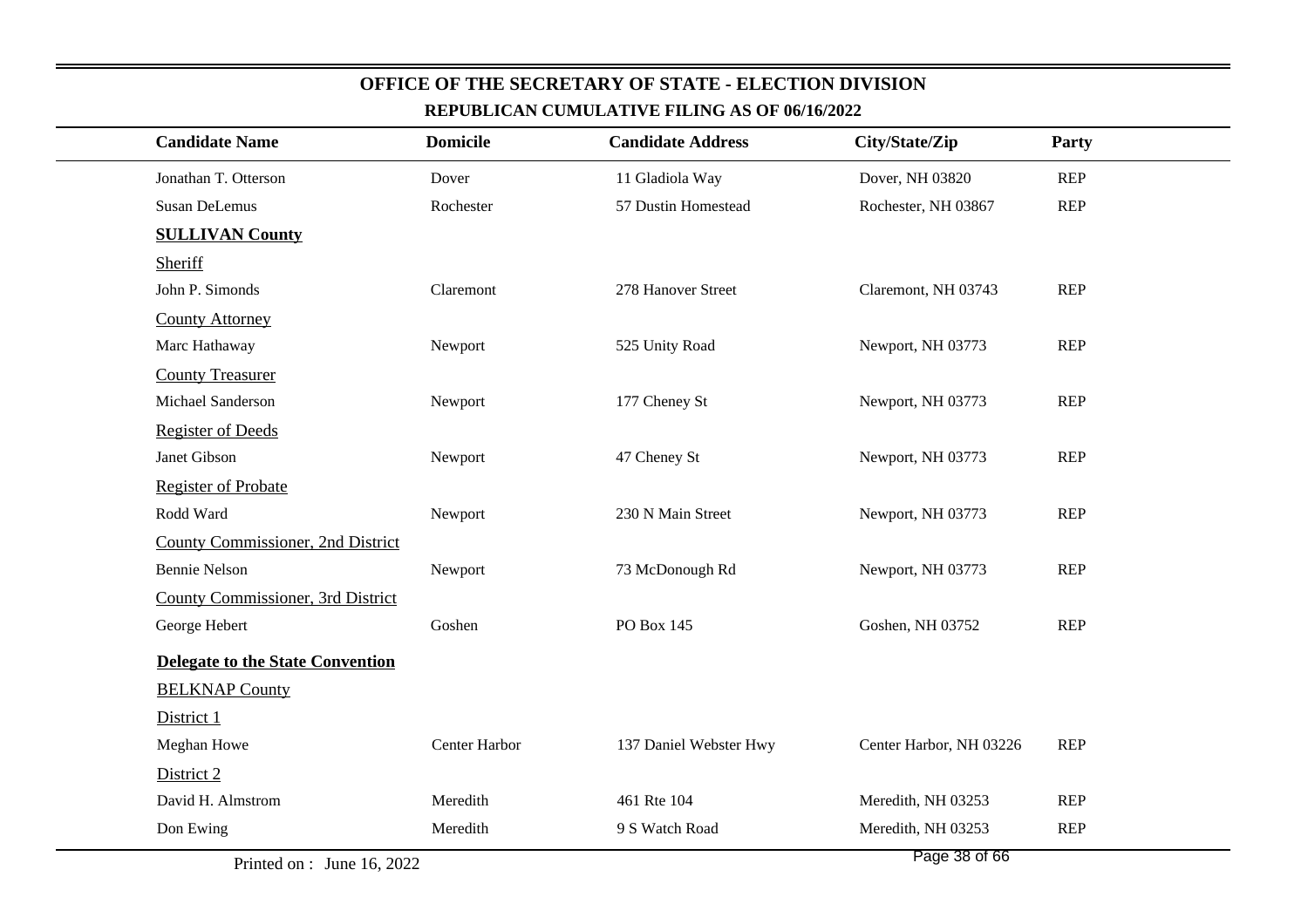| <b>Candidate Name</b> | <b>Domicile</b> | <b>Candidate Address</b> | City/State/Zip                    | Party      |
|-----------------------|-----------------|--------------------------|-----------------------------------|------------|
| District 3            |                 |                          |                                   |            |
| Keith Hanson          | Tilton          | 140 Winter Street        | Tilton, NH 03276                  | <b>REP</b> |
| Peter Sandstrom       | Sanbornton      | PO Box 25                | Sanbornton, NH 03269              | <b>REP</b> |
| District 4            |                 |                          |                                   |            |
| Susan Seaferd         | Belmont         | 523 Harrison Court       | Belmont, NH 03220                 | <b>REP</b> |
| <b>Travis Toner</b>   | Belmont         | 31 Hackett Road          | Belmont, NH 03220                 | <b>REP</b> |
| District 5            |                 |                          |                                   |            |
| Marc D. Forgione, Sr  | Laconia         | 380 Mile Hill Road #6    | Laconia, NH 03246                 | <b>REP</b> |
| Elaine Kidd           | Laconia         | 13 Autumn Street         | Laconia, NH 03246                 | <b>REP</b> |
| Patrick Kiefer        | Laconia         | 19 Folsom St             | Laconia, NH 03246                 | <b>REP</b> |
| Carrie A. McCarthy    | Laconia         | 16 Bell Hill Drive       | Laconia, NH 03246                 | <b>REP</b> |
| Joseph T. McCarthy II | Laconia         | 16 Bell Hill Drive       | Laconia, NH 03246                 | <b>REP</b> |
| District 6            |                 |                          |                                   |            |
| Priscilla M. Bean     | Gilford         | 2345 Saltmarsh Pond Road | Gilford, NH 03249                 | <b>REP</b> |
| Sue Higgins           | Laconia         | 169 Highland St          | Laconia, NH 03246                 | <b>REP</b> |
| Douglas J. Lambert    | Gilford         | 42 Farmer Drive          | Gilford, NH 03249                 | <b>REP</b> |
| David Murphy          | Gilford         | 9 Gilford Glen Road      | Gilford, NH 03249                 | <b>REP</b> |
| Nancy S. Poole        | Gilford         | 71 Annis Drive Unit 19   | Gilford, NH 03249                 | <b>REP</b> |
| David Strang          | Gilmanton       | 14 Copp Rd               | Gilmanton, NH 03237               | <b>REP</b> |
| District 7            |                 |                          |                                   |            |
| Chantel Beauchamp     | Barnstead       | 25 Windsor Way           | Center Barnstead, NH 03225        | <b>REP</b> |
| Alan Glassman         | Barnstead       | PO Box 14                | Gilmanton Iron Works, NH<br>03837 | <b>REP</b> |
| Richard Shea          | Alton           | 84 Roberts Cove Road     | Alton, NH 03809                   | <b>REP</b> |
|                       |                 |                          |                                   |            |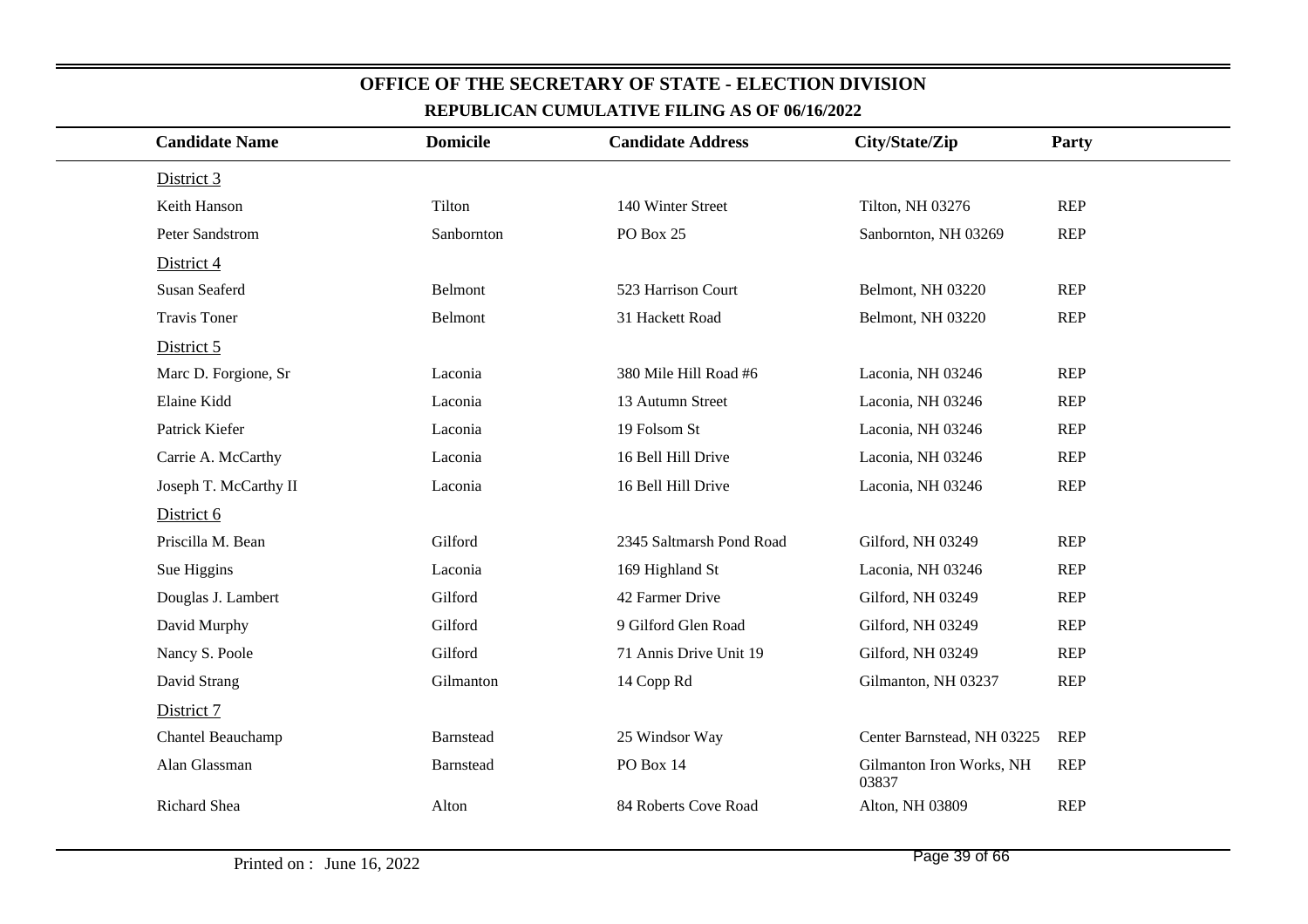| <b>REPUBLICAN CUMULATIVE FILING AS OF 00/10/2022</b> |                 |                             |                         |            |  |  |  |  |
|------------------------------------------------------|-----------------|-----------------------------|-------------------------|------------|--|--|--|--|
| <b>Candidate Name</b>                                | <b>Domicile</b> | <b>Candidate Address</b>    | City/State/Zip          | Party      |  |  |  |  |
| Harold Shurtleff                                     | Alton           | 146 Powder Mill Road        | Alton, NH 03809         | <b>REP</b> |  |  |  |  |
| Priscilla Terry                                      | Alton           | 915 Stockbridge Corner Road | Alton, NH 03809         | <b>REP</b> |  |  |  |  |
| Elizabeth M. Varney                                  | Alton           | 129 Main Street, PO Box 702 | Alton, NH 03809         | <b>REP</b> |  |  |  |  |
| District 8                                           |                 |                             |                         |            |  |  |  |  |
| Nikki McCarter                                       | Belmont         | 75 Wild Acres Road          | Belmont, NH 03220       | <b>REP</b> |  |  |  |  |
| Margo A. Racicot                                     | Sanbornton      | 174 Philbrook Road          | Sanbornton, NH 03269    | <b>REP</b> |  |  |  |  |
| Douglas R. Trottier                                  | Belmont         | 45 Meadow Lane              | Belmont, NH 03220       | <b>REP</b> |  |  |  |  |
| <b>CARROLL County</b>                                |                 |                             |                         |            |  |  |  |  |
| District 1                                           |                 |                             |                         |            |  |  |  |  |
| Frank McCarthy                                       | Conway          | PO Box 876                  | Conway, NH 03818        | <b>REP</b> |  |  |  |  |
| Terry McCarthy                                       | Conway          | PO Box 876                  | Conway, NH 03818        | <b>REP</b> |  |  |  |  |
| Nancy Plante                                         | Conway          | 71 Hobbs St Suite 104       | Conway, NH 03818        | <b>REP</b> |  |  |  |  |
| Wendy Richardson                                     | Conway          | PO Box 603                  | Conway, NH 03818        | <b>REP</b> |  |  |  |  |
| Norman Tregenza                                      | Conway          | 19 Saco Street #67          | Center Conway, NH 03818 | <b>REP</b> |  |  |  |  |
| James Umberger                                       | Conway          | PO Box 186                  | Kearsarge, NH 03847     | <b>REP</b> |  |  |  |  |
| District 2                                           |                 |                             |                         |            |  |  |  |  |
| Gene G. Chandler                                     | <b>Bartlett</b> | PO Box 296                  | Bartlett, NH 03812      | <b>REP</b> |  |  |  |  |
| Robert Chase                                         | <b>Bartlett</b> | PO Box 471                  | Glen, NH 03838          | <b>REP</b> |  |  |  |  |
| Franklin H. George                                   | <b>Bartlett</b> | PO Box 188                  | Bartlett, NH 03812      | <b>REP</b> |  |  |  |  |
| June Waltz                                           | Hale's Location | PO Box 512                  | North Conway, NH 03860  | <b>REP</b> |  |  |  |  |
| District 3                                           |                 |                             |                         |            |  |  |  |  |
| <b>Blake Callais</b>                                 | Moultonborough  | 71 NH Route 104, Unit 4-43  | Meredith, NH 03253      | <b>REP</b> |  |  |  |  |
| June L. Vendrillo                                    | Tamworth        | 403 Bryant Mill Road        | Tamworth, NH 03886      | <b>REP</b> |  |  |  |  |
|                                                      |                 |                             |                         |            |  |  |  |  |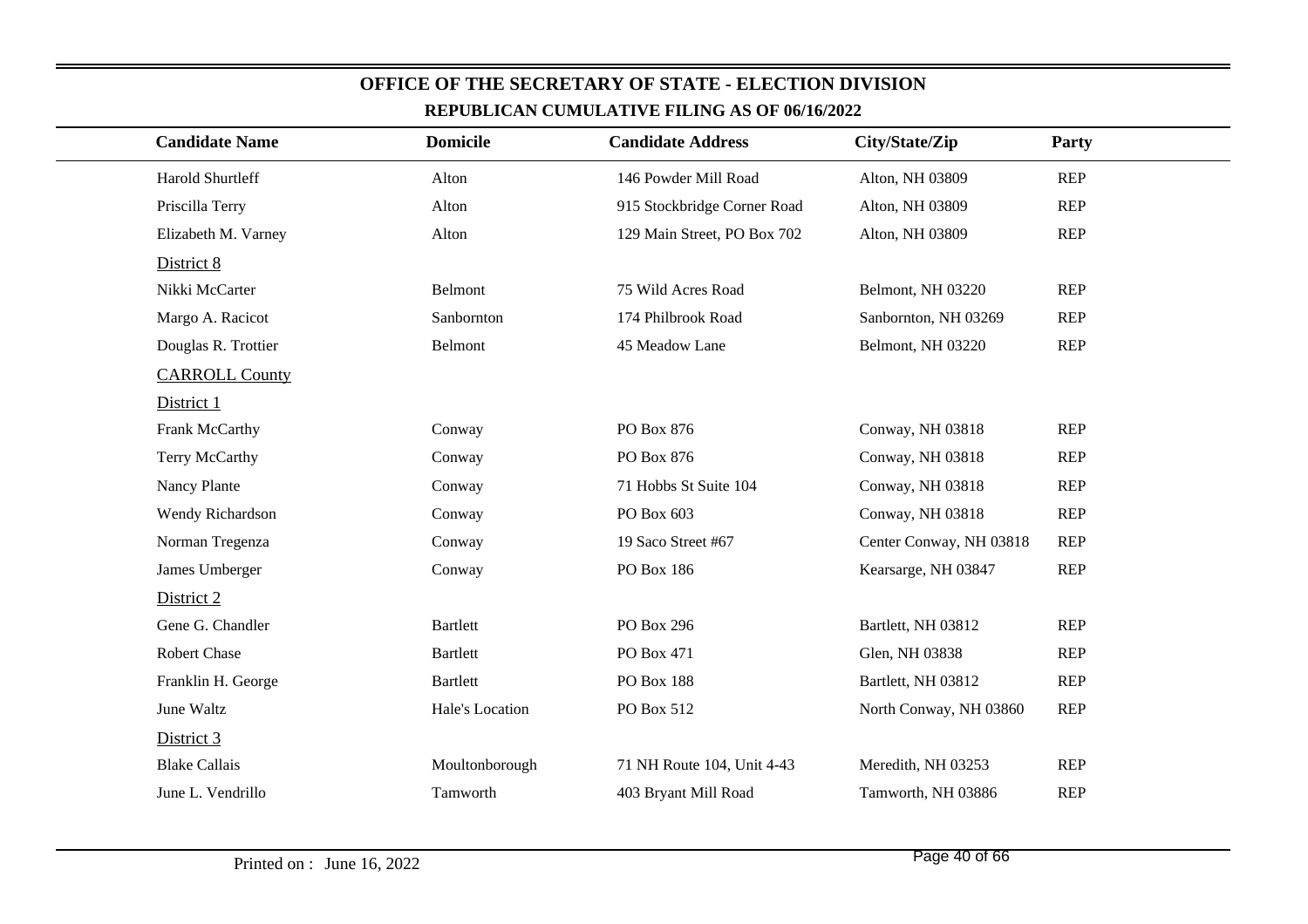| <b>Candidate Name</b>  | <b>Domicile</b>   | <b>Candidate Address</b>      | City/State/Zip           | Party      |
|------------------------|-------------------|-------------------------------|--------------------------|------------|
| District 4             |                   |                               |                          |            |
| John Hartman           | Eaton             | PO Box 201                    | Eaton, NH 03832          | REP        |
| <b>Bill Nelson</b>     | <b>Brookfield</b> | 98 Lyford Rd                  | Brookfield, NH 03872     | <b>REP</b> |
| Danielle Thompson      | Eaton             | 120 North South Road, PMB 274 | North Conway, NH 03860   | <b>REP</b> |
| District 5             |                   |                               |                          |            |
| Donna C. Chick         | Ossipee           | 100 Blake Hill Rd             | Center Ossipee, NH 03814 | REP        |
| District 6             |                   |                               |                          |            |
| Page K. Brenner        | Wolfeboro         | 7 Foxglove Lane               | Wolfeboro, NH 03894      | <b>REP</b> |
| Maxim Ledoux           | Tuftonboro        | 56 Durgin Road                | Tuftonboro, NH 03816     | <b>REP</b> |
| Seamas Oscalaidhe      | Wolfeboro         | 767 N Main St                 | Wolfeboro, NH 03894      | REP        |
| District 7             |                   |                               |                          |            |
| Juanita Hill           | Tuftonboro        | PO Box 196                    | Melvin Village, NH 03850 | <b>REP</b> |
| Diane Sebastian        | Tuftonboro        | 24 Shirley Way                | Mirror Lake, NH 03853    | <b>REP</b> |
| District 8             |                   |                               |                          |            |
| Nicole Nordlund        | Madison           | 227 E Madison Rd              | Madison, NH 03849        | <b>REP</b> |
| Sharon Wilson          | Madison           | 1211 East Shore Dr            | Silver Lake, NH 03875    | <b>REP</b> |
| <b>CHESHIRE County</b> |                   |                               |                          |            |
| District 1             |                   |                               |                          |            |
| Aria DiMezzo           | Keene             | 659 Marlboro Rd               | Keene, NH 03431          | <b>REP</b> |
| Arto Leino             | Keene             | 410 Main St                   | Keene, NH 03431          | <b>REP</b> |
| District 2             |                   |                               |                          |            |
| John Schmitt           | Keene             | 31 Green Acres Road           | Keene, NH 03431          | <b>REP</b> |
| District 3             |                   |                               |                          |            |
| Jerry L. Sickels       | Keene             | 195 Key Rd #16                | Keene, NH 03431          | REP        |
|                        |                   |                               |                          |            |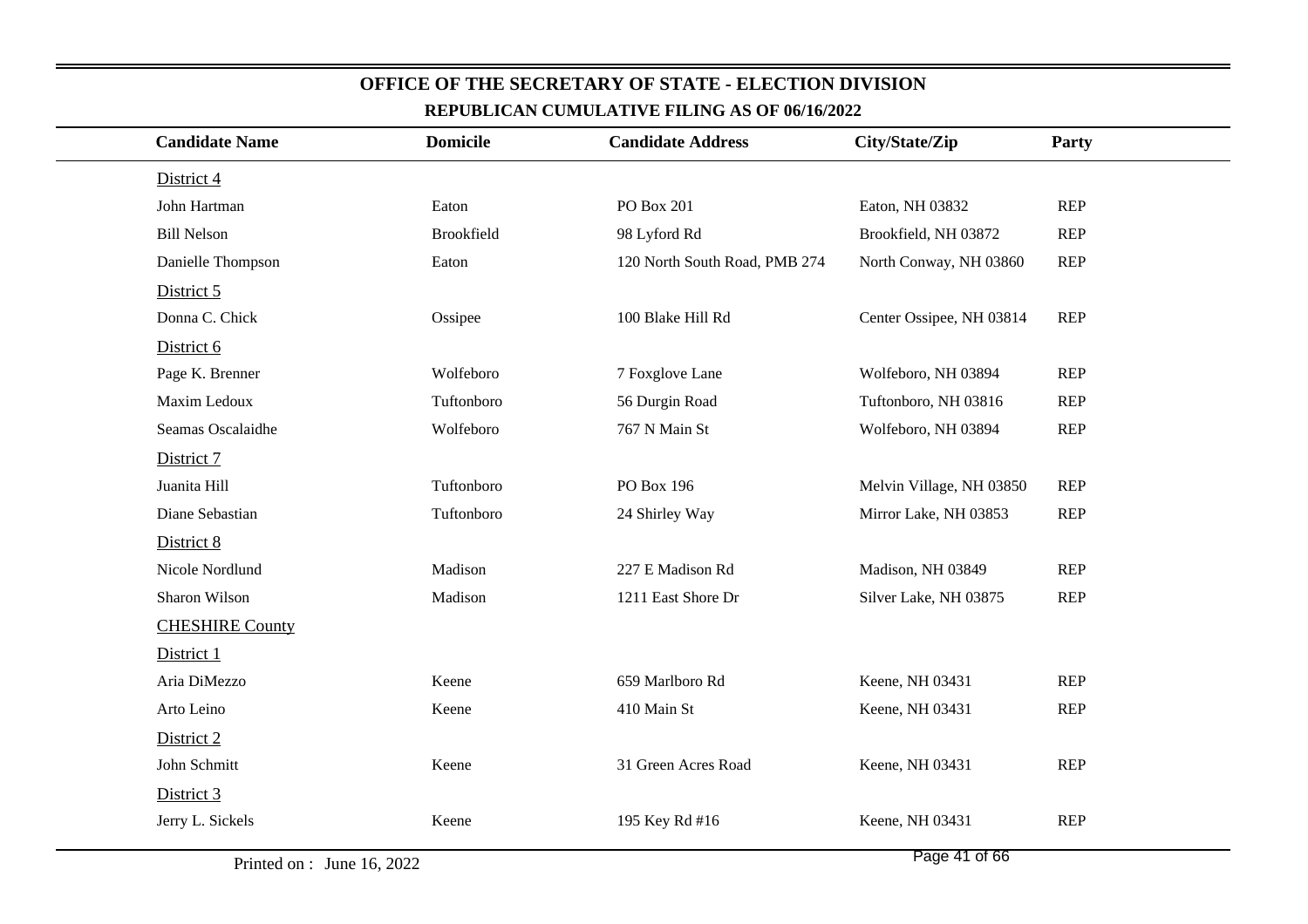| District 4                      |                          |                        |            |
|---------------------------------|--------------------------|------------------------|------------|
| Jane P. Lane<br>Keene           | 15 Russell St            | Keene, NH 03431        | <b>REP</b> |
| Matthew D. Roach<br>Keene       | 75 Leverett Street       | Keene, NH 03431        | <b>REP</b> |
| District 6                      |                          |                        |            |
| Chesterfield<br>Kate Day        | 182 Valley Park Drive    | Chesterfield, NH 03462 | <b>REP</b> |
| District 7                      |                          |                        |            |
| Arthur Bingham<br>Keene         | 46 Gilsum Street         | Keene, NH 03431        | <b>REP</b> |
| Anne Farrington<br>Keene        | 38 Red Oak Drive         | Keene, NH 03431        | REP        |
| District 9                      |                          |                        |            |
| Jenifer Marchesi<br>Alstead     | 85 Homestead Rd          | Alstead, NH 03602      | <b>REP</b> |
| District 10                     |                          |                        |            |
| Jane B. Johnson<br>Swanzey      | 329 Sawyers Crossing Rd  | Swanzey, NH 03446      | REP        |
| Richard M. Sainsbury<br>Swanzey | 94 Westport Village Road | Swanzey, NH 03446      | <b>REP</b> |
| District 11                     |                          |                        |            |
| Winchester<br>Nathan Holmy      | 90 Keene Road            | Winchester, NH 03470   | REP        |
| District 13                     |                          |                        |            |
| Ramona Branch<br>Dublin         | 185 Monument Road        | Dublin, NH 03444       | REP        |
| Christopher Mazerall<br>Jaffrey | 26 Eastwood Dr           | Jaffrey, NH 03452      | <b>REP</b> |
| District 14                     |                          |                        |            |
| Arthur Knight<br>Rindge         | 32 Jericho Road          | Rindge, NH 03461       | <b>REP</b> |
| District 15                     |                          |                        |            |
| Juliana Bergeron<br>Keene       | 410 Main St              | Keene, NH 03431        | <b>REP</b> |
| Michael Remy<br>Keene           | 55 Castle St             | Keene, NH 03431        | <b>REP</b> |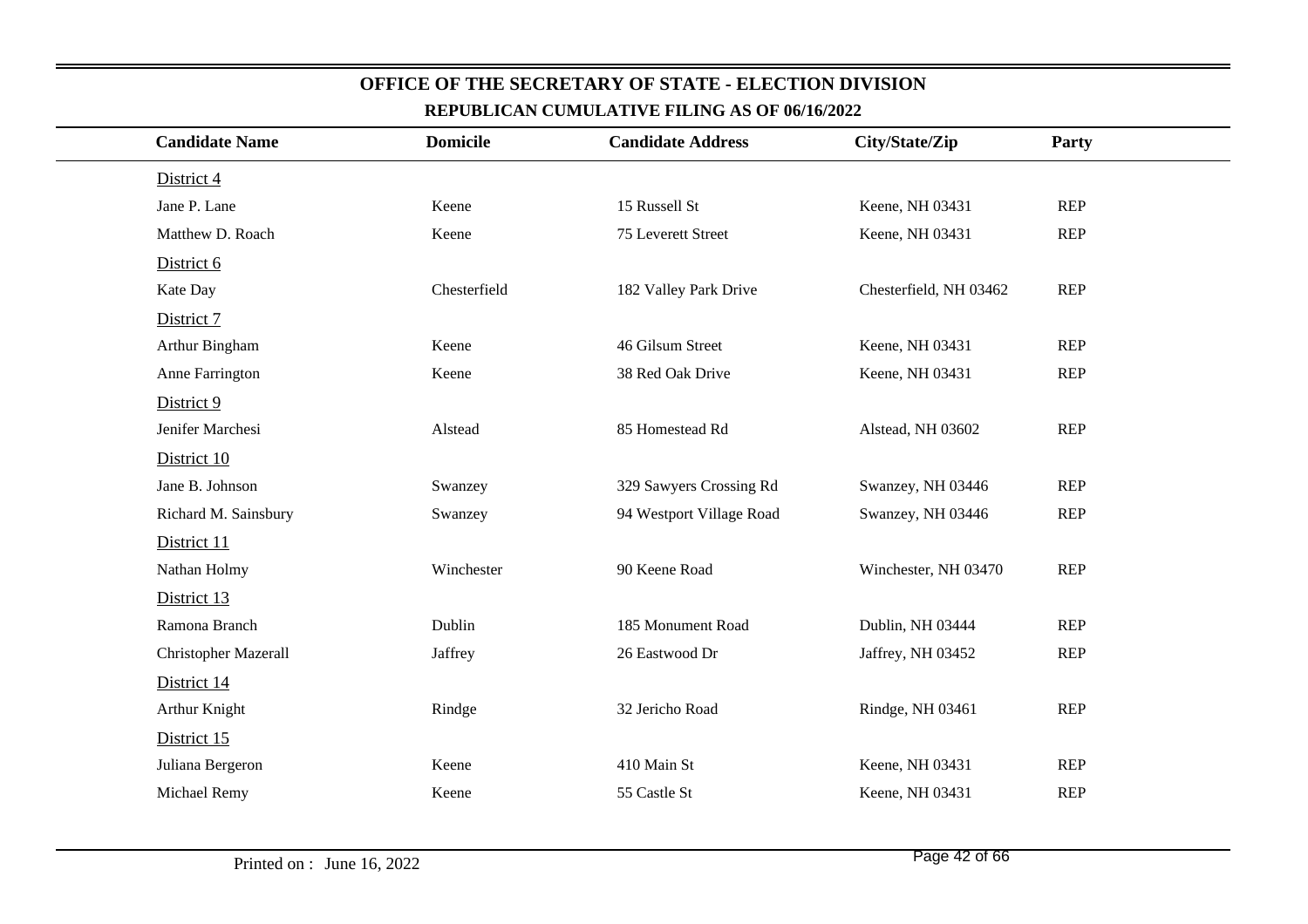| <u>KEI ODEICAN COMOLATI VE FILING AD OF WAW 2022</u> |                 |                           |                       |            |  |
|------------------------------------------------------|-----------------|---------------------------|-----------------------|------------|--|
| <b>Candidate Name</b>                                | <b>Domicile</b> | <b>Candidate Address</b>  | City/State/Zip        | Party      |  |
| District 16                                          |                 |                           |                       |            |  |
| <b>Harold Farrington</b>                             | Keene           | 38 Red Oak Drive          | Keene, NH 03431       | REP        |  |
| <b>COOS County</b>                                   |                 |                           |                       |            |  |
| District 1                                           |                 |                           |                       |            |  |
| Jeff Feller                                          | Lancaster       | 19 Rowell Road            | Lancaster, NH 03584   | <b>REP</b> |  |
| John A. Garrison                                     | Lancaster       | PO Box 310                | Lancaster, NH 03584   | <b>REP</b> |  |
| District 2                                           |                 |                           |                       |            |  |
| Roger Sylvestre                                      | Clarksville     | 355 Clarksville Pond Road | Clarksville, NH 03592 | <b>REP</b> |  |
| District 3                                           |                 |                           |                       |            |  |
| Glenn W. Perry                                       | Colebrook       | 67 E. Colebrook Road      | Colebrook, NH 03576   | REP        |  |
| District 5                                           |                 |                           |                       |            |  |
| Amanda Clemmer                                       | Berlin          | 35 Cedar Street           | Berlin, NH 03570      | <b>REP</b> |  |
| Eli D. Clemmer                                       | Berlin          | 35 Cedar Street           | Berlin, NH 03570      | <b>REP</b> |  |
| District 6                                           |                 |                           |                       |            |  |
| Donald P. Lacasse                                    | Gorham          | 2 Underhill Street        | Gorham, NH 03581      | <b>REP</b> |  |
| District 7                                           |                 |                           |                       |            |  |
| Stuart S. Light                                      | Berlin          | 213 High Street           | Berlin, NH 03570      | <b>REP</b> |  |
| <b>GRAFTON County</b>                                |                 |                           |                       |            |  |
| District 1                                           |                 |                           |                       |            |  |
| Deborah Warner                                       | Littleton       | 135 Rock Strain Drive     | Littleton, NH 03561   | <b>REP</b> |  |
| District 2                                           |                 |                           |                       |            |  |
| <b>Russ Cumbee</b>                                   | Franconia       | 1719 Easton Road          | Franconia, NH 03580   | <b>REP</b> |  |
| Patrick M. Doughty                                   | Bethlehem       | 295 Agassiz St            | Bethlehem, NH 03574   | <b>REP</b> |  |
| Joselle Germano-Presby                               | Franconia       | PO Box 671                | Franconia, NH 03580   | <b>REP</b> |  |
|                                                      |                 |                           |                       |            |  |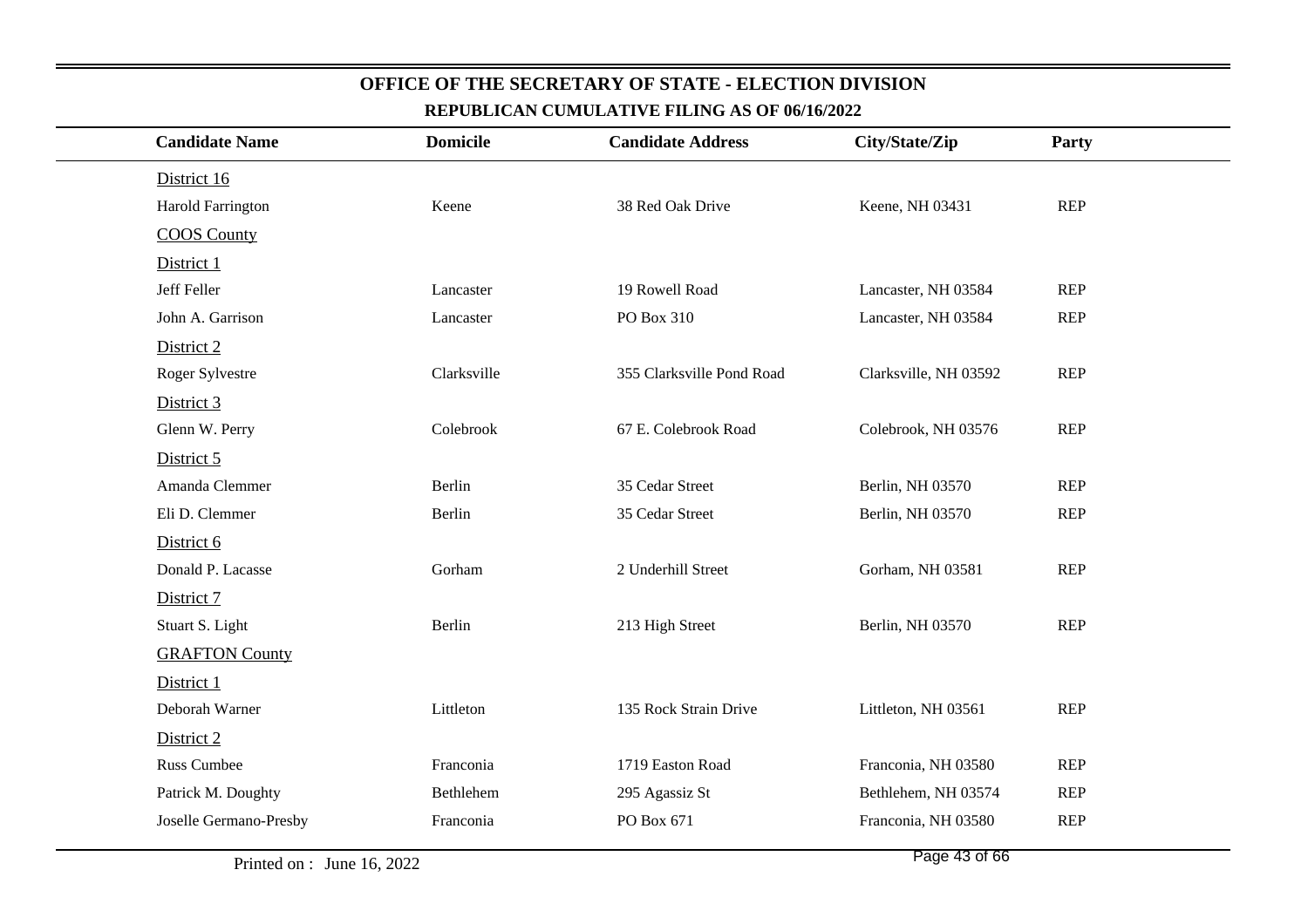| <b>Candidate Name</b> | <b>Domicile</b> | <b>Candidate Address</b>       | City/State/Zip            | Party      |  |
|-----------------------|-----------------|--------------------------------|---------------------------|------------|--|
| District 3            |                 |                                |                           |            |  |
| <b>Tucker Barnaby</b> | Lincoln         | 5 Edgewood Street, PO Box 1115 | Lincoln, NH 03251         | <b>REP</b> |  |
| Nancy J. Cunning      | Lincoln         | PO Box 685                     | Lincoln, NH 03251         | <b>REP</b> |  |
| District 4            |                 |                                |                           |            |  |
| David Rivers          | Thornton        | PO Box 305                     | Campton, NH 03223         | <b>REP</b> |  |
| Stephen B. Stepanek   | Thornton        | 156 Lee Brook Road             | Thornton, NH 03285        | <b>REP</b> |  |
| District 5            |                 |                                |                           |            |  |
| Marie L. Bjelobrk     | Haverhill       | <b>PO Box 22</b>               | North Haverhill, NH 03774 | <b>REP</b> |  |
| Matthew D. Bjelobrk   | Haverhill       | PO Box 22                      | North Haverhill, NH 03774 | <b>REP</b> |  |
| Barbara D. Dutile     | Haverhill       | 39 Slate Ridge Drive           | Haverhill, NH 03765       | <b>REP</b> |  |
| District 6            |                 |                                |                           |            |  |
| Gail E. Sanborn       | Rumney          | 233 Groton Hollow Rd           | Rumney, NH 03266          | <b>REP</b> |  |
| Vicki Schwaegler      | Orford          | 586 Indian Pond Rd             | Orford, NH 03777          | <b>REP</b> |  |
| Jerry Thibodeau       | Rumney          | 855 Quincy Road                | Rumney, NH 03266          | <b>REP</b> |  |
| District 7            |                 |                                |                           |            |  |
| Linda E. Molinaro     | Campton         | 139 Beaver Brook Road          | Campton, NH 03223         | <b>REP</b> |  |
| District 8            |                 |                                |                           |            |  |
| Henry D. Ahern, Jr    | Plymouth        | 601 Daniel Webster Hwy         | Plymouth, NH 03264        | <b>REP</b> |  |
| Cynthia A. Downing    | Plymouth        | 601 Daniel Webster Hwy         | Plymouth, NH 03264        | <b>REP</b> |  |
| District 10           |                 |                                |                           |            |  |
| Aubrey Freedman       | Bridgewater     | 138 Ridge View Drive           | Bridgewater, NH 03222     | <b>REP</b> |  |
| Randall Kelley        | <b>Bristol</b>  | 56 High St                     | Bristol, NH 03222         | <b>REP</b> |  |
| District 11           |                 |                                |                           |            |  |
| <b>Bill Jolly</b>     | Groton          | 184 Orange Road                | Groton, NH 03241          | <b>REP</b> |  |
|                       |                 |                                |                           |            |  |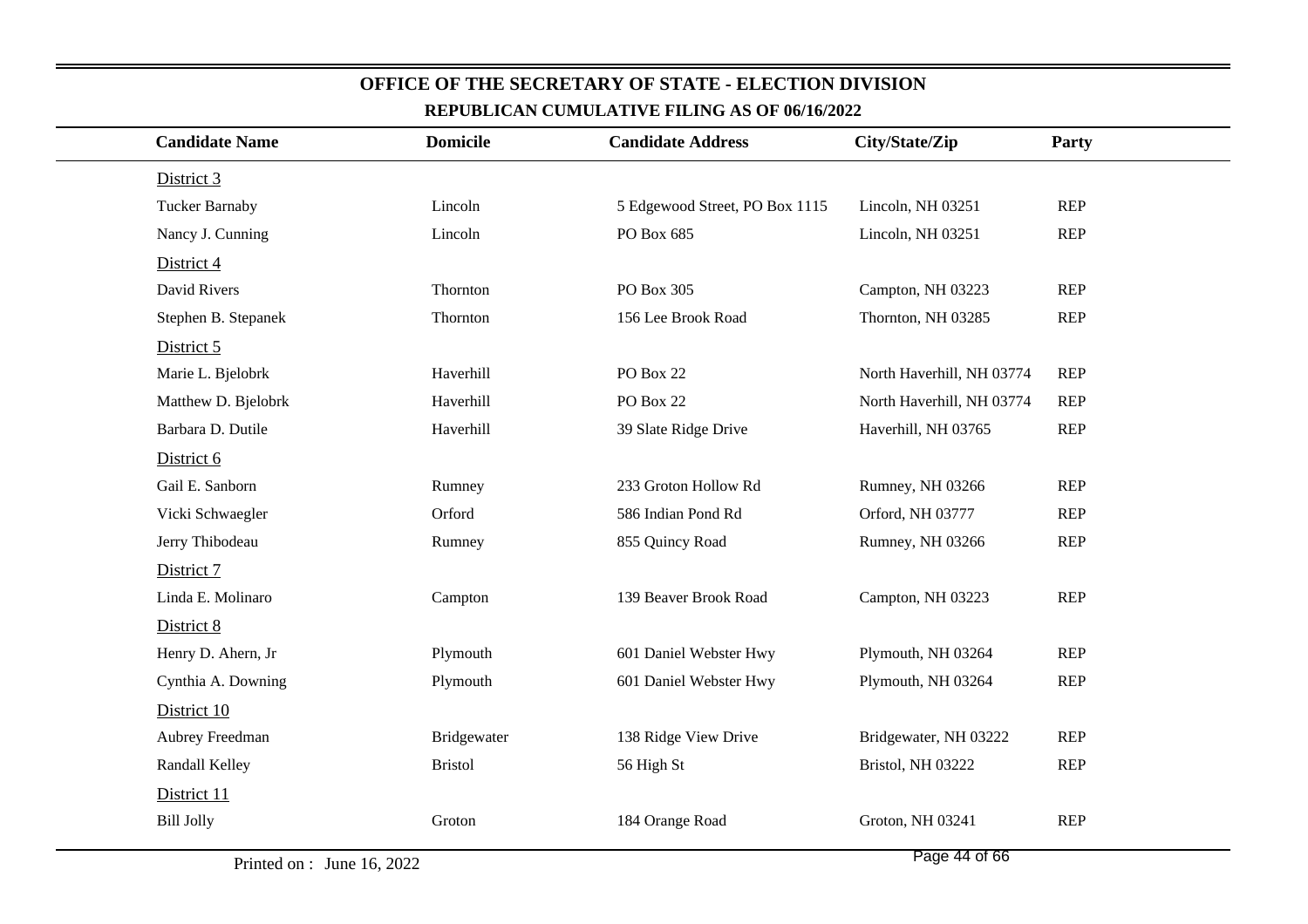| <b>Candidate Name</b>      | <b>Domicile</b> | <b>Candidate Address</b> | City/State/Zip        | Party      |
|----------------------------|-----------------|--------------------------|-----------------------|------------|
| Bryan L. Richardson, Sr    | Alexandria      | 276 Karl Gordon Road     | Alexandria, NH 03222  | <b>REP</b> |
| District 12                |                 |                          |                       |            |
| Jim Rubens                 | Hanover         | 11 Laramie Road          | Etna, NH 03750        | <b>REP</b> |
| Thomas N. Toner            | Lyme            | 89 Breck Hill Road       | Lyme, NH 03768        | <b>REP</b> |
| District 18                |                 |                          |                       |            |
| Sheila Tripodi             | Bridgewater     | 173 Carriage Rd          | Bridgewater, NH 03222 | <b>REP</b> |
| <b>HILLSBOROUGH County</b> |                 |                          |                       |            |
| District 1                 |                 |                          |                       |            |
| <b>Shaun Doherty</b>       | Pelham          | 105 Bush Hill Rd         | Pelham, NH 03076      | <b>REP</b> |
| Jorg Dreusicke             | Pelham          | 2 Chagnon Lane           | Pelham, NH 03076      | <b>REP</b> |
| <b>Madeline Dreusicke</b>  | Pelham          | 2 Chagnon Lane           | Pelham, NH 03076      | <b>REP</b> |
| Mark G. Fournier           | Pelham          | 53 Longview Circle       | Pelham, NH 03076      | <b>REP</b> |
| District 2                 |                 |                          |                       |            |
| Peter Cerrato              | Bedford         | 26 Twin Brook Lane       | Bedford, NH 03110     | <b>REP</b> |
| Ray F. Chadwick            | Bedford         | 101 Powder Hill Road     | Bedford, NH 03110     | <b>REP</b> |
| Kevin Coventry             | Bedford         | 5 Hull Road              | Bedford, NH 03110     | <b>REP</b> |
| Kimberly D'Agostino        | Bedford         | 75 Ministerial Branch    | Bedford, NH 03110     | <b>REP</b> |
| Jen Deml                   | Bedford         | 31 Old Sawmill Road      | Bedford, NH 03110     | <b>REP</b> |
| <b>Rick Durand</b>         | Bedford         | 18 Quincy Drive          | Bedford, NH 03110     | <b>REP</b> |
| Liz Gabert                 | Bedford         | 33 McIntosh Lane         | Bedford, NH 03110     | <b>REP</b> |
| Gregory Handy              | Bedford         | 1 Rockingham Court       | Bedford, NH 03110     | <b>REP</b> |
| Eric John Loveless         | Bedford         | 34 John Goffe Drive      | Bedford, NH 03110     | <b>REP</b> |
| Gerri MacMonagle           | Bedford         | 320 Wallace Road         | Bedford, NH 03110     | <b>REP</b> |
| Pat MacMonagle             | Bedford         | 320 Wallace Road         | Bedford, NH 03110     | <b>REP</b> |
|                            |                 |                          |                       |            |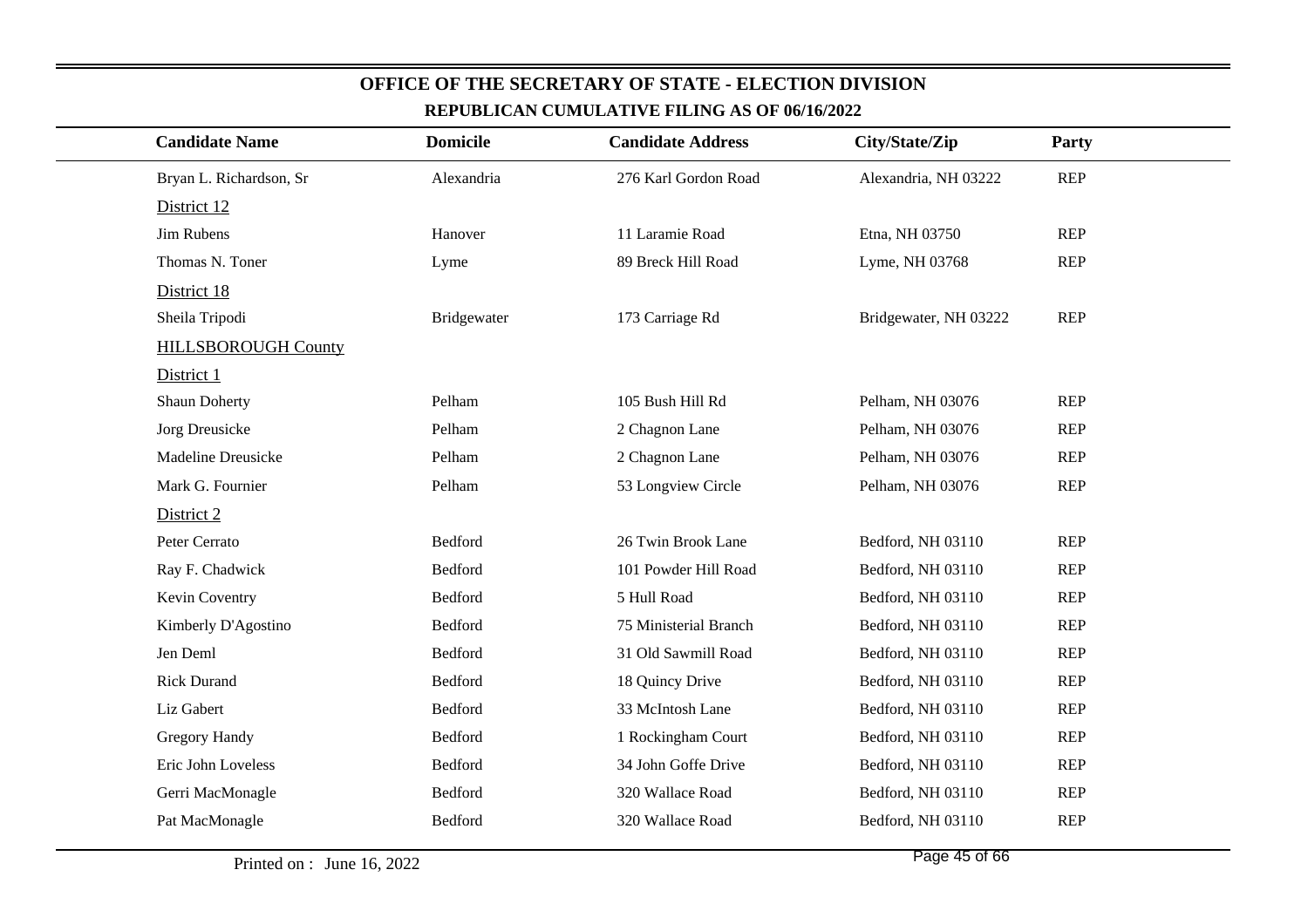| <b>Candidate Name</b>  | <b>Domicile</b> | <b>Candidate Address</b>        | City/State/Zip    | Party      |  |  |
|------------------------|-----------------|---------------------------------|-------------------|------------|--|--|
| Shannon McGinley       | Bedford         | 4 Balsam Court                  | Bedford, NH 03110 | <b>REP</b> |  |  |
| Ryan C. McKenna        | Bedford         | PO Box 10256                    | Bedford, NH 03110 | <b>REP</b> |  |  |
| Sean Monroe            | Bedford         | 143 Hitching Post Lane          | Bedford, NH 03110 | <b>REP</b> |  |  |
| Kristin Noble          | Bedford         | 3 Ellison Drive                 | Bedford, NH 03110 | <b>REP</b> |  |  |
| District 4             |                 |                                 |                   |            |  |  |
| Chris Buda             | Nashua          | 18 Kessler Farm Drive, Unit 623 | Nashua, NH 03063  | <b>REP</b> |  |  |
| William M. Grady       | Nashua          | 14 Tinker Road                  | Nashua, NH 03064  | <b>REP</b> |  |  |
| District 5             |                 |                                 |                   |            |  |  |
| <b>Bob Duffy</b>       | Nashua          | 7 Brick Manor Drive             | Nashua, NH 03063  | <b>REP</b> |  |  |
| Tyler Gouveia          | Nashua          | 11 Bartemus Trail Unit 102      | Nashua, NH 03063  | <b>REP</b> |  |  |
| Marie Muller           | Nashua          | 18 Natick Street                | Nashua, NH 03063  | <b>REP</b> |  |  |
| District 6             |                 |                                 |                   |            |  |  |
| Gary R. Blankenship    | Nashua          | 3 Bancroft St Apt 417           | Nashua, NH 03060  | <b>REP</b> |  |  |
| Doris Hohensee         | Nashua          | 15 Swart Terrace                | Nashua, NH 03064  | <b>REP</b> |  |  |
| Mariellen J. MacKay    | Nashua          | 9 Webster Street                | Nashua, NH 03064  | <b>REP</b> |  |  |
| District 7             |                 |                                 |                   |            |  |  |
| <b>Beth Scaer</b>      | Nashua          | 111 East Hobart St              | Nashua, NH 03060  | <b>REP</b> |  |  |
| Linda Twombly          | Nashua          | 120 East Hobart St              | Nashua, NH 03060  | <b>REP</b> |  |  |
| <b>Timothy Twombly</b> | Nashua          | 120 East Hobart St              | Nashua, NH 03060  | <b>REP</b> |  |  |
| Kaitlyn West           | Nashua          | 34 Elgin Street                 | Nashua, NH 03060  | <b>REP</b> |  |  |
| District 8             |                 |                                 |                   |            |  |  |
| <b>Teresa Scully</b>   | Nashua          | 7 Wildwood Lane                 | Nashua, NH 03060  | <b>REP</b> |  |  |
| District 9             |                 |                                 |                   |            |  |  |
| Charles Lothrop        | Nashua          | 10 Althea Lane                  | Nashua, NH 03062  | <b>REP</b> |  |  |
|                        |                 |                                 |                   |            |  |  |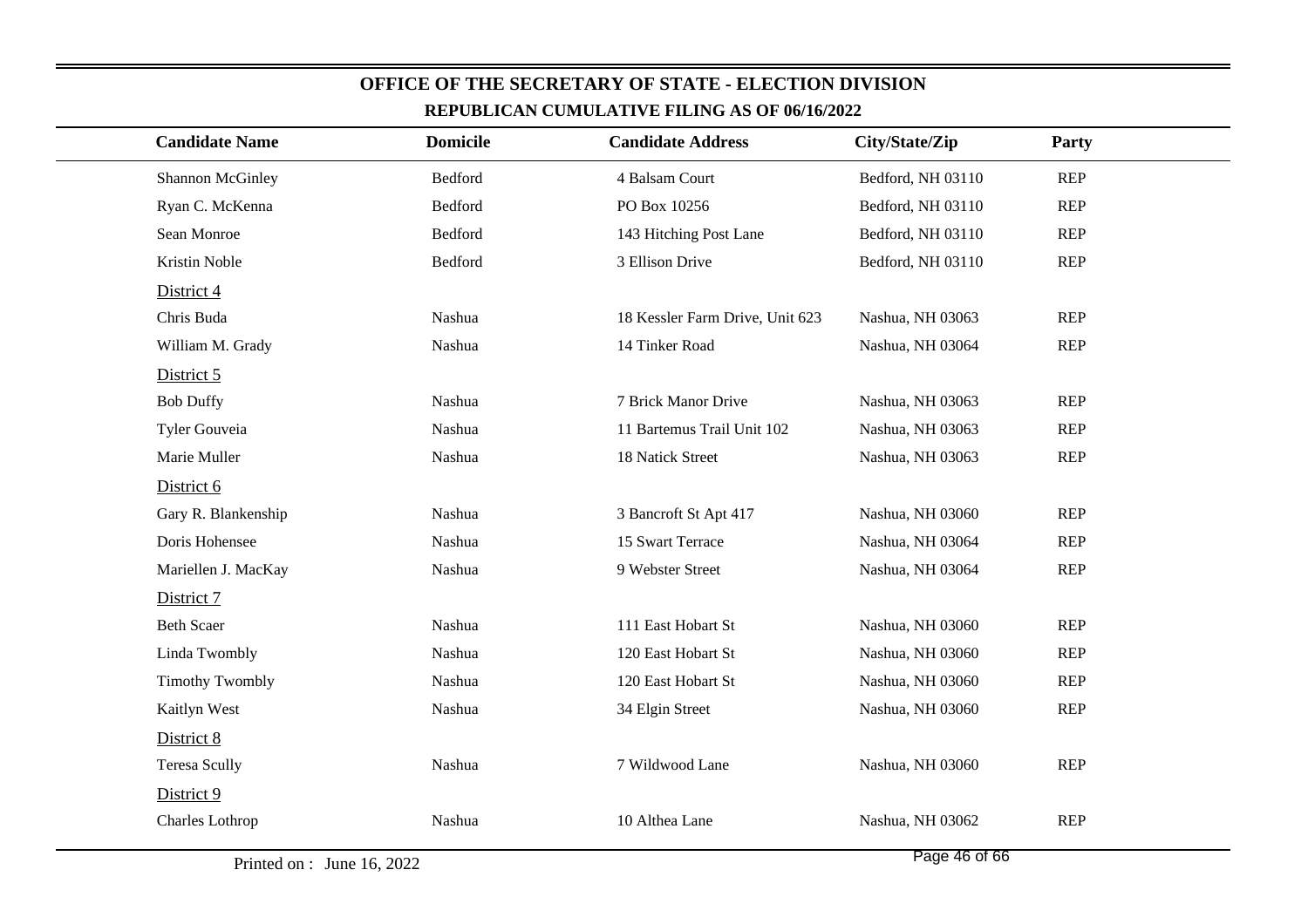| <b>Candidate Name</b>     | <b>Domicile</b> | <b>Candidate Address</b>   | City/State/Zip      | <b>Party</b> |  |
|---------------------------|-----------------|----------------------------|---------------------|--------------|--|
| Di Lothrop                | Nashua          | 10 Althea Lane             | Nashua, NH 03062    | <b>REP</b>   |  |
| <b>Steven Negron</b>      | Nashua          | 28 Tanglewood Drive        | Nashua, NH 03062    | <b>REP</b>   |  |
| District 10               |                 |                            |                     |              |  |
| Iang Jeon                 | Nashua          | 15 Hawthorne Village Rd    | Nashua, NH 03062    | <b>REP</b>   |  |
| William O'Brien           | Nashua          | 71 Hawthorne Village Drive | Nashua, NH 03060    | <b>REP</b>   |  |
| Karen Thoman              | Nashua          | 13 Shingle Mill Dr         | Nashua, NH 03062    | <b>REP</b>   |  |
| District 12               |                 |                            |                     |              |  |
| Michael Dangel            | Merrimack       | 17 Westminster Lane        | Merrimack, NH 03054 | <b>REP</b>   |  |
| John Frechette            | Merrimack       | 2 Powderhouse Road         | Merrimack, NH 03054 | <b>REP</b>   |  |
| <b>Ginger Heald</b>       | Merrimack       | 3 Pondview Drive           | Merrimack, NH 03054 | <b>REP</b>   |  |
| Angela J. Houlihan        | Merrimack       | 8 Blanchard Lane           | Merrimack, NH 03054 | <b>REP</b>   |  |
| Edward J. Lecius          | Merrimack       | 11 Underwood Lane          | Merrimack, NH 03054 | <b>REP</b>   |  |
| David T. Rutzke           | Merrimack       | 38 Belmont Drive           | Merrimack, NH 03054 | <b>REP</b>   |  |
| Wolfram von Schoen        | Merrimack       | 4 Conservation Drive       | Merrimack, NH 03054 | <b>REP</b>   |  |
| Tyler Waisanen            | Merrimack       | 67 Back River Road         | Merrimack, NH 03054 | <b>REP</b>   |  |
| District 13               |                 |                            |                     |              |  |
| Tom Alciere               | Hudson          | PO Box 106                 | Nashua, NH 03061    | <b>REP</b>   |  |
| Kimberly Allan            | Hudson          | 3 Daniel Webster Drive     | Hudson, NH 03051    | <b>REP</b>   |  |
| Randy Brownrigg           | Hudson          | 2 Little Hales Lane        | Hudson, NH 03051    | <b>REP</b>   |  |
| <b>Christine Cambrils</b> | Hudson          | 9 Woodland Drive           | Hudson, NH 03051    | <b>REP</b>   |  |
| Laurie Jasper             | Hudson          | 83 Old Derry Rd            | Hudson, NH 03051    | <b>REP</b>   |  |
| Shawn N. Jasper           | Hudson          | 83 Old Derry Rd            | Hudson, NH 03051    | <b>REP</b>   |  |
| Michael MacDonald         | Hudson          | 11 Henry Dr                | Hudson, NH 03051    | <b>REP</b>   |  |
| Patrick Quinlan           | Hudson          | 10 Hurley St               | Hudson, NH 03051    | <b>REP</b>   |  |
|                           |                 |                            |                     |              |  |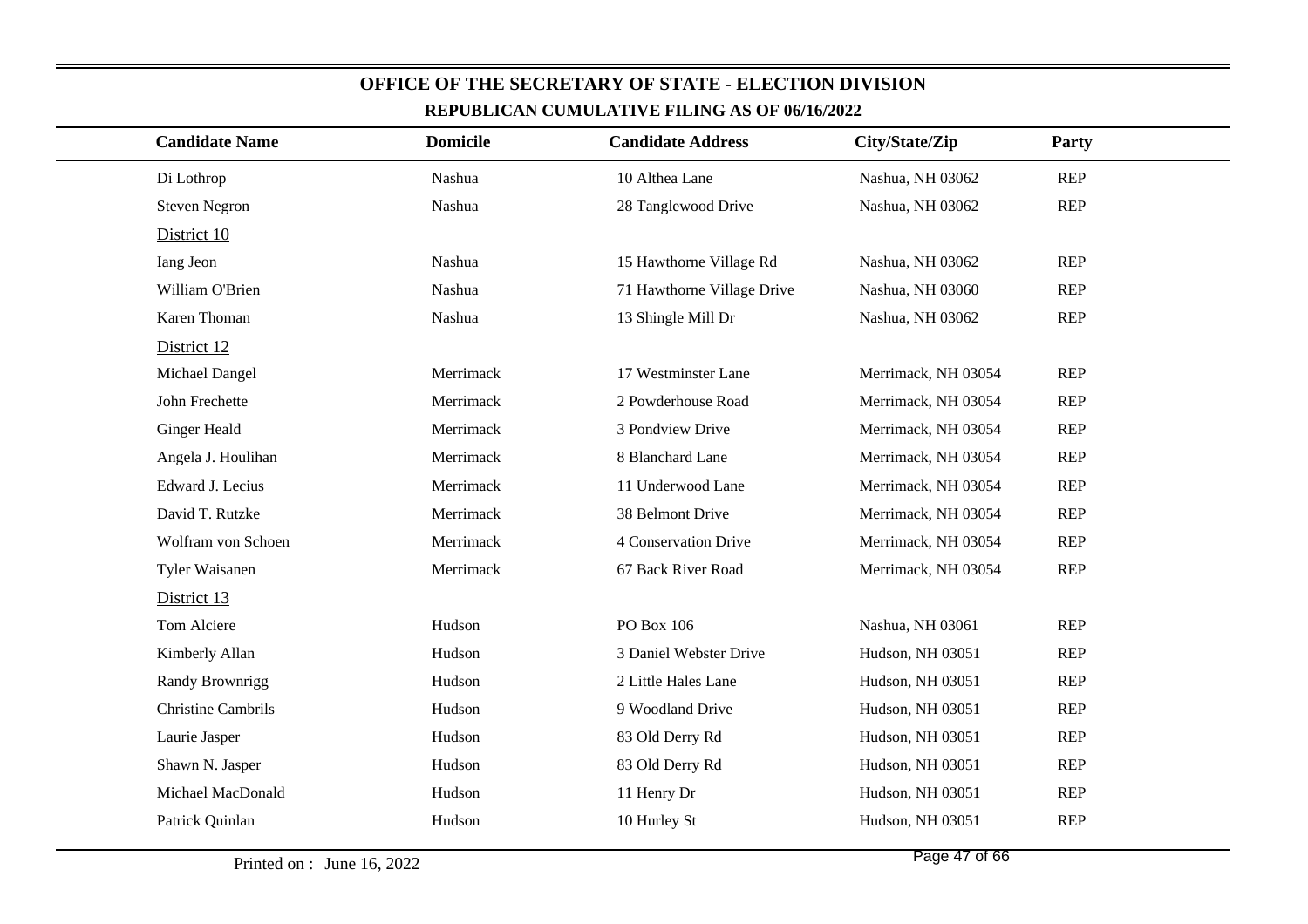| <b>Candidate Name</b>  | <b>Domicile</b> | <b>Candidate Address</b>  | City/State/Zip       | Party      |  |  |
|------------------------|-----------------|---------------------------|----------------------|------------|--|--|
| <b>Terry Stewart</b>   | Hudson          | 22 Tamarack Street        | Hudson, NH 03051     | <b>REP</b> |  |  |
| <b>Todd Terrien</b>    | Hudson          | 24 Roosevelt Ave., Apt. 1 | Hudson, NH 03051     | <b>REP</b> |  |  |
| Michael Tranfaglia     | Hudson          | 24 Woodcrest Drive        | Hudson, NH 03051     | <b>REP</b> |  |  |
| District 15            |                 |                           |                      |            |  |  |
| Angel Brisson          | Manchester      | 25 Trafford St            | Manchester, NH 03103 | <b>REP</b> |  |  |
| Mark McLean            | Manchester      | 43 Forest Hill Way        | Manchester, NH 03109 | <b>REP</b> |  |  |
| Mark Warden            | Manchester      | 497 Hooksett Rd 256       | Manchester, NH 03104 | <b>REP</b> |  |  |
| District 16            |                 |                           |                      |            |  |  |
| Larry G. Gagne         | Manchester      | 126 Lakeside Drive        | Manchester, NH 03104 | <b>REP</b> |  |  |
| William Infantine      | Manchester      | 89 Windward Lane          | Manchester, NH 03104 | <b>REP</b> |  |  |
| Kenneth A. Tassey, Jr. | Manchester      | 226 Karatzas Ave #309     | Manchester, NH 03104 | <b>REP</b> |  |  |
| District 17            |                 |                           |                      |            |  |  |
| Tara Bishop            | Manchester      | 801 Maple Street          | Manchester, NH 03104 | <b>REP</b> |  |  |
| Lisa M. Freeman        | Manchester      | 279 Orange Street         | Manchester, NH 03103 | <b>REP</b> |  |  |
| Earl A. Rinker, III    | Manchester      | 16 Mirror St              | Manchester, NH 03104 | <b>REP</b> |  |  |
| <b>Jack Truelove</b>   | Manchester      | 17 Quarry Way             | Manchester, NH 03104 | <b>REP</b> |  |  |
| District 18            |                 |                           |                      |            |  |  |
| Deborah A. Roux        | Manchester      | 97 Springwood Way         | Manchester, NH 03102 | <b>REP</b> |  |  |
| District 19            |                 |                           |                      |            |  |  |
| Barbara J. Hagan       | Manchester      | 154 Winter Street         | Manchester, NH 03102 | <b>REP</b> |  |  |
| Molly Mae Washington   | Manchester      | 90 4th Street             | Manchester, NH 03102 | <b>REP</b> |  |  |
| District 20            |                 |                           |                      |            |  |  |
| Victoria Sullivan      | Manchester      | 1056 S Beech St           | Manchester, NH 03103 | <b>REP</b> |  |  |
|                        |                 |                           |                      |            |  |  |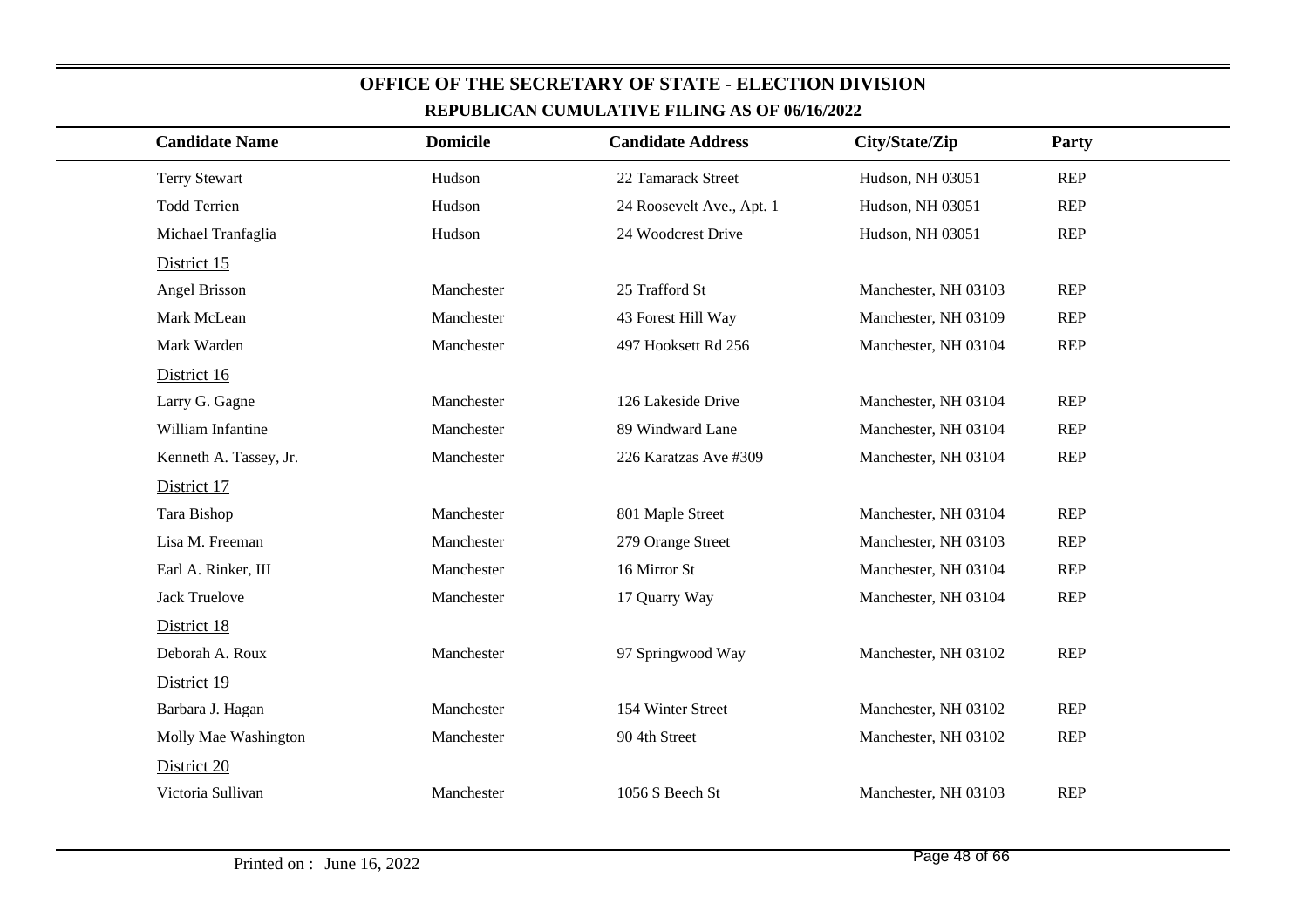| <b>Candidate Name</b> | <b>Domicile</b> | <b>Candidate Address</b> | City/State/Zip       | <b>Party</b> |  |
|-----------------------|-----------------|--------------------------|----------------------|--------------|--|
| District 21           |                 |                          |                      |              |  |
| Adam M. Lord          | Manchester      | 120 Chauncey Ave         | Manchester, NH 03104 | <b>REP</b>   |  |
| District 22           |                 |                          |                      |              |  |
| Carol Malouin         | Manchester      | 464 Coolidge Ave Fl 2    | Manchester, NH 03102 | <b>REP</b>   |  |
| District 23           |                 |                          |                      |              |  |
| <b>Elliot Gault</b>   | Manchester      | 300 Bedford Street #409  | Manchester, NH 03101 | <b>REP</b>   |  |
| District 24           |                 |                          |                      |              |  |
| Jean Marie Mathieu    | Manchester      | 93 Arlington Street      | Manchester, NH 03104 | <b>REP</b>   |  |
| Kathleen F. Souza     | Manchester      | 628 Belmont Street       | Manchester, NH 03104 | <b>REP</b>   |  |
| District 27           |                 |                          |                      |              |  |
| Ryan B. Aruck         | Deering         | 108 Dickey Hill Rd       | Deering, NH 03244    | <b>REP</b>   |  |
| District 28           |                 |                          |                      |              |  |
| Lori Davis            | Weare           | 118 Buxton School Road   | Weare, NH 03281      | <b>REP</b>   |  |
| District 29           |                 |                          |                      |              |  |
| Pat Cameron           | Goffstown       | 31 Merrill Rd            | Goffstown, NH 03045  | <b>REP</b>   |  |
| Cheri Haidaichuk      | Goffstown       | 69 Longbrook Road        | Goffstown, NH 03045  | <b>REP</b>   |  |
| Frank Hobbs           | Goffstown       | 119 Danis Park Road      | Goffstown, NH 03045  | <b>REP</b>   |  |
| Donna M. Liberge      | Goffstown       | 101 Merrill Road         | Goffstown, NH 03045  | <b>REP</b>   |  |
| Naomi Major           | Goffstown       | 11 Lesnyk Rd             | Goffstown, NH 03045  | <b>REP</b>   |  |
| Chris McRae           | Goffstown       | PO Box 212               | Goffstown, NH 03045  | <b>REP</b>   |  |
| Karen McRae           | Goffstown       | 469 Black Brook Rd       | Goffstown, NH 03045  | <b>REP</b>   |  |
| Jacki Pounds          | Goffstown       | 37 Walnut Hill Road      | Goffstown, NH 03045  | <b>REP</b>   |  |
| District 30           |                 |                          |                      |              |  |
| Jim Creighton         | Antrim          | 155 Keene Rd             | Antrim, NH 03440     | <b>REP</b>   |  |
|                       |                 |                          |                      |              |  |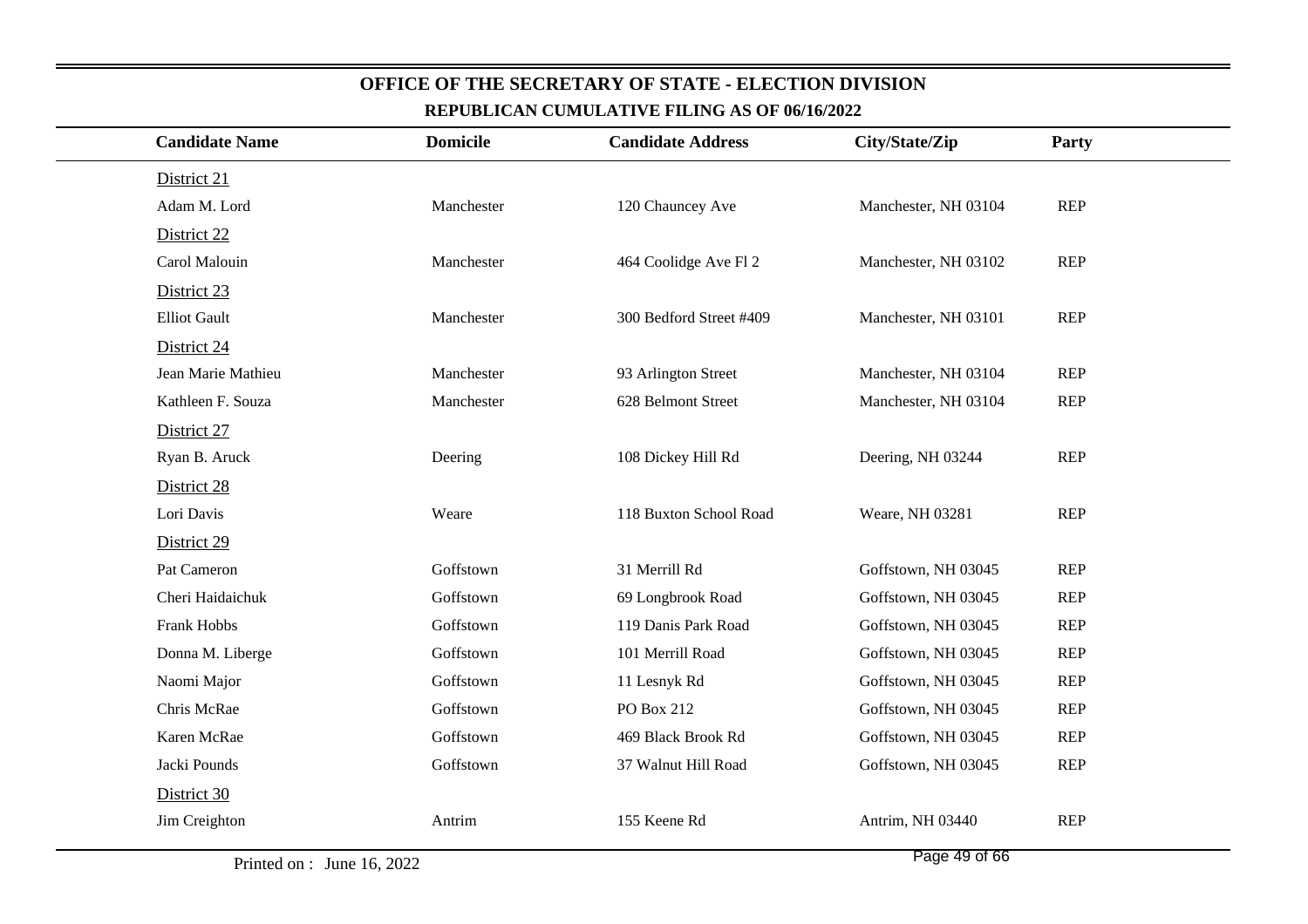| <b>Candidate Name</b>    | <b>Domicile</b>  | <b>Candidate Address</b> | City/State/Zip         | Party      |  |
|--------------------------|------------------|--------------------------|------------------------|------------|--|
| District 31              |                  |                          |                        |            |  |
| Erik Spitzbarth          | Hancock          | PO Box 69                | Hancock, NH 03449      | <b>REP</b> |  |
| District 32              |                  |                          |                        |            |  |
| Tim Merlino              | New Ipswich      | 81 Collins Rd            | New Ipswich, NH 03071  | <b>REP</b> |  |
| <b>Robert Neal</b>       | New Ipswich      | 157 Highbridge Road      | New Ipswich, NH 03071  | <b>REP</b> |  |
| District 33              |                  |                          |                        |            |  |
| Christopher J. Maidment  | Peterborough     | 248 Carley Rd            | Peterborough, NH 03458 | <b>REP</b> |  |
| Kimberly Thomas          | Peterborough     | 36 Scott Mitchell Road   | Peterborough, NH 03458 | <b>REP</b> |  |
| District 34              |                  |                          |                        |            |  |
| Christopher Ager         | Amherst          | 4 Edgewood Run           | Amherst, NH 03031      | <b>REP</b> |  |
| Jason Hennessey          | Amherst          | 455 Boston Post Rd       | Amherst, NH 03031      | <b>REP</b> |  |
| Carolyn McKinney         | Amherst          | 4 Northfield Rd          | Amherst, NH 03031      | <b>REP</b> |  |
| Mark D. Vincent          | Amherst          | 2 Nathaniel Drive        | Amherst, NH 03031      | <b>REP</b> |  |
| District 35              |                  |                          |                        |            |  |
| Elizabeth Christoffersen | Hollis           | 27 Nartoff Road          | Hollis, NH 03049       | <b>REP</b> |  |
| <b>Bill Harmon</b>       | Hollis           | 106 N. Pepperell Road    | Hollis, NH 03049       | <b>REP</b> |  |
| Deborah L. Kuyten        | Hollis           | 72A Main Street          | Hollis, NH 03049       | <b>REP</b> |  |
| District 36              |                  |                          |                        |            |  |
| Thomas Humphreys         | <b>Brookline</b> | PO Box 175               | Brookline, NH 03033    | REP        |  |
| District 37              |                  |                          |                        |            |  |
| <b>Christine Peters</b>  | Amherst          | 26 Eastern Avenue        | Amherst, NH 03031      | <b>REP</b> |  |
| District 38              |                  |                          |                        |            |  |
| Laura J. Gandia          | Litchfield       | 3 Chamberlin Drive       | Litchfield, NH 03052   | <b>REP</b> |  |
| Constance Jackson        | Litchfield       | 64 Cutler Road           | Litchfield, NH 03052   | <b>REP</b> |  |
|                          |                  |                          |                        |            |  |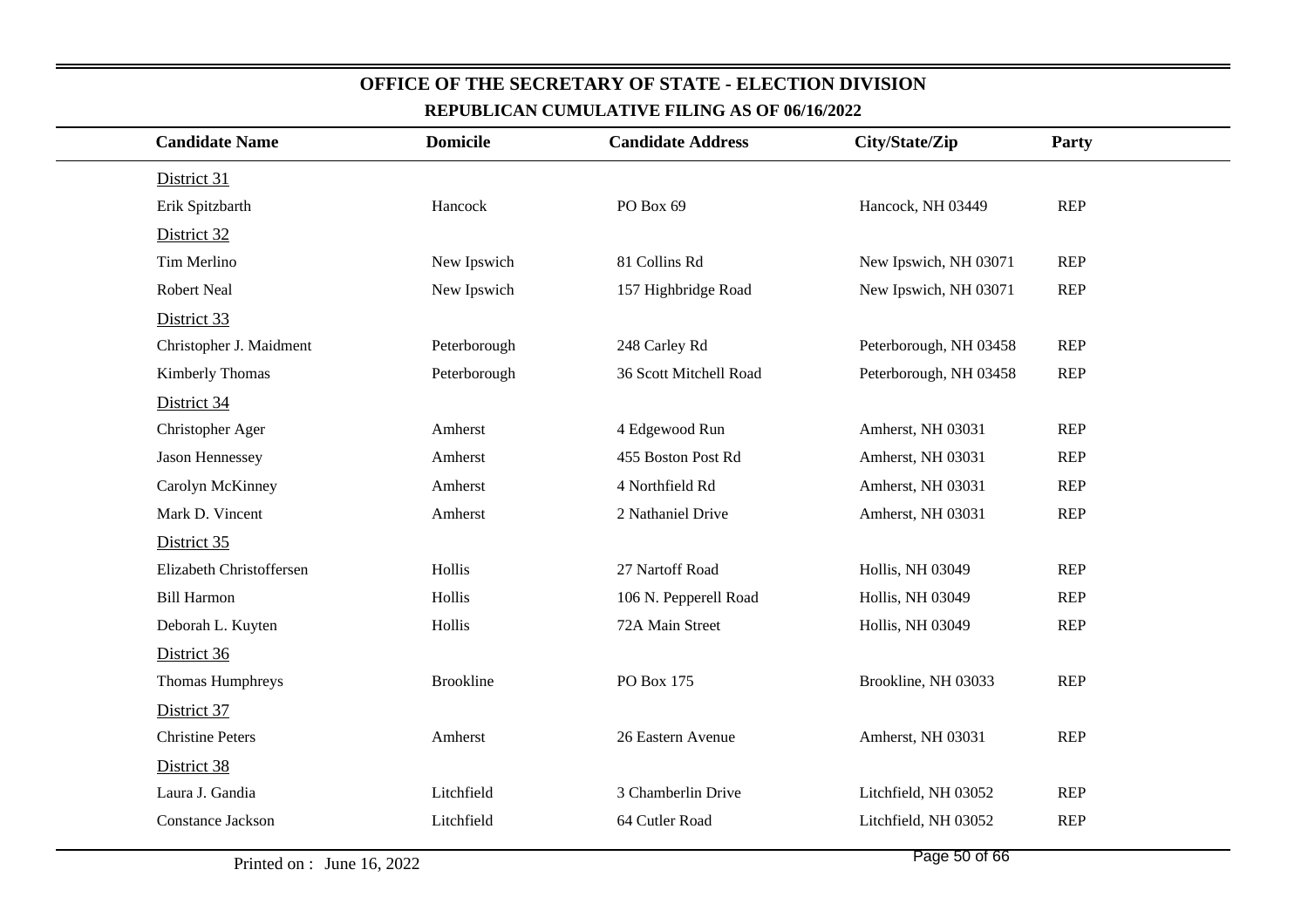| <b>Candidate Name</b>  | <b>Domicile</b>  | <b>Candidate Address</b> | City/State/Zip         | Party      |
|------------------------|------------------|--------------------------|------------------------|------------|
| John V. O'Brien        | Hudson           | 8 Derry Lane             | Hudson, NH 03051       | <b>REP</b> |
| Jaime Prout            | Hudson           | 6 Raven Drive            | Hudson, NH 03051       | <b>REP</b> |
| District 39            |                  |                          |                        |            |
| Jeanine M. Baberadt    | Manchester       | 116 Gantry St            | Manchester, NH 03103   | <b>REP</b> |
| District 41            |                  |                          |                        |            |
| Stephen N. Mathieu     | Manchester       | 93 Arlington Street      | Manchester, NH 03101   | <b>REP</b> |
| District 42            |                  |                          |                        |            |
| William McFadden       | New Boston       | 110 Dane Road            | New Boston, NH 03070   | <b>REP</b> |
| Thomas McLeod          | Mont Vernon      | 59 Kendall Hill Road     | Mont Vernon, NH 03057  | <b>REP</b> |
| Charlie Post           | Lyndeborough     | 43 Crooked S Road        | Lyndeborough, NH 03082 | <b>REP</b> |
| April Teshima          | New Boston       | 26 Whipplewill Road      | New Boston, NH 03070   | <b>REP</b> |
| District 43            |                  |                          |                        |            |
| Jenny Broderick        | Milford          | 15 Wall Street           | Milford, NH 03055      | <b>REP</b> |
| <b>Barry Parquette</b> | Milford          | 10 Cottage Street        | Milford, NH 03055      | <b>REP</b> |
| Andrew Seale           | Milford          | 54 West St               | Milford, NH 03055      | <b>REP</b> |
| Judy Wadleigh          | Milford          | 511 Mason Road           | Milford, NH 03055      | <b>REP</b> |
| John Yule              | Milford          | PO Box 201               | Milford, NH 03055      | <b>REP</b> |
| District 44            |                  |                          |                        |            |
| Lillian A. Hebert      | Weare            | 23 Old Town Road         | Weare, NH 03281        | <b>REP</b> |
| <b>Becky Laforge</b>   | Goffstown        | 18A Landmark Lane        | Goffstown, NH 03045    | <b>REP</b> |
| <b>Brian Mazur</b>     | Goffstown        | 39 Shirley Park Rd       | Goffstown, NH 03045    | <b>REP</b> |
| District 45            |                  |                          |                        |            |
| Eric Pauer             | <b>Brookline</b> | 12 Westview Road         | Brookline, NH 03033    | <b>REP</b> |
|                        |                  |                          |                        |            |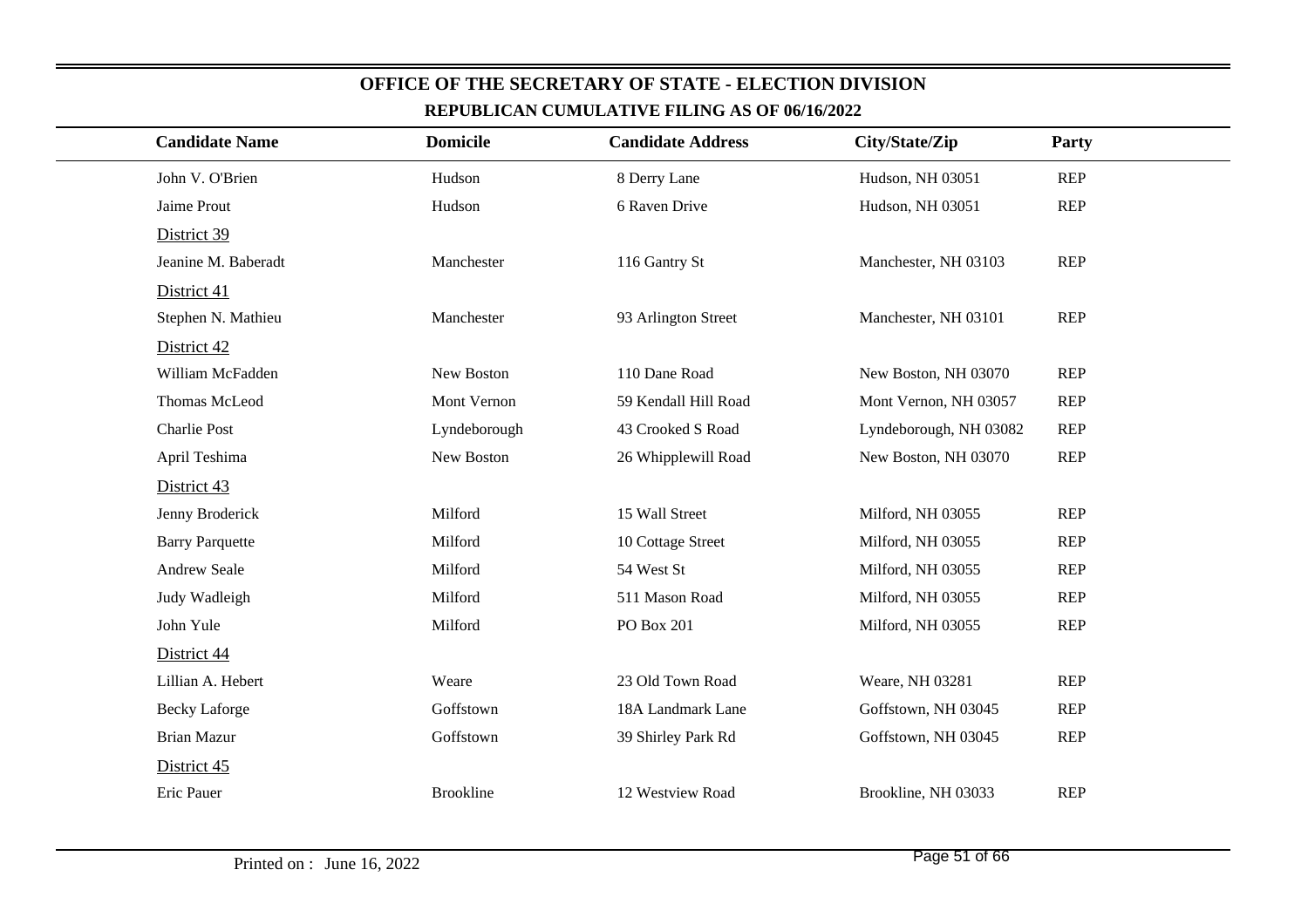| <b>Candidate Name</b>     | <b>Domicile</b> | <b>Candidate Address</b> | City/State/Zip       | Party      |  |
|---------------------------|-----------------|--------------------------|----------------------|------------|--|
| <b>MERRIMACK County</b>   |                 |                          |                      |            |  |
| District 1                |                 |                          |                      |            |  |
| Jon Raiche                | Boscawen        | 12 Goodhue Road          | Boscawen, NH 03303   | <b>REP</b> |  |
| <b>Charles Smith</b>      | Boscawen        | 115 N. Main Street       | Boscawen, NH 03303   | <b>REP</b> |  |
| District 2                |                 |                          |                      |            |  |
| Patricia Jorgensen        | Northfield      | 26 Twin Bridge Road      | Northfield, NH 03276 | <b>REP</b> |  |
| District 3                |                 |                          |                      |            |  |
| Ernesto Leonardo Gonzalez | Franklin        | 13 Upland Drive          | Franklin, NH 03235   | <b>REP</b> |  |
| Kathleen Lauer-Rago       | Franklin        | 53 Maple Square          | Franklin, NH 03235   | <b>REP</b> |  |
| James Mason               | Franklin        | 77 North Rd              | Franklin, NH 03235   | <b>REP</b> |  |
| <b>Marty Russo</b>        | Franklin        | 280 Webster Lake Road    | Franklin, NH 03235   | <b>REP</b> |  |
| District 4                |                 |                          |                      |            |  |
| Allison E. Cambrils       | Loudon          | 83 Berry Road            | Loudon, NH 03307     | <b>REP</b> |  |
| Marc Griffin              | Loudon          | 7193 Shaker Road         | Loudon, NH 03307     | <b>REP</b> |  |
| District 5                |                 |                          |                      |            |  |
| Erik Bishop               | Salisbury       | 182 Gerrish Road         | Salisbury, NH 03268  | <b>REP</b> |  |
| Terry Cox                 | Webster         | 29 Beaver Dam Drive      | Webster, NH 03303    | <b>REP</b> |  |
| A. Marcus Zuech           | Salisbury       | 1 Franklin Rd            | Salisbury, NH 03268  | <b>REP</b> |  |
| District 7                |                 |                          |                      |            |  |
| Carolyn Elliott           | New London      | PO Box 1011              | New London, NH 03257 | <b>REP</b> |  |
| William Elliott Minsinger | New London      | 133 Old Main Street      | New London, NH 03257 | <b>REP</b> |  |
| District 8                |                 |                          |                      |            |  |
| Charlotte Antal           | <b>Bradford</b> | 115 Sunset Hill Road     | Bradford, NH 03221   | <b>REP</b> |  |
| Thomas A. Dunne           | <b>Bradford</b> | 206 Bible Hill Road      | Warner, NH 03278     | <b>REP</b> |  |
|                           |                 |                          |                      |            |  |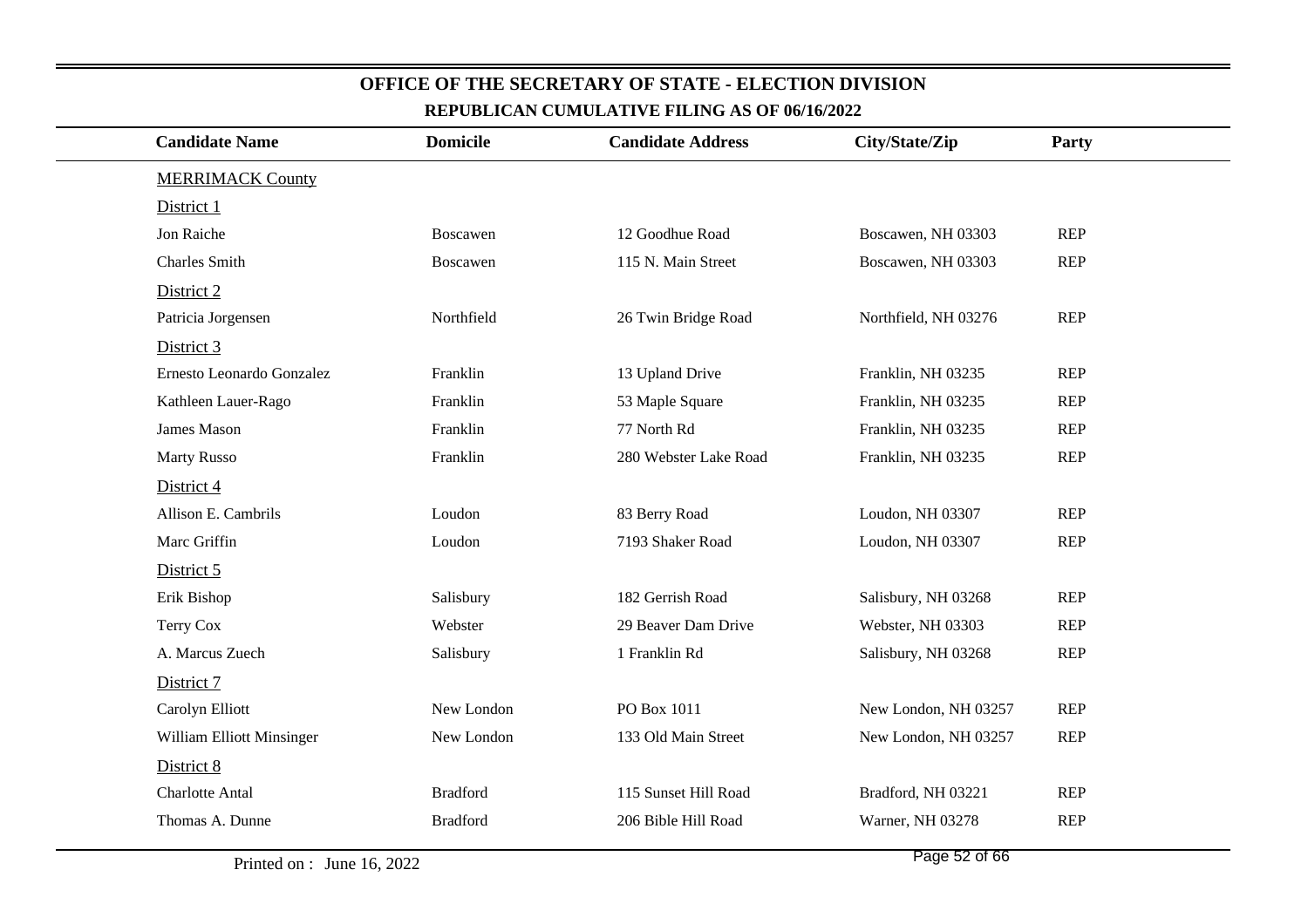| <b>Candidate Name</b> | <b>Domicile</b> | <b>Candidate Address</b>    | City/State/Zip       | Party      |
|-----------------------|-----------------|-----------------------------|----------------------|------------|
| Kathleen A. LaBonte   | Henniker        | 722 Gulf Road               | Henniker, NH 03242   | <b>REP</b> |
| Joseph Mendola        | Warner          | 83 Waldron Hill Road        | Warner, NH 03278     | <b>REP</b> |
| Natalie J. Wells      | Warner          | 125 Collins Rd              | Warner, NH 03278     | <b>REP</b> |
| District 9            |                 |                             |                      |            |
| Arthur James Flecker  | <b>Bow</b>      | 6 Branch Londonderry Tpke W | Bow, NH 03304        | <b>REP</b> |
| <b>Wendy Funches</b>  | <b>Bow</b>      | 16 Van Ger Drive            | Bow, NH 03304        | <b>REP</b> |
| Darlene Gildersleeve  | Hopkinton       | 77 Pamela Drive             | Hopkinton, NH 03229  | <b>REP</b> |
| <b>Robert Matteo</b>  | Hopkinton       | 108 Park Ave                | Hopkinton, NH 03229  | <b>REP</b> |
| Ron Noyes             | Hopkinton       | 849 Main Street             | Contoocook, NH 03229 | <b>REP</b> |
| District 10           |                 |                             |                      |            |
| Ernie Bencivenga      | Hooksett        | 244 Whitehall Road          | Hooksett, NH 03106   | <b>REP</b> |
| Debra Blake           | Hooksett        | 1465 Hooksett Rd, Unit 16   | Hooksett, NH 03106   | <b>REP</b> |
| Mary Darby            | Hooksett        | 244 Whitehall Road          | Hooksett, NH 03106   | <b>REP</b> |
| Alyssa Mary Ehl       | Hooksett        | 27 Barberry Street          | Hooksett, NH 03105   | <b>REP</b> |
| David F. Freschi      | Hooksett        | 1465 Hooksett Rd Unit 16    | Hooksett, NH 03106   | <b>REP</b> |
| Marika Yakubovich     | Hooksett        | 15 Doris Drive              | Hooksett, NH 03106   | <b>REP</b> |
| District 12           |                 |                             |                      |            |
| Charles E. Therrien   | Pembroke        | 316A Meetinghouse Way       | Pembroke, NH 03275   | <b>REP</b> |
| Zephan Nelson Wood    | Pembroke        | 10 Central Street           | Pembroke, NH 03275   | <b>REP</b> |
| District 13           |                 |                             |                      |            |
| <b>Albert Douglas</b> | Pittsfield      | 36 Cameron Drive            | Pittsfield, NH 03263 | <b>REP</b> |
| Sue Eifler            | Chichester      | 271 Bear Hill Rd            | Chichester, NH 03258 | <b>REP</b> |
| K. Cardone Holmes     | Chichester      | 295 Horse Corner Road       | Chichester, NH 03258 | <b>REP</b> |
| Kathryn Mary Smith    | Chichester      | 129 Center Rd               | Chichester, NH 03258 | <b>REP</b> |
|                       |                 |                             |                      |            |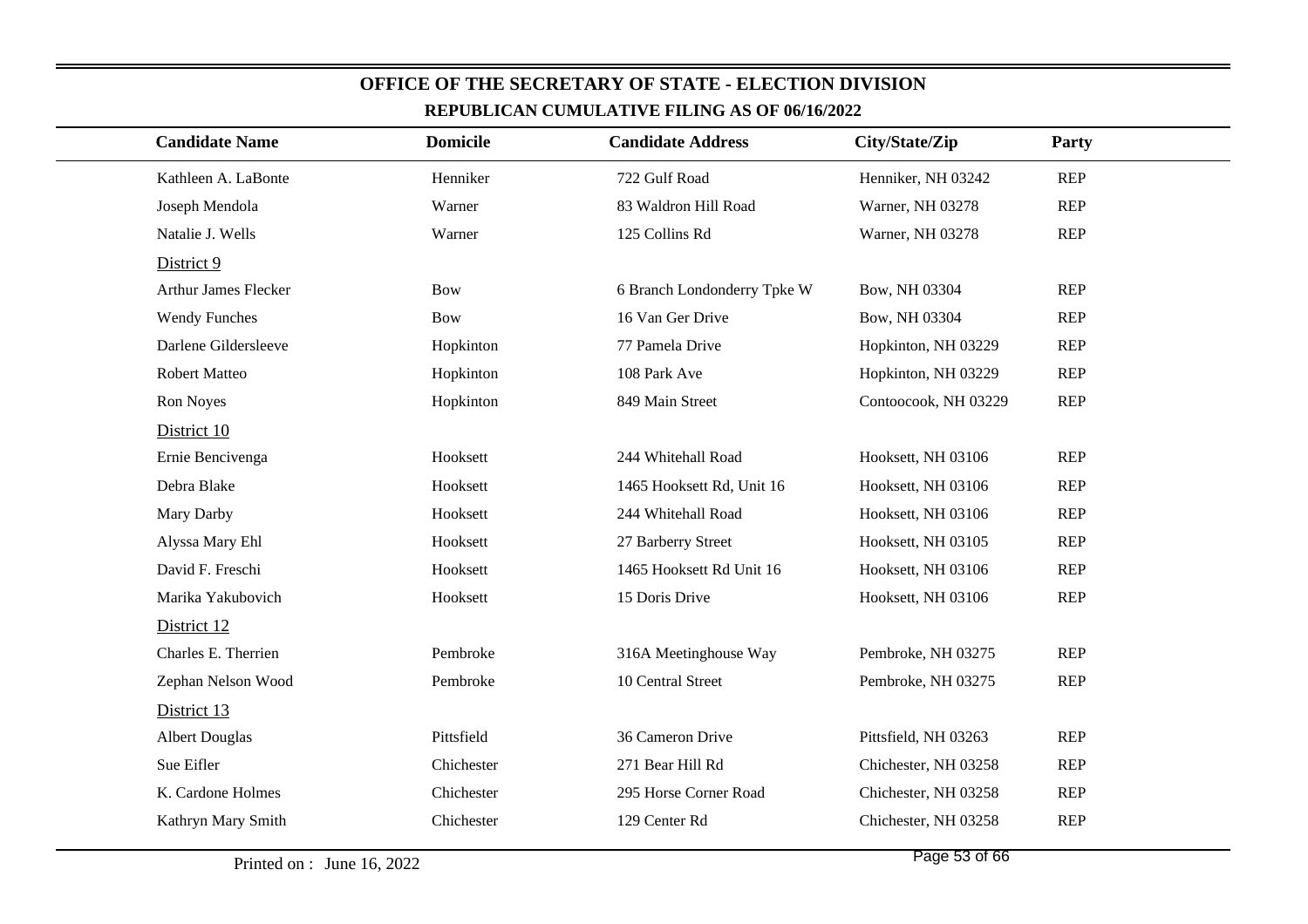| <b>Candidate Name</b> | <b>Domicile</b> | <b>Candidate Address</b> | City/State/Zip       | Party      |
|-----------------------|-----------------|--------------------------|----------------------|------------|
| District 14           |                 |                          |                      |            |
| <b>Chet Braley</b>    | Epsom           | 25 Howards Lane          | Epsom, NH 03234      | <b>REP</b> |
| District 15           |                 |                          |                      |            |
| Megan Schmitt         | Concord         | 8 Tower Circle           | Concord, NH 03303    | <b>REP</b> |
| District 18           |                 |                          |                      |            |
| Kristen Jackson       | Concord         | 4 Prospect St            | Concord, NH 03301    | <b>REP</b> |
| District 19           |                 |                          |                      |            |
| Pamela Ean            | Concord         | 296 Pleasant St          | Concord, NH 03301    | <b>REP</b> |
| Jeff Newman           | Concord         | 15 Currier Road          | Concord, NH 03301    | <b>REP</b> |
| District 22           |                 |                          |                      |            |
| Scott H. Smith        | Concord         | 84 Branch Tpke Unit 98   | Concord, NH 03301    | <b>REP</b> |
| Carol J. Soucy        | Concord         | 3 Russell Street         | Concord, NH 03301    | <b>REP</b> |
| District 23           |                 |                          |                      |            |
| Mary Donnelly         | Concord         | 21 Burns Ave #3          | Concord, NH 03301    | <b>REP</b> |
| District 24           |                 |                          |                      |            |
| Carrie McGee          | Concord         | 11 Appleton St           | Concord, NH 03301    | <b>REP</b> |
| District 25           |                 |                          |                      |            |
| Robert Jorgensen      | Northfield      | 26 Twin Bridge Rd        | Northfield, NH 03276 | <b>REP</b> |
| District 26           |                 |                          |                      |            |
| Amy Griffin           | Loudon          | 7193 Shaker Road         | Loudon, NH 03307     | <b>REP</b> |
| <b>Scott Maltzie</b>  | Boscawen        | 57 Chandler Street       | Boscawen, NH 03303   | <b>REP</b> |
| District 27           |                 |                          |                      |            |
| Judy Wherett          | Epsom           | 25 Howards Lane          | Epsom, NH 03234      | <b>REP</b> |
|                       |                 |                          |                      |            |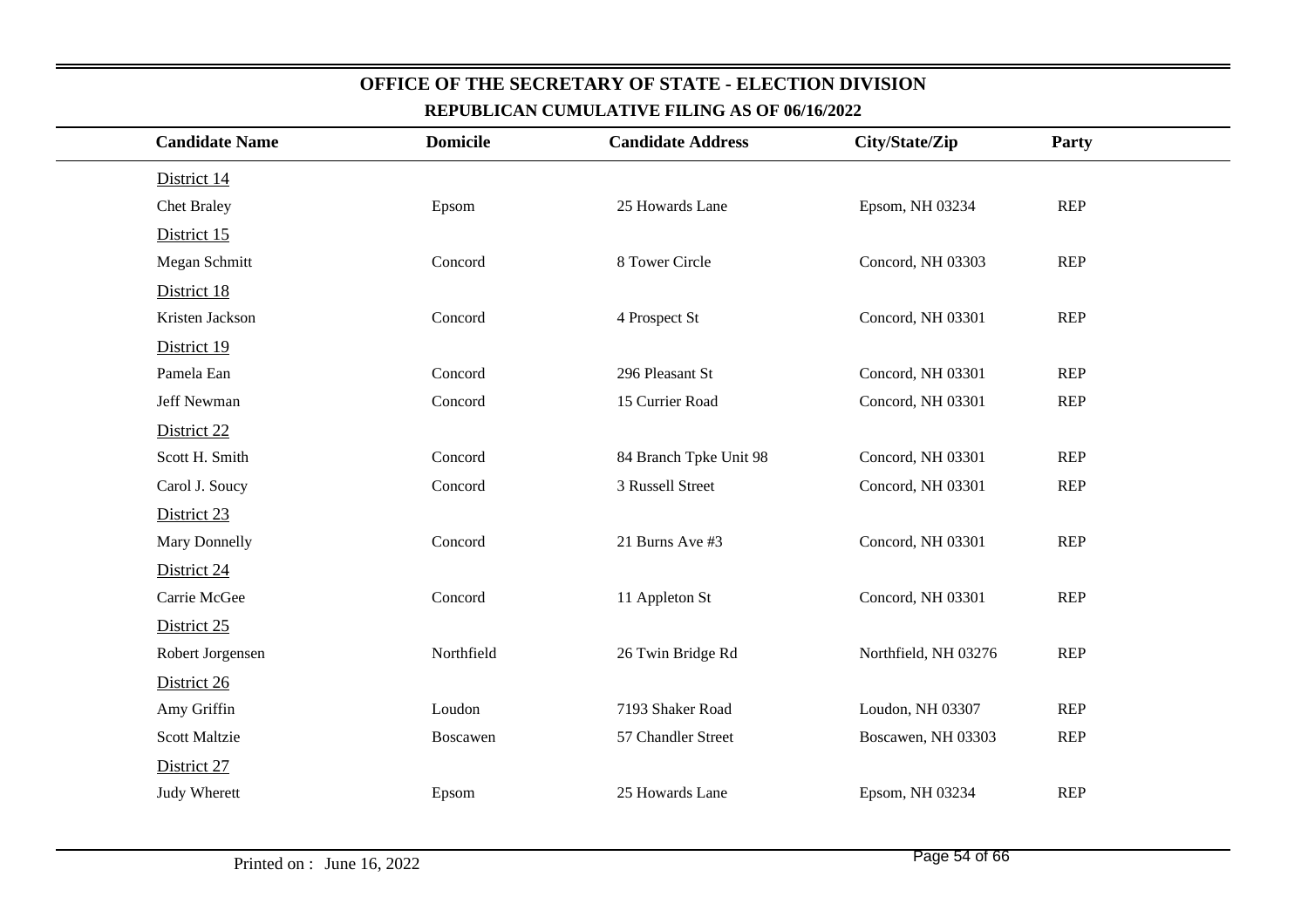| <b>Candidate Name</b>    | <b>Domicile</b> | <b>Candidate Address</b> | City/State/Zip       | Party      |
|--------------------------|-----------------|--------------------------|----------------------|------------|
| District 28              |                 |                          |                      |            |
| Jonathan E. Rasmussen    | Concord         | 97 Penacook Street       | Penacook, NH 03303   | REP        |
| District 29              |                 |                          |                      |            |
| Chuck McGee              | Concord         | 11 Appleton Street       | Concord, NH 03301    | <b>REP</b> |
| Sally R. Reynolds        | Concord         | 15 Tara Drive            | Concord, NH 03301    | <b>REP</b> |
| <b>ROCKINGHAM County</b> |                 |                          |                      |            |
| District 1               |                 |                          |                      |            |
| Thomas Butkiewicz        | Nottingham      | 2 Washington Ln          | Nottingham, NH 03290 | <b>REP</b> |
| Timothy K. Jandebeur     | Northwood       | 33 Welsh Road            | Northwood, NH 03261  | <b>REP</b> |
| Joseph McCaffrey         | Northwood       | 280 Harmony Road         | Northwood, NH 03261  | <b>REP</b> |
| Steven G. Robinson       | Northwood       | <b>PO Box 71</b>         | Northwood, NH 03261  | <b>REP</b> |
| <b>Brent Tweed</b>       | Nottingham      | 23 Fort Hill Road        | Nottingham, NH 03290 | <b>REP</b> |
| District 2               |                 |                          |                      |            |
| <b>Tarah Bergeron</b>    | Auburn          | 225 Hooksett Road        | Auburn, NH 03032     | <b>REP</b> |
| Harriet E. Cady          | Deerfield       | 32 Old Centre Rd         | Deerfield, NH 03037  | <b>REP</b> |
| Sharon Osborne           | Auburn          | 65 Miner Road            | Auburn, NH 03032     | <b>REP</b> |
| John Reagan              | Deerfield       | 53 Mt. Delight Road      | Deerfield, NH 03037  | <b>REP</b> |
| District 3               |                 |                          |                      |            |
| Mary J. Ford             | Chester         | 67 Chester Street        | Chester, NH 03036    | <b>REP</b> |
| Amy Leone                | Chester         | 416 Haverhill Rd         | Chester, NH 03036    | <b>REP</b> |
| John Leone               | Chester         | 416 Haverhill Rd         | Chester, NH 03036    | <b>REP</b> |
| Lisa Marie Lonardo       | Chester         | 23 Villager Rd           | Chester, NH 03036    | <b>REP</b> |
| David Smith              | Chester         | 23 Derry Road            | Chester, NH 03036    | <b>REP</b> |
|                          |                 |                          |                      |            |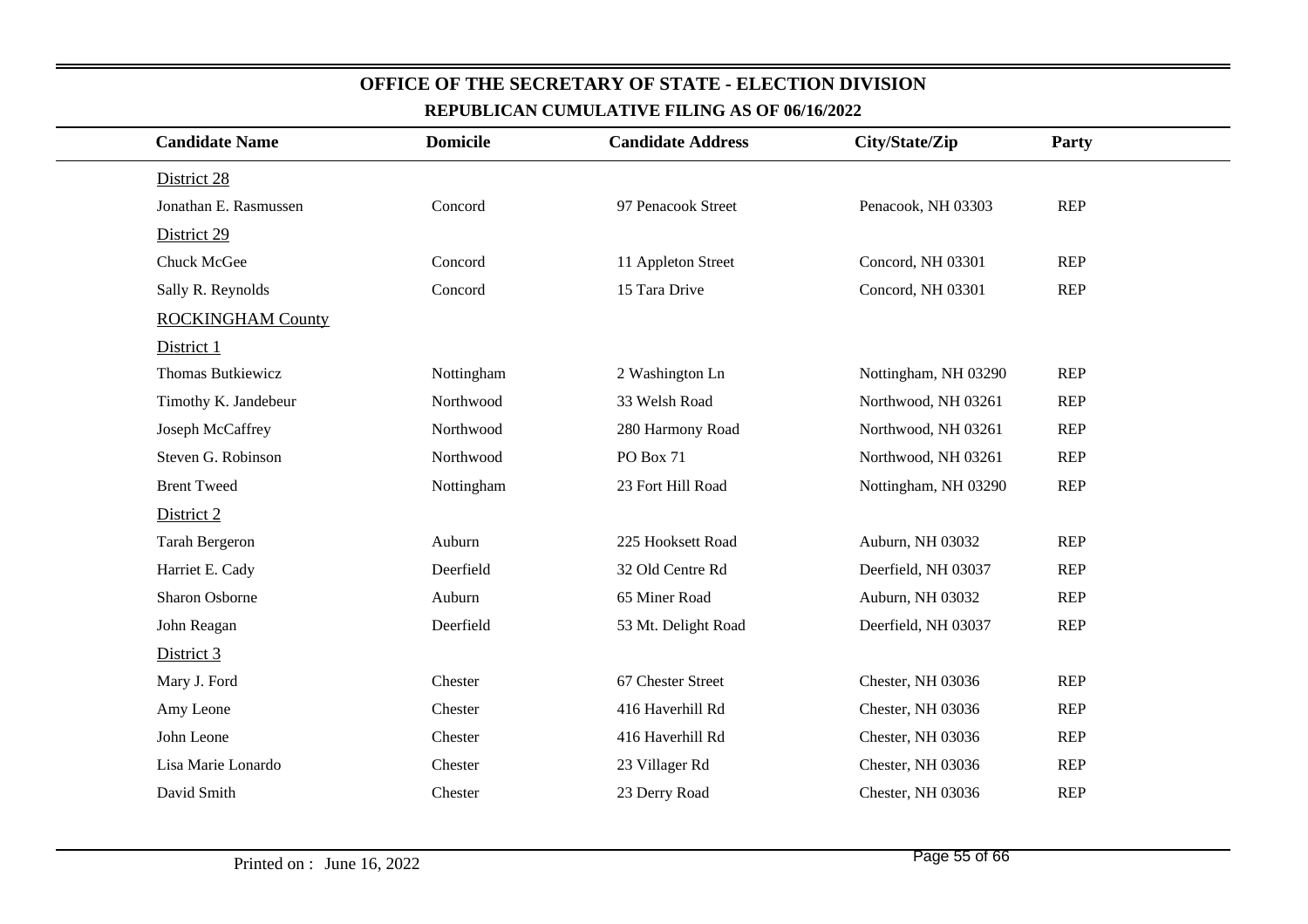| <b>Candidate Name</b> | <b>Domicile</b> | <b>Candidate Address</b> | City/State/Zip      | Party      |
|-----------------------|-----------------|--------------------------|---------------------|------------|
| District 4            |                 |                          |                     |            |
| Warren Gibby          | Raymond         | 5 Cote Circle            | Raymond, NH 03077   | <b>REP</b> |
| John O'Blenis III     | Raymond         | 7 Francesca Drive        | Raymond, NH 03077   | <b>REP</b> |
| Jeffrey J. Roy        | Raymond         | 12 Ida Ln                | Raymond, NH 03077   | REP        |
| District 5            |                 |                          |                     |            |
| Robert Hodgman        | Epping          | 50 Lamprey Village Drive | Epping, NH 03042    | <b>REP</b> |
| John Scully           | Epping          | 19 Woodlands Drive       | Epping, NH 03042    | <b>REP</b> |
| District 6            |                 |                          |                     |            |
| Lois DeYoung          | Brentwood       | 105 Crawley Falls Road   | Brentwood, NH 03833 | <b>REP</b> |
| District 7            |                 |                          |                     |            |
| Timothy P. Comerford  | Fremont         | 34 South Rd              | Fremont, NH 03044   | <b>REP</b> |
| District 8            |                 |                          |                     |            |
| Sayra Lynn Devito     | Danville        | 28 Opal Drive            | Danville, NH 03819  | <b>REP</b> |
| District 9            |                 |                          |                     |            |
| Michael Amaral        | Sandown         | 8 Morrison Ln            | Sandown, NH 03873   | <b>REP</b> |
| Susan E. Clifton      | Sandown         | 12 Royal Range Road      | Sandown, NH 03873   | <b>REP</b> |
| Norma Drowne          | Sandown         | PO Box 187               | Sandown, NH 03873   | REP        |
| Jessica Psareas       | Sandown         | 12 Mallard Lane          | Sandown, NH 03873   | <b>REP</b> |
| Marcia Tapley         | Sandown         | 56B Little Mill Rd       | Sandown, NH 03873   | <b>REP</b> |
| District 10           |                 |                          |                     |            |
| Donald A. Cardinale   | Newfields       | 17 Pleasant Street       | Newfields, NH 03856 | REP        |
| Norman Carpenter      | Newmarket       | 5 Carolyn Drive          | Newmarket, NH 03857 | <b>REP</b> |
| Jeanene Cooper        | Newmarket       | 22 Boulder Drive         | Newmarket, NH 03857 | <b>REP</b> |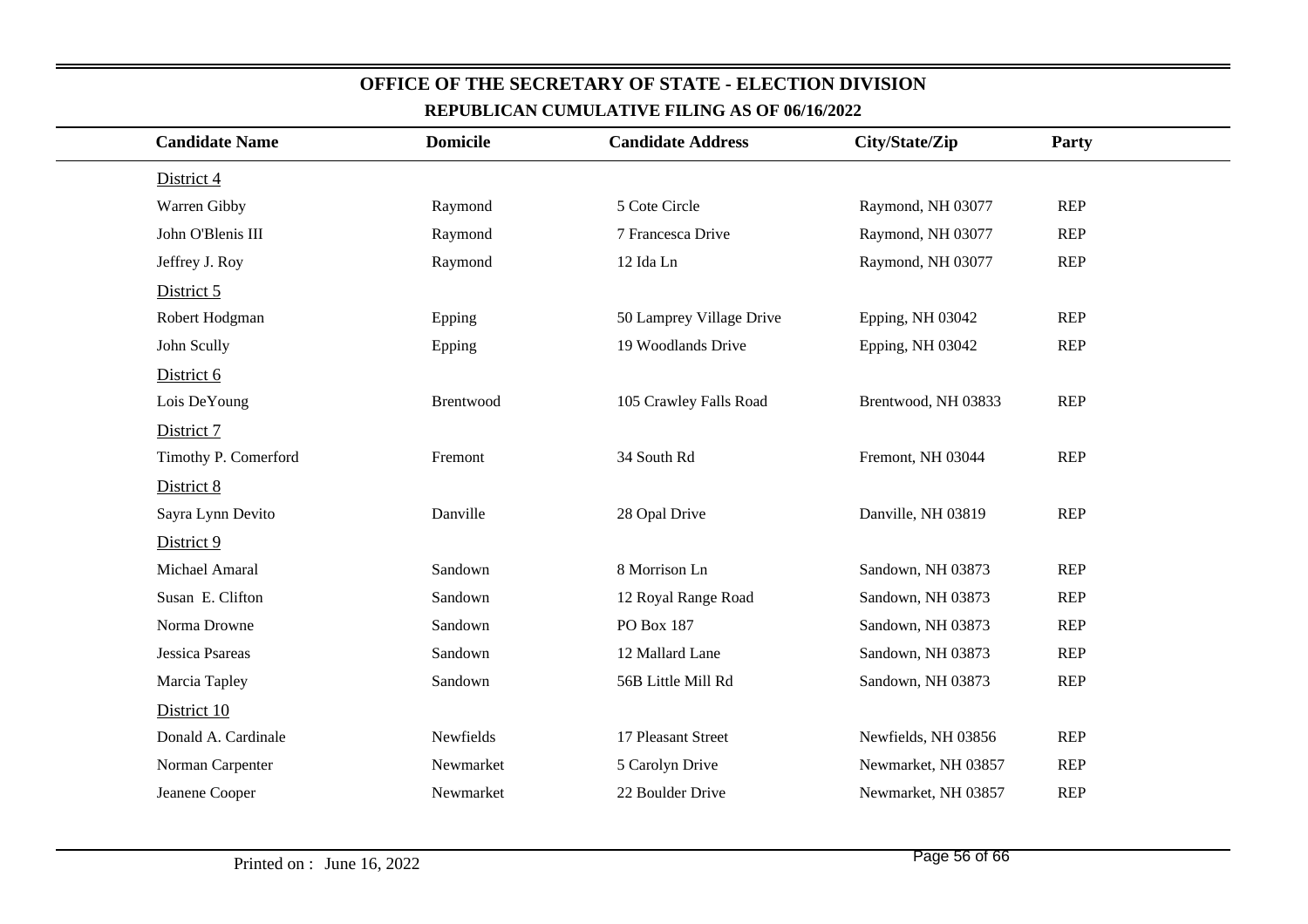| <b>Candidate Name</b>  | <b>Domicile</b> | <b>Candidate Address</b> | City/State/Zip        | Party      |
|------------------------|-----------------|--------------------------|-----------------------|------------|
|                        |                 |                          |                       |            |
| District 11            |                 |                          |                       |            |
| Lou Darby, Jr          | Exeter          | 20 Chestnut St Apt N1    | Exeter, NH 03833      | <b>REP</b> |
| Anne Griffin           | Exeter          | 81 Linden St             | Exeter, NH 03833      | <b>REP</b> |
| Michael Griffin        | Exeter          | 9 Vine Street            | Exeter, NH 03833      | REP        |
| Greg Stone             | Exeter          | 13 Exeter Farms Road     | Exeter, NH 03833      | <b>REP</b> |
| District 12            |                 |                          |                       |            |
| Sharon M. Bolduc       | Stratham        | 5 Winding Brook Dr       | Stratham, NH 03885    | <b>REP</b> |
| Frank N. DePeters      | Stratham        | 5 Haywick Dr             | Stratham, NH 03885    | REP        |
| James I. Scamman, Jr   | Stratham        | PO Box 292               | Stratham, NH 292      | <b>REP</b> |
| Joanne Ward            | Stratham        | 6 Wedgewood Drive        | Stratham, NH 03885    | <b>REP</b> |
| District 13            |                 |                          |                       |            |
| Gloria Armstrong       | Derry           | 15 Holiday Avenue        | Derry, NH 03038       | REP        |
| Brian K. Chirichiello  | Derry           | 6 Rollins St             | Derry, NH 03038       | <b>REP</b> |
| Dave Granese           | Derry           | 1 Alder Court            | Derry, NH 03038       | REP        |
| Dan Healey             | Derry           | 20 Scenic Dr             | Derry, NH 03038       | <b>REP</b> |
| Diana Lachance         | Derry           | 2 Julian Road            | Derry, NH 03038       | REP        |
| Lorraine M. Lindenberg | Derry           | 12 W Broadway, Apt. 408  | Londonderry, NH 03038 | <b>REP</b> |
| David C. Love          | Derry           | 4 Maple St #3            | Derry, NH 03038       | REP        |
| James MacEachern       | Derry           | 4 Brookview Dr           | Derry, NH 03038       | <b>REP</b> |
| Kenneth McLean         | Derry           | 19 Linlew Dr #25         | Derry, NH 03038       | REP        |
| Daniel Mecke           | Derry           | 13 Highland Avenue       | Derry, NH 03038       | <b>REP</b> |
| Elizabeth Mecke        | Derry           | 13 Highland Avenue       | Derry, NH 03038       | <b>REP</b> |
| David E. Milz          | Derry           | 12 R Bonnie Ln           | Derry, NH 03038       | <b>REP</b> |
| Thomas Moonan          | Derry           | 11 Franklin Street #2    | Derry, NH 03038       | REP        |
|                        |                 |                          |                       |            |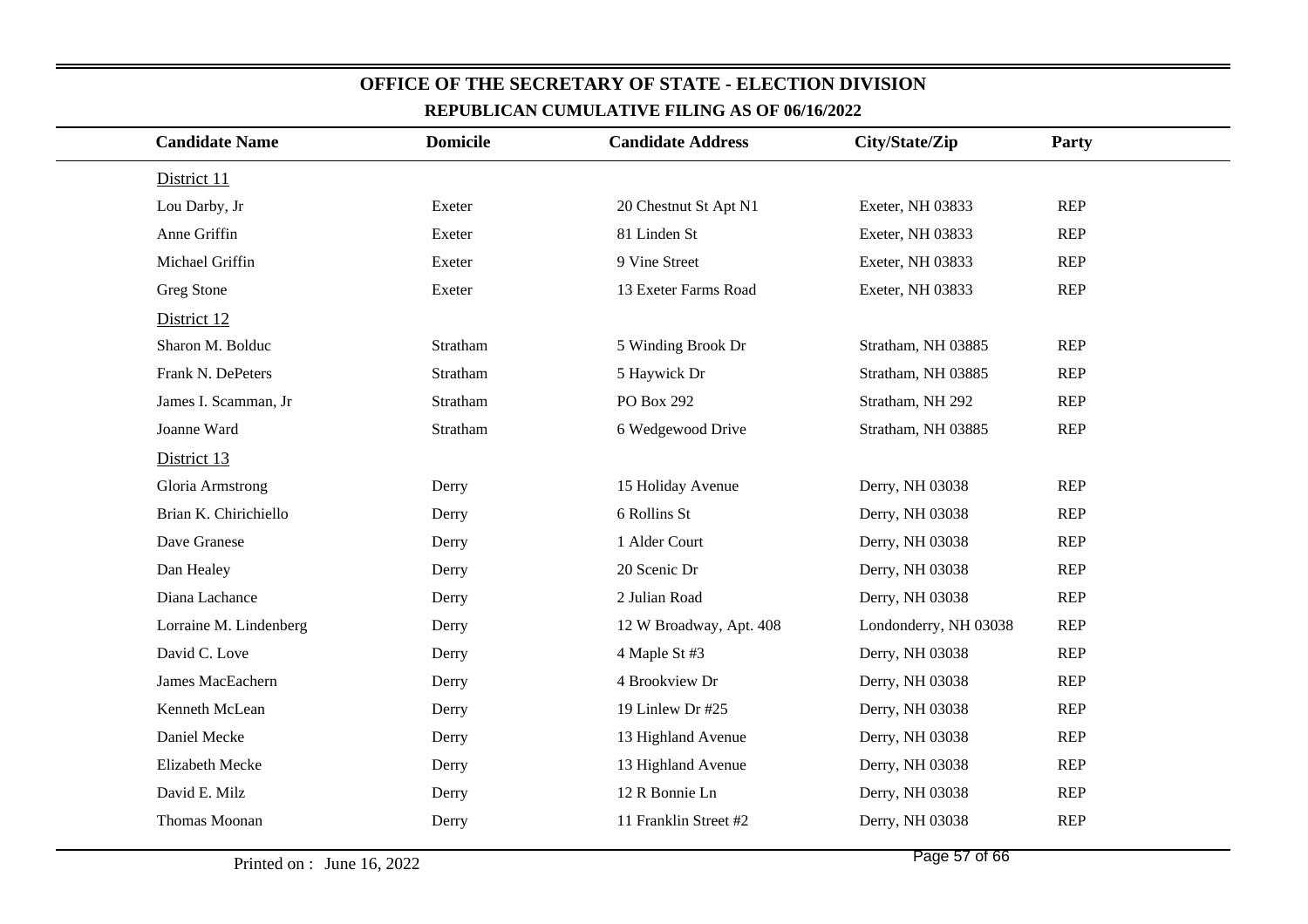| <b>Candidate Name</b>       | <b>Domicile</b> | REPUBLICAN CUMULATIVE FILING AS OF 06/16/2022<br><b>Candidate Address</b> | City/State/Zip        | Party      |  |
|-----------------------------|-----------------|---------------------------------------------------------------------------|-----------------------|------------|--|
|                             |                 |                                                                           |                       |            |  |
| David B. Nelson             | Derry           | 72 Old Chester Rd                                                         | Derry, NH 03038       | <b>REP</b> |  |
| John T. O'Connor            | Derry           | 13 Arrowhead                                                              | Derry, NH 03038       | <b>REP</b> |  |
| John Potucek                | Derry           | 18 Sunset Avenue                                                          | Derry, NH 03038       | <b>REP</b> |  |
| Katherine Prudhomme O'Brien | Derry           | 19 Beacon Hill Rd                                                         | Derry, NH 03038       | <b>REP</b> |  |
| Danielle Rieger             | Derry           | 13 Silvestri Circle Unit 23                                               | Derry, NH 03038       | <b>REP</b> |  |
| District 14                 |                 |                                                                           |                       |            |  |
| Pamela Brown                | Kingston        | 23 Sunshine Drive                                                         | Kingston, NH 03848    | <b>REP</b> |  |
| District 15                 |                 |                                                                           |                       |            |  |
| Dennis Green                | Hampstead       | PO Box 776                                                                | Hampstead, NH 03841   | <b>REP</b> |  |
| Joe Guthrie                 | Hampstead       | 15 Madison Dr                                                             | Hampstead, NH 03841   | <b>REP</b> |  |
| <b>Timothy Lovell</b>       | Hampstead       | 50 Bloody Brook                                                           | Hampstead, NH 03841   | <b>REP</b> |  |
| Jorge Mesa-Tejada           | Hampstead       | 54 Tewksbury Road                                                         | Hampstead, NH 03841   | <b>REP</b> |  |
| Lilli Walsh                 | Hampstead       | 63 Mills Shore Drive                                                      | Hampstead, NH 03851   | <b>REP</b> |  |
| District 16                 |                 |                                                                           |                       |            |  |
| Maria Barud                 | Londonderry     | 6 Bridle Path, Unit 306                                                   | Londonderry, NH 03053 | <b>REP</b> |  |
| Scott C. Bristol            | Londonderry     | 23 Bartley Hill Rd                                                        | Londonderry, NH 03053 | <b>REP</b> |  |
| Gregory G. Carson           | Londonderry     | 19 Tokanel Dr                                                             | Londonderry, NH 03053 | <b>REP</b> |  |
| Tom Croteau                 | Londonderry     | 37 Offerson Road                                                          | Londonderry, NH 03053 | <b>REP</b> |  |
| Ron Dunn                    | Londonderry     | 12 Quincy Road                                                            | Londonderry, NH 03053 | <b>REP</b> |  |
| Jonathan C. Esposito        | Londonderry     | 5 Shelley Drive                                                           | Londonderry, NH 03053 | <b>REP</b> |  |
| Schawn Faber                | Londonderry     | 73 Old Nashua Road, Unit 41                                               | Londonderry, NH 03053 | <b>REP</b> |  |
| Janet Huttula               | Londonderry     | 5 Stony Point Dr                                                          | Londonderry, NH 03053 | <b>REP</b> |  |
| Wayne D. MacDonald          | Londonderry     | 11 Dickey Street                                                          | Londonderry, NH 03038 | <b>REP</b> |  |
| Sarah Meier                 | Londonderry     | 73 Old Nashua Road, Unit 41                                               | Londonderry, NH 03053 | <b>REP</b> |  |
|                             |                 |                                                                           |                       |            |  |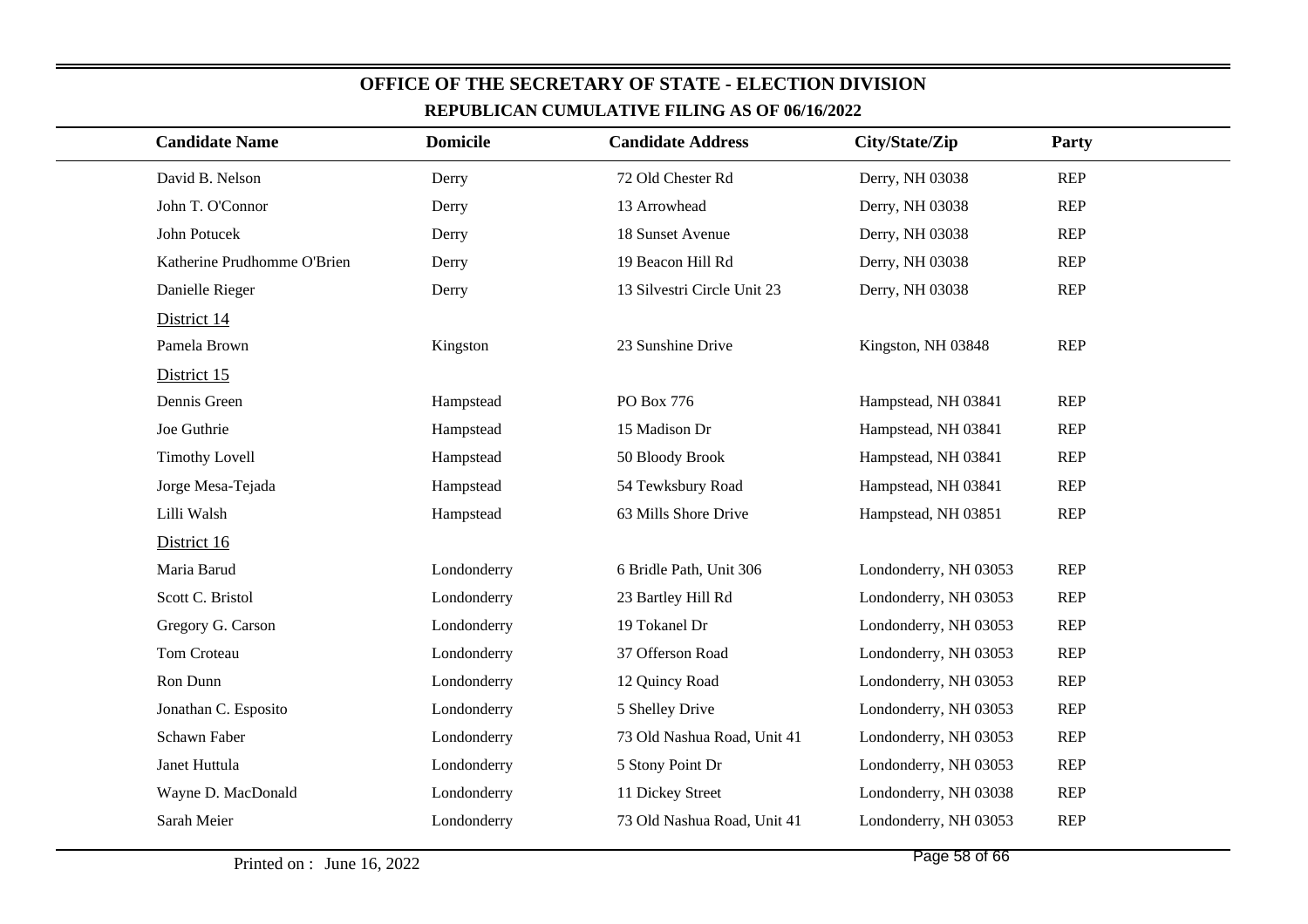| <u>KEFUDLIUAN UUMULATIVE FILING AS OF 00/10/2022</u> |                      |                            |                         |            |  |  |
|------------------------------------------------------|----------------------|----------------------------|-------------------------|------------|--|--|
| <b>Candidate Name</b>                                | <b>Domicile</b>      | <b>Candidate Address</b>   | City/State/Zip          | Party      |  |  |
| Philip Pane                                          | Londonderry          | 6 Jason Drive              | Londonderry, NH 03053   | <b>REP</b> |  |  |
| Kristine Perez                                       | Londonderry          | 5 Wesley Drive             | Londonderry, NH 03053   | <b>REP</b> |  |  |
| Monica Plourde                                       | Londonderry          | 31 Beacon Street           | Londonderry, NH 03053   | <b>REP</b> |  |  |
| Moira Ryan                                           | Londonderry          | 2 Snowberry Holw           | Londonderry, NH 03053   | <b>REP</b> |  |  |
| Doug Thomas                                          | Londonderry          | 143 Mammoth Road           | Londonderry, NH 03053   | <b>REP</b> |  |  |
| Liz Thomas                                           | Londonderry          | 143 Mammoth Rd             | Londonderry, NH 03053   | <b>REP</b> |  |  |
| District 17                                          |                      |                            |                         |            |  |  |
| Anne Biele-McClure                                   | Windham              | 6 Magnolia Road            | Windham, NH 03087       | <b>REP</b> |  |  |
| Bruce R. Breton                                      | Windham              | 20 Searles Road            | Windham, NH 03087       | <b>REP</b> |  |  |
| Roy K. Dennehy                                       | Windham              | PO Box 4433, 5 Willow Road | Windham, NH 03087       | <b>REP</b> |  |  |
| Jennifer Draughn                                     | Windham              | 18 Washington Rd           | Windham, NH 03087       | <b>REP</b> |  |  |
| <b>Tracy Poteat</b>                                  | Windham              | 9 Fineview Road            | Windham, NH 03087       | <b>REP</b> |  |  |
| Vance Poteat                                         | Windham              | 9 Fineview Road            | Windham, NH 03087       | <b>REP</b> |  |  |
| Mark Samsel                                          | Windham              | 4 Depot Road               | Windham, NH 03087       | <b>REP</b> |  |  |
| Thomas D. Sharpe                                     | Windham              | 118 Rockingham Road        | Windham, NH 03087       | <b>REP</b> |  |  |
| Pamela M. Skinner                                    | Windham              | 68 Governor Dinsmore Road  | Windham, NH 03087       | <b>REP</b> |  |  |
| Gabriel Toubia                                       | Windham              | 61 Marblehead Rd           | Windham, NH 03087       | <b>REP</b> |  |  |
| District 18                                          |                      |                            |                         |            |  |  |
| <b>Bill Smith</b>                                    | Atkinson             | 30 Devonshire Road         | Atkinson, NH 03811      | <b>REP</b> |  |  |
| Karen Smith                                          | Atkinson             | 30 Devonshire Road         | Atkinson, NH 03811      | <b>REP</b> |  |  |
| Mary Beth Torosian                                   | Atkinson             | 18 Pine Knoll Drive        | Atkinson, NH 03811      | <b>REP</b> |  |  |
| District 19                                          |                      |                            |                         |            |  |  |
| Janan Archibald                                      | Kensington           | 54 Stumpfield Road         | Kensington, NH 03833    | <b>REP</b> |  |  |
| Jude Augusta                                         | <b>Hampton Falls</b> | 29 Old Stage Road          | Hampton Falls, NH 03844 | <b>REP</b> |  |  |
|                                                      |                      |                            |                         |            |  |  |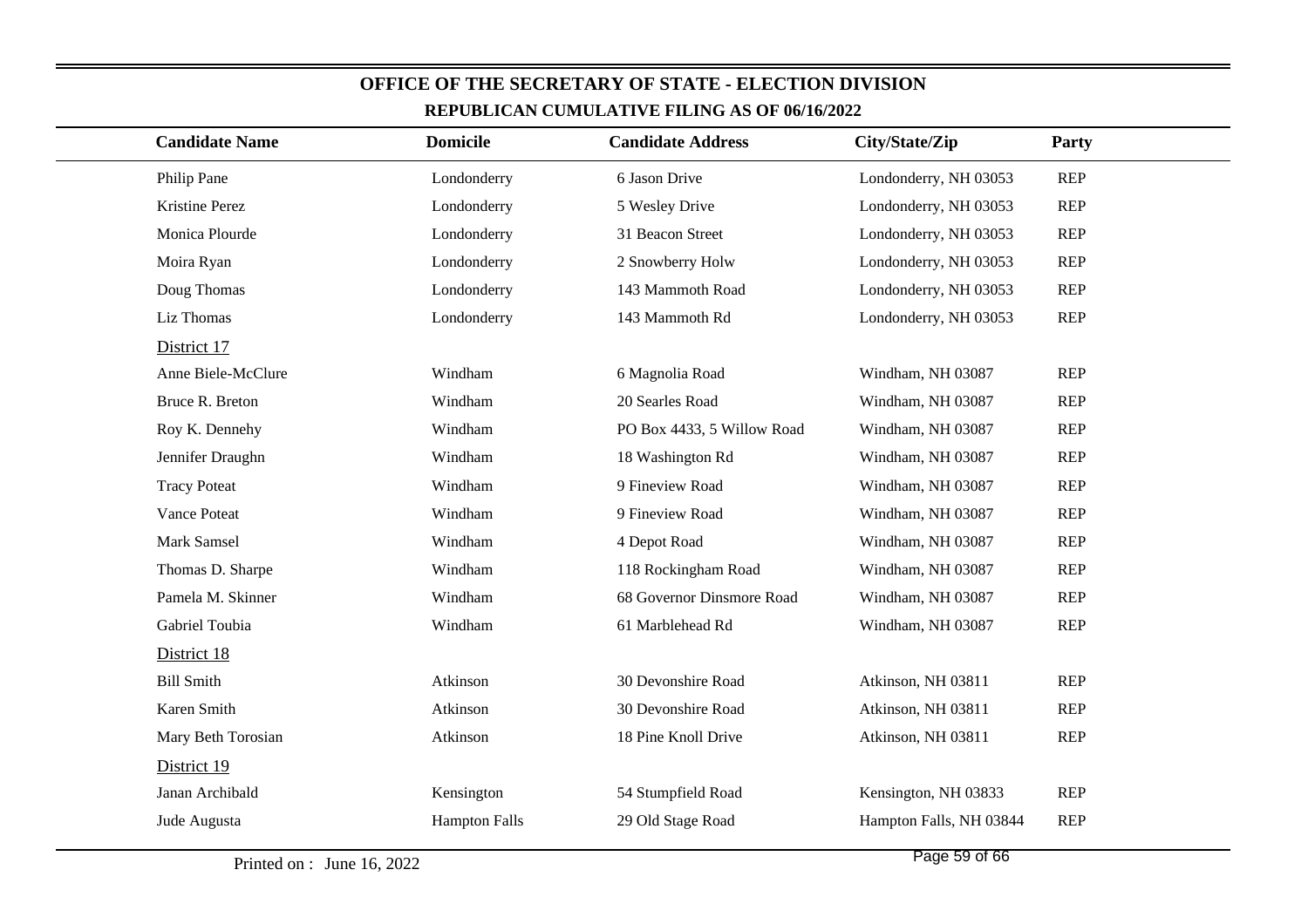| <b>Candidate Name</b>  | <b>Domicile</b> | <b>Candidate Address</b>  | City/State/Zip          | Party      |
|------------------------|-----------------|---------------------------|-------------------------|------------|
| William King           | Kensington      | 9 Hoosac Road             | Kensington, NH 03833    | <b>REP</b> |
| District 20            |                 |                           |                         |            |
| Jeffrey D. Oligny      | Plaistow        | 28 Main St                | Plaistow, NH 03865      | <b>REP</b> |
| District 21            |                 |                           |                         |            |
| Gabe DiSaverio         | Portsmouth      | 9 Falkland Place, B1      | Portsmouth, NH 03801    | <b>REP</b> |
| District 23            |                 |                           |                         |            |
| Michael Gendre         | North Hampton   | 3 River Rd                | North Hampton, NH 03862 | <b>REP</b> |
| District 24            |                 |                           |                         |            |
| Michael Bean           | Rye             | 112 Grove Rd              | Rye, NH 03870           | <b>REP</b> |
| District 25            |                 |                           |                         |            |
| Lorie Ball             | Salem           | 22 Arlington Pond Court   | Salem, NH 03079         | <b>REP</b> |
| <b>Steven Barretto</b> | Salem           | 5 Brookhollow Drive       | Salem, NH 03079         | <b>REP</b> |
| George M. Clement      | Salem           | 4 Fir Street              | Salem, NH 03079         | <b>REP</b> |
| Michelle Clement       | Salem           | 4 Fir Street              | Salem, NH 03079         | <b>REP</b> |
| William H. Currier     | Salem           | 21 Play Camp Road, Apt 35 | Salem, NH 03079         | <b>REP</b> |
| Gail Collins Dell'Ova  | Salem           | 6 Matthew Drive           | Salem, NH 03079         | <b>REP</b> |
| Tanya Donnelly         | Salem           | 40 W. Duston Road         | Salem, NH 03079         | <b>REP</b> |
| <b>Fred Doucette</b>   | Salem           | PO Box 862                | Salem, NH 03079         | <b>REP</b> |
| <b>Thomas Garnier</b>  | Salem           | 9 Concord Coach Drive     | Salem, NH 03079         | <b>REP</b> |
| John Gay               | Salem           | 10 Woodmeadow Drive       | Salem, NH 03079         | <b>REP</b> |
| Christopher George     | Salem           | 5 Silver Thorne Drive     | Salem, NH 03079         | <b>REP</b> |
| Steven L. Goddu        | Salem           | 5 Candlestick Lane        | Salem, NH 03079         | <b>REP</b> |
| <b>Brian Thornock</b>  | Salem           | 5 Brookdale Rd            | Salem, NH 03079         | <b>REP</b> |
| Jaime Thornock         | Salem           | 5 Brookdale Road          | Salem, NH 03079         | <b>REP</b> |
|                        |                 |                           |                         |            |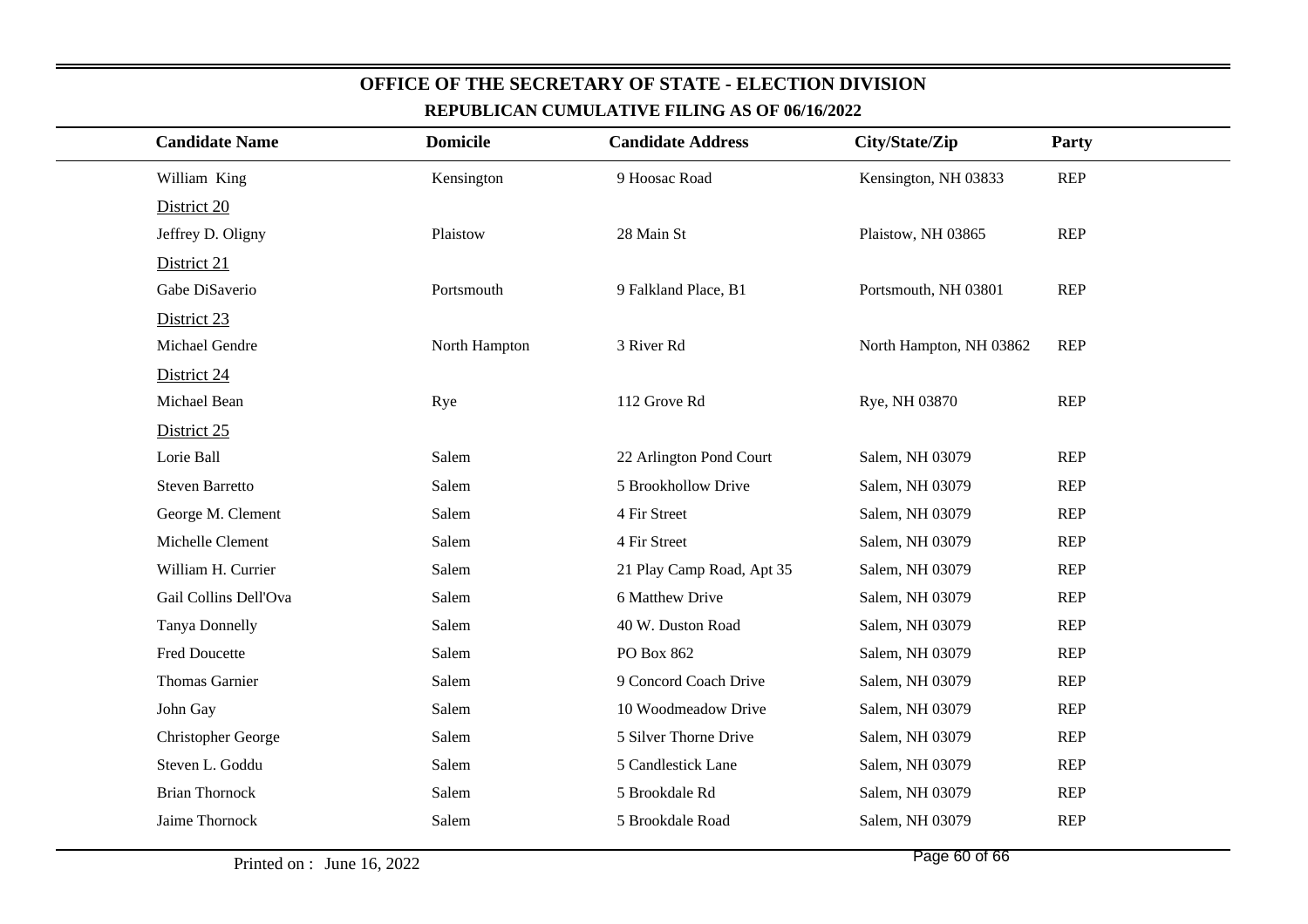| <b>Candidate Name</b> | <b>Domicile</b> | <b>Candidate Address</b>  | City/State/Zip       | <b>Party</b> |
|-----------------------|-----------------|---------------------------|----------------------|--------------|
| District 27           |                 |                           |                      |              |
| Diane D. Bitter       | Portsmouth      | 150 US1 Bypass #103       | Portsmouth, NH 03801 | REP          |
| William G. Bowen      | Portsmouth      | 1163 Sagamore Ave Unit 40 | Portsmouth, NH 03801 | <b>REP</b>   |
| District 29           |                 |                           |                      |              |
| John Cody             | Hampton         | 15 N. Shore Rd            | Hampton, NH 03842    | <b>REP</b>   |
| Wren Andre Giddarie   | Hampton         | 54 Gale Rd                | Hampton, NH 03842    | REP          |
| Marc Gorayeb          | Hampton         | 3 St. Cyr Dr              | Hampton, NH 03842    | <b>REP</b>   |
| David Hagen           | Hampton         | 327 High St               | Hampton, NH 03842    | REP          |
| Joe Korowski          | Hampton         | 462 Winnacunnet Rd        | Hampton, NH 03842    | <b>REP</b>   |
| Karen Lisa Ragle      | Hampton         | 19 Carlson Rd             | Hampton, NH 03842    | <b>REP</b>   |
| Kimberley A. Wescott  | Hampton         | 499 Winnacunnet Rd        | Hampton, NH 03842    | <b>REP</b>   |
| District 30           |                 |                           |                      |              |
| Tina L. Harley        | Seabrook        | 38 River Street           | Seabrook, NH 03874   | <b>REP</b>   |
| Susan E. Marshall     | Seabrook        | 24 Adams Ave              | Seabrook, NH 03874   | <b>REP</b>   |
| Ravi Ravikumar        | Seabrook        | 104 Ocean Dr              | Seabrook, NH 03874   | <b>REP</b>   |
| William Rosser        | Seabrook        | 15 True Road              | Seabrook, NH 03874   | REP          |
| District 31           |                 |                           |                      |              |
| Terry W. Roy          | Deerfield       | 252 South Road            | Deerfield, NH 03037  | <b>REP</b>   |
| District 32           |                 |                           |                      |              |
| Curtis Grace          | Brentwood       | 155 Middle Rd             | Brentwood, NH 03833  | <b>REP</b>   |
| District 33           |                 |                           |                      |              |
| Denise L. Bowdidge    | Stratham        | 77 College Rd             | Stratham, NH 03885   | <b>REP</b>   |
| Danielle Honan        | Newmarket       | 2 Gonet Dr                | Newmarket, NH 03857  | REP          |
| Nancy L. Kindler      | Stratham        | PO Box 553                | Epping, NH 03042     | <b>REP</b>   |
|                       |                 |                           |                      |              |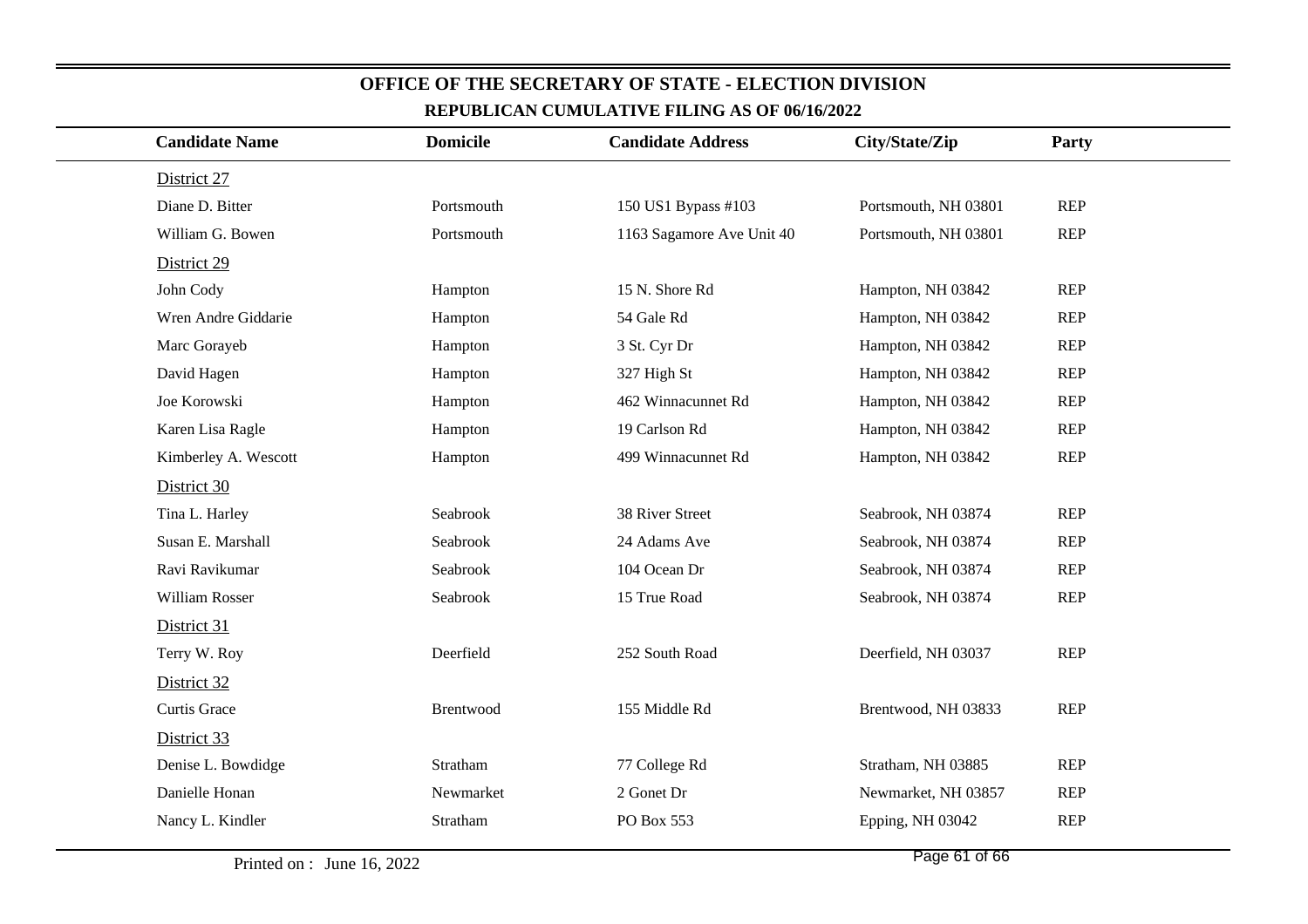| <b>Candidate Name</b>   | <b>Domicile</b>      | <b>Candidate Address</b>    | City/State/Zip          | Party      |
|-------------------------|----------------------|-----------------------------|-------------------------|------------|
| Stephen C. Patton       | Stratham             | 2 Shirley Ln                | Stratham, NH 03885      | <b>REP</b> |
| District 34             |                      |                             |                         |            |
| Mark Pearson            | Hampstead            | 23 Faith Drive              | Hampstead, NH 03841     | REP        |
| District 35             |                      |                             |                         |            |
| Roger W. Fillio         | Londonderry          | 3 Hampshire Ln              | Londonderry, NH 03053   | <b>REP</b> |
| Thomas J. Murray, Jr    | Windham              | 29 Westshore Rd             | Windham, NH 03087       | <b>REP</b> |
| Shannon Louise Ulery    | Windham              | 9 Magnolia Rd               | Windham, NH 03087       | <b>REP</b> |
| District 36             |                      |                             |                         |            |
| Alexander L. Dittami    | <b>Hampton Falls</b> | 5 Fieldstone Lane           | Hampton Falls, NH 03844 | <b>REP</b> |
| District 38             |                      |                             |                         |            |
| Ann Marie Banfield      | North Hampton        | 7 Highlander Dr             | North Hampton, NH 03862 | <b>REP</b> |
| Pamela Z. Tucker        | Rye                  | PO Box 199, 4 South Road    | Rye Beach, NH 03871     | <b>REP</b> |
| District 39             |                      |                             |                         |            |
| Sue Polidura            | Portsmouth           | PO Box 1353                 | Portsmouth, NH 03802    | <b>REP</b> |
| <b>STRAFFORD County</b> |                      |                             |                         |            |
| District 1              |                      |                             |                         |            |
| Aaron R.W. Anderson     | Farmington           | 27 Oakwood Road, PO Box 434 | Farmington, NH 03835    | <b>REP</b> |
| Charlie King            | Farmington           | 135 Ten Rod Road            | Farmington, NH 03835    | <b>REP</b> |
| Diann Pitre             | Farmington           | 76 Cocheco Rd               | Farmington, NH 03835    | <b>REP</b> |
| Grace V. Rizzi          | Farmington           | 10 Church Street            | Farmington, NH 03835    | <b>REP</b> |
| District 2              |                      |                             |                         |            |
| <b>Glenn Bailey</b>     | Milton               | 156 Park Place              | Milton, NH 03851        | REP        |
| Claudine R. Burnham     | Milton               | 156 Governors Rd            | Milton, NH 03851        | <b>REP</b> |
| Mac Kittredge           | Rochester            | 4 Tampa Drive Unit D6       | Rochester, NH 03867     | <b>REP</b> |
|                         |                      |                             |                         |            |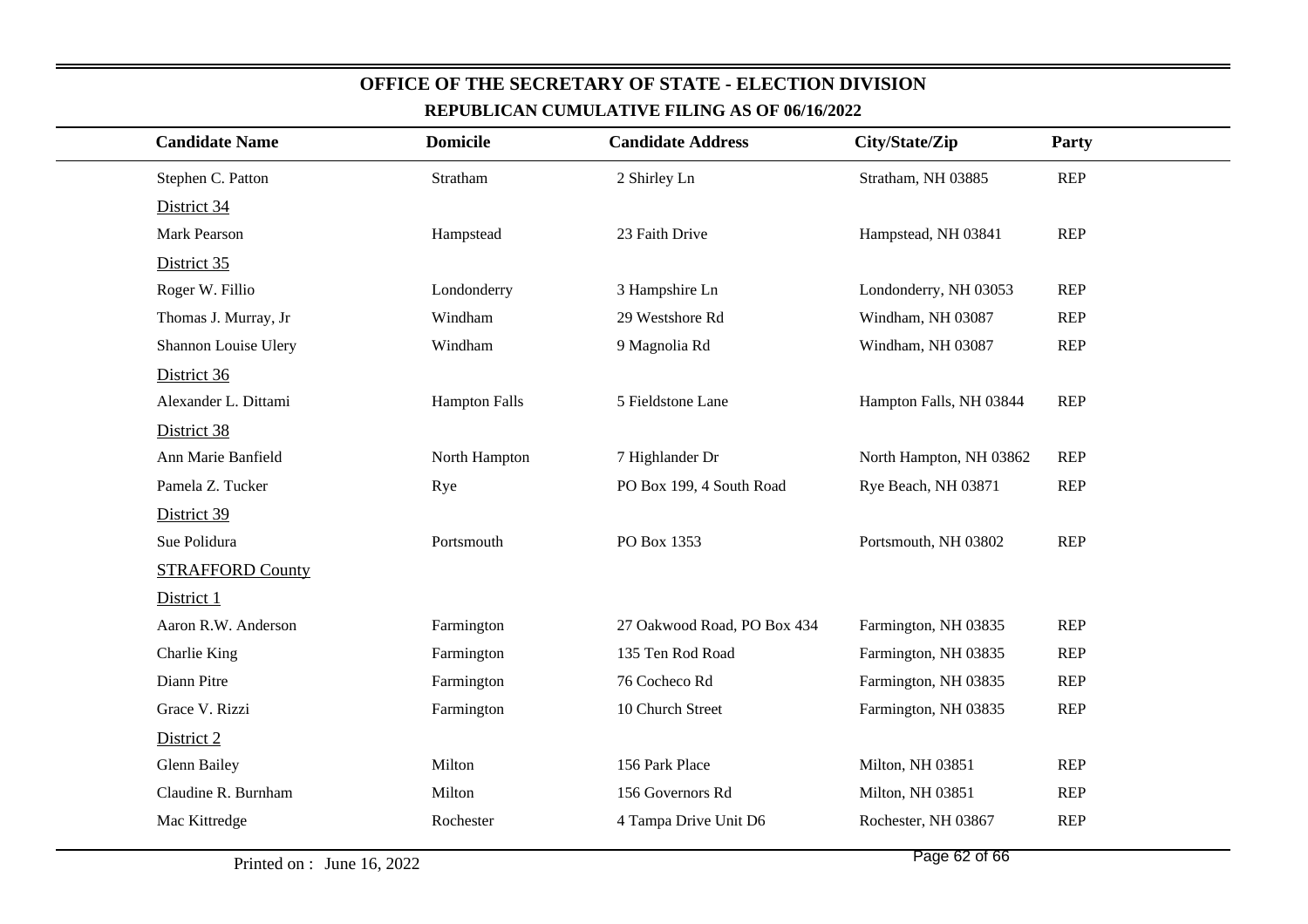| <b>Candidate Name</b>    | <b>Domicile</b> | <b>Candidate Address</b>   | City/State/Zip        | Party      |
|--------------------------|-----------------|----------------------------|-----------------------|------------|
| Erik S. White            | Rochester       | 14 Butterfly Lane          | Rochester, NH 03868   | <b>REP</b> |
| District 3               |                 |                            |                       |            |
| Janis Anthes             | New Durham      | 103 Meaderboro Road        | New Durham, NH 03855  | <b>REP</b> |
| District 4               |                 |                            |                       |            |
| Seamus Casey             | Barrington      | 62 Calef Hwy #119          | Lee, NH 03861         | <b>REP</b> |
| <b>Frank Natale</b>      | Barrington      | 115 Tolend Rd              | Barrington, NH 03825  | <b>REP</b> |
| Jenny O. Wilson          | Barrington      | 34 Edgewater Drive         | Barrington, NH 03825  | <b>REP</b> |
| District 5               |                 |                            |                       |            |
| Kayla Colson             | Rochester       | 13 Mandela Drive           | Rochester, NH 03868   | <b>REP</b> |
| District 6               |                 |                            |                       |            |
| Sherry Beaudoin          | Rochester       | 24 Hemlock Street          | Rochester, NH 03867   | <b>REP</b> |
| Susan Callaghan          | Rochester       | 3 Balsam Lane              | Rochester, NH 03867   | <b>REP</b> |
| District 8               |                 |                            |                       |            |
| <b>Carlton Cooper</b>    | Rochester       | 36 Walnut Street           | Rochester, NH 03867   | <b>REP</b> |
| District 11              |                 |                            |                       |            |
| Jill M. Johnson          | Dover           | 112 B Garrison Road        | Dover, NH 03820       | <b>REP</b> |
| Claude Malo              | Dover           | 149 Backriver Road         | Dover, NH 03820       | <b>REP</b> |
| Valerie Morgan           | Dover           | 16 Corbin Drive            | Dover, NH 03820       | <b>REP</b> |
| District 12              |                 |                            |                       |            |
| Nicholas Hubbard         | Somersworth     | PO Box 973                 | Dover, NH 03821       | <b>REP</b> |
| Deborah Mears            | Somersworth     | 21 Victoria Drive          | Somersworth, NH 03878 | <b>REP</b> |
| <b>Charles Preston</b>   | Somersworth     | 165 Blackwater Road #1     | Somersworth, NH 03878 | <b>REP</b> |
| <b>Christine Preston</b> | Somersworth     | 165 Blackwater Road, Apt 1 | Somersworth, NH 03878 | <b>REP</b> |
| <b>Susan Tierney</b>     | Somersworth     | 16 Drew Rd                 | Somersworth, NH 03878 | <b>REP</b> |
|                          |                 |                            |                       |            |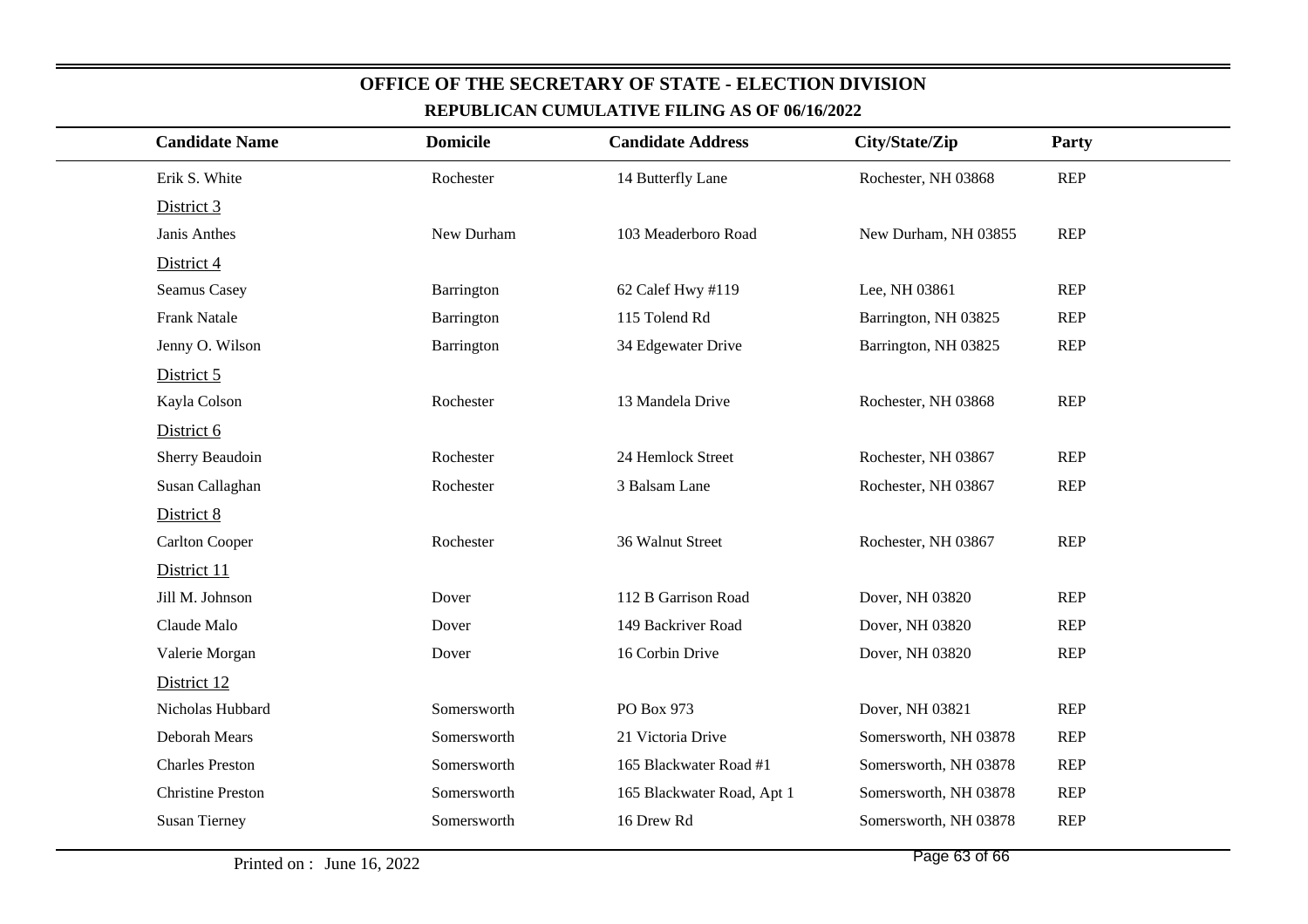| <b>Candidate Name</b> | <b>Domicile</b> | <b>Candidate Address</b>  | City/State/Zip       | Party      |
|-----------------------|-----------------|---------------------------|----------------------|------------|
| District 13           |                 |                           |                      |            |
| Jonathan T. Otterson  | Dover           | 11 Gladiola Way           | Dover, NH 03820      | <b>REP</b> |
| District 14           |                 |                           |                      |            |
| F. Oliver Sexton      | Dover           | 12 Northam Drive          | Dover, NH 03280      | <b>REP</b> |
| District 15           |                 |                           |                      |            |
| Mary Ann Cooper       | Dover           | 45 Elm Street             | Dover, NH 03820      | <b>REP</b> |
| District 16           |                 |                           |                      |            |
| <b>Elaine Plante</b>  | Dover           | 270 Back Road             | Dover, NH 03820      | <b>REP</b> |
| Sally H. Staude       | Dover           | 21 Sierra Hill Drive      | Dover, NH 03820      | <b>REP</b> |
| District 17           |                 |                           |                      |            |
| Don M. Silk           | Dover           | 31 Susannah's Crossing    | Dover, NH 03820      | <b>REP</b> |
| District 18           |                 |                           |                      |            |
| Angela Pruitt         | New Durham      | 4 Powder Mill Road        | New Durham, NH 03855 | <b>REP</b> |
| District 19           |                 |                           |                      |            |
| Paul Callaghan        | Rochester       | 3 Balsam Lane             | Rochester, NH 03867  | <b>REP</b> |
| Laura Jones           | Rochester       | 9 Jackson Street          | Rochester, NH 03867  | <b>REP</b> |
| Mona Perreault        | Rochester       | 159 Chesley Hill Road     | Rochester, NH 03839  | <b>REP</b> |
| Kelley L. Potenza     | Rochester       | 75 S. Main St Unit 7-229  | Concord, NH 03301    | <b>REP</b> |
| Nancy L. Sirois       | Rochester       | 2 Manatee Drive           | Rochester, NH 03868  | <b>REP</b> |
| District 20           |                 |                           |                      |            |
| David K. Johnson      | Dover           | 112 B Garrison Road       | Dover, NH 03820      | <b>REP</b> |
| District 21           |                 |                           |                      |            |
| Keith Mistretta       | Dover           | 183B Three Rivers Farm Rd | Dover, NH 03820      | <b>REP</b> |
| Janice Woods          | Dover           | 22 Campfire Drive         | Dover, NH 03820      | <b>REP</b> |
|                       |                 |                           |                      |            |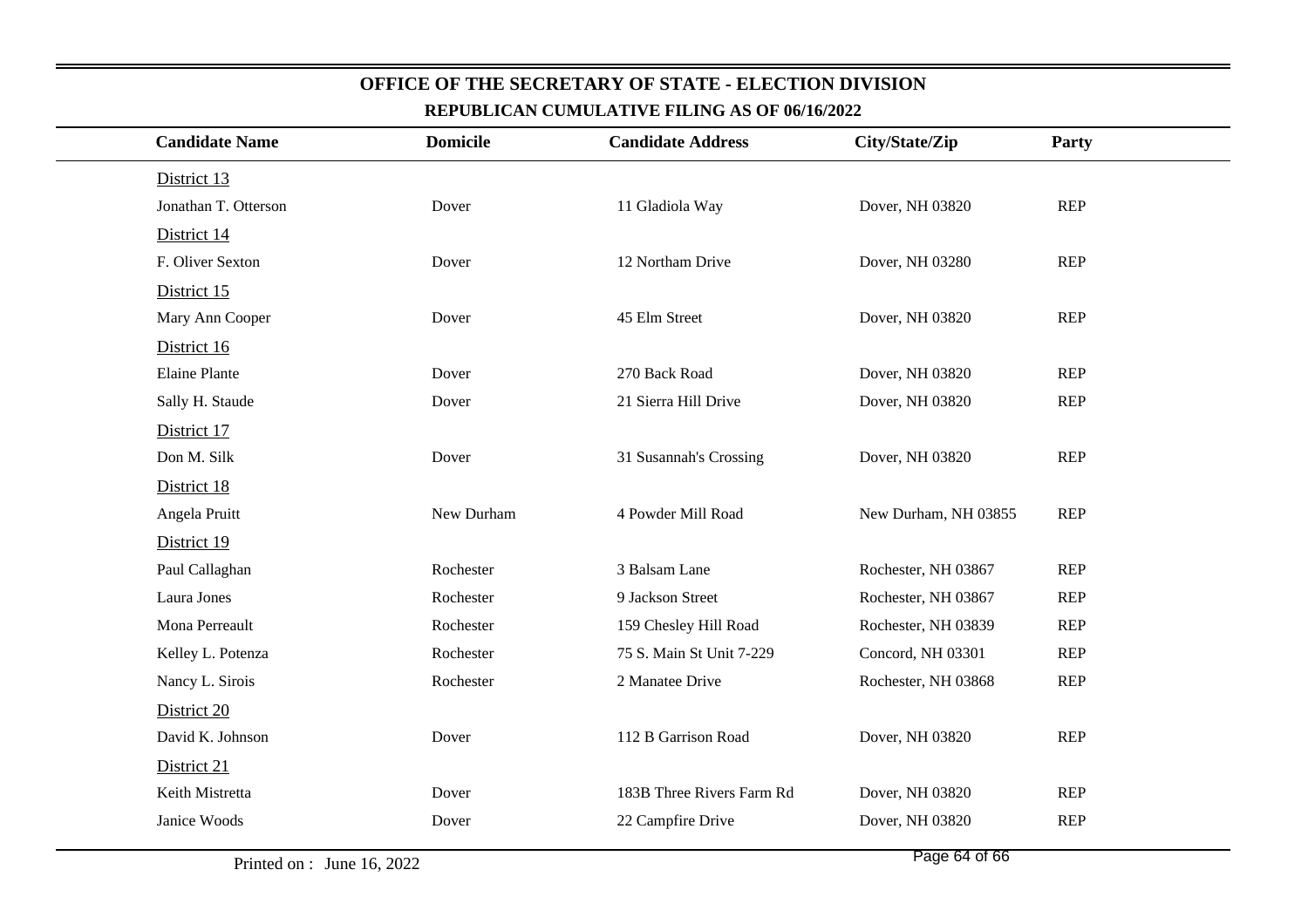| <b>Candidate Name</b>     | <b>Domicile</b> | <b>Candidate Address</b> | City/State/Zip          | Party      |
|---------------------------|-----------------|--------------------------|-------------------------|------------|
| Phyllis Woods             | Dover           | 1 Barry Street           | Dover, NH 03820         | <b>REP</b> |
| <b>SULLIVAN County</b>    |                 |                          |                         |            |
| District 1                |                 |                          |                         |            |
| Debra Johnson             | Grantham        | 775 NH Route 10          | Grantham, NH 03753      | REP        |
| District 2                |                 |                          |                         |            |
| Conrad Schoeffter         | Plainfield      | 373 Stage Road           | Plainfield, NH 03781    | REP        |
| District 3                |                 |                          |                         |            |
| Martin R. Doughty         | Newport         | 373 Sunapee Street       | Newport, NH 03773       | <b>REP</b> |
| Maureen Spilsbury         | Charlestown     | PO Box 571               | Charlestown, NH 03603   | <b>REP</b> |
| Rodd Ward                 | Newport         | 230 North Main Street    | Newport, NH 03773       | <b>REP</b> |
| District 4                |                 |                          |                         |            |
| Michael Aron              | Acworth         | 266 Forest Road          | South Acworth, NH 03607 | <b>REP</b> |
| District 5                |                 |                          |                         |            |
| Thomas Charles Greenhalge | Springfield     | PO Box 132               | Grantham, NH 03753      | <b>REP</b> |
| <b>Bernie Towne</b>       | Sunapee         | 63 High Ridge Road       | Sunapee, NH 03782       | <b>REP</b> |
| District 6                |                 |                          |                         |            |
| <b>Michael Demars</b>     | Claremont       | 62 Bonmark Drive         | Claremont, NH 03743     | <b>REP</b> |
| David T. Roark            | Claremont       | 5 Memorial Drive         | Claremont, NH 03743     | <b>REP</b> |
| Nicholas Stone            | Claremont       | PO Box 1403              | Claremont, NH 03743     | <b>REP</b> |
| Kevin P. Tyson            | Claremont       | 38 Lane Ridge Road       | Claremont, NH 03743     | <b>REP</b> |
| District 7                |                 |                          |                         |            |
| Ellen M.O. Lambert        | Cornish         | 79 Sunrise Hill Road     | Cornish, NH 03745       | <b>REP</b> |
| Julie A. Sims             | Newport         | 20 Hale Street, Apt 14   | Guild, NH 03754         | <b>REP</b> |
|                           |                 |                          |                         |            |